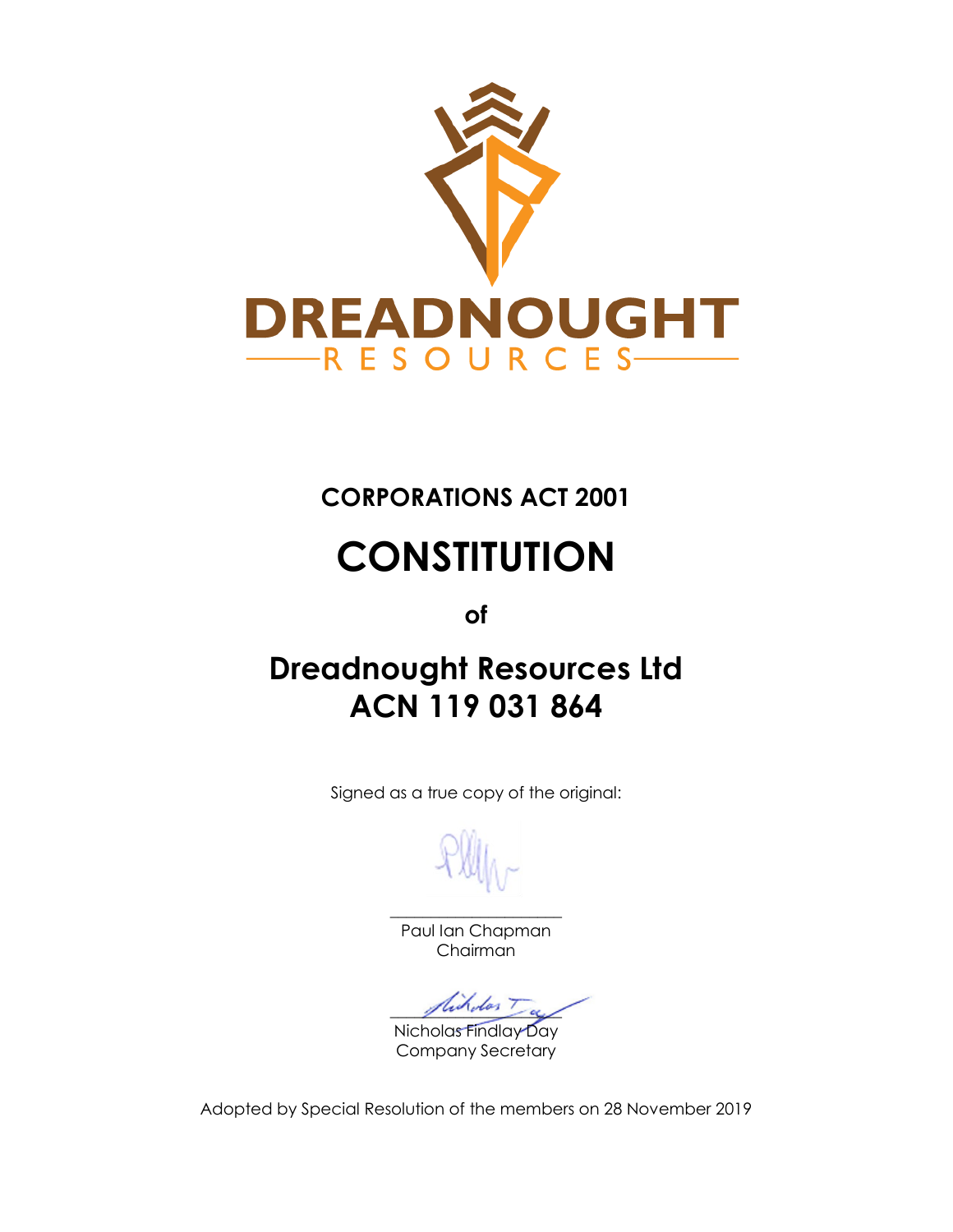# CONTENTS

| 1.           |      |  |
|--------------|------|--|
|              | 1.1  |  |
|              | 1.2  |  |
|              | 1.3  |  |
|              | 1.4  |  |
|              | 1.5  |  |
|              | 1.6  |  |
|              | 1.7  |  |
|              | 1.8  |  |
| 2.           |      |  |
|              | 2.1  |  |
|              | 2.2  |  |
|              | 2.3  |  |
|              | 2.4  |  |
|              | 2.5  |  |
|              | 2.6  |  |
|              | 2.7  |  |
|              | 2.8  |  |
|              | 2.9  |  |
|              | 2.10 |  |
|              | 2.11 |  |
|              | 2.12 |  |
|              | 2.13 |  |
|              | 2.14 |  |
|              | 2.15 |  |
|              |      |  |
|              |      |  |
| 3.           |      |  |
|              | 3.1  |  |
|              | 3.2  |  |
|              | 3.3  |  |
|              | 3.4  |  |
|              | 3.5  |  |
|              | 3.6  |  |
|              | 3.7  |  |
|              | 3.8  |  |
|              |      |  |
|              | 3.9  |  |
|              | 3.10 |  |
|              | 3.11 |  |
|              | 3.12 |  |
|              | 3.13 |  |
|              | 3.14 |  |
|              | 3.15 |  |
|              | 3.16 |  |
| $\mathbf{A}$ | 3.17 |  |
|              |      |  |
|              | 4.1  |  |
|              | 4.2  |  |
|              | 4.3  |  |
|              | 4.4  |  |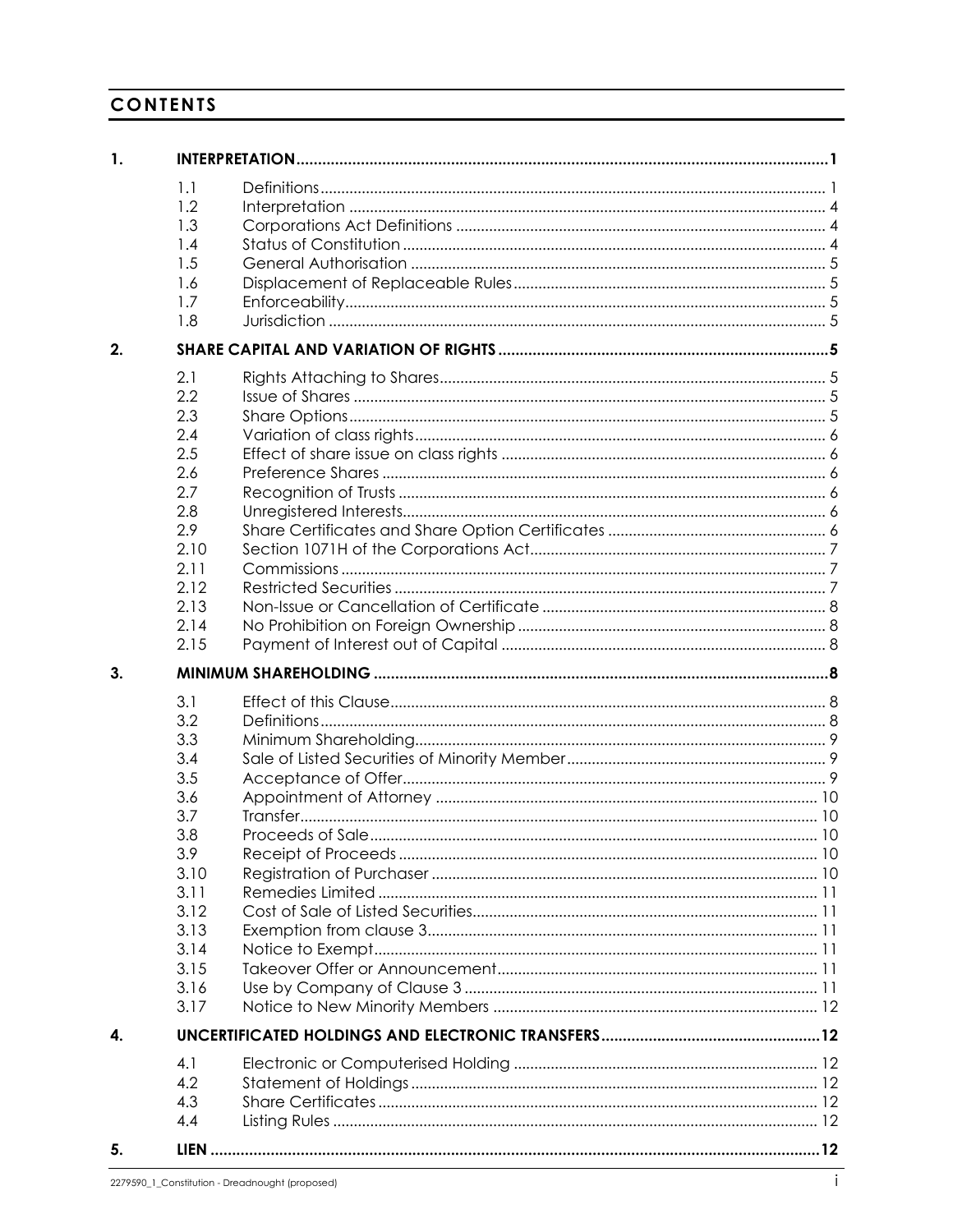|    | 5.1  |                                                                          |  |
|----|------|--------------------------------------------------------------------------|--|
|    | 5.2  |                                                                          |  |
|    | 5.3  |                                                                          |  |
|    | 5.4  |                                                                          |  |
|    | 5.5  |                                                                          |  |
|    | 5.6  |                                                                          |  |
|    | 5.7  |                                                                          |  |
|    | 5.8  |                                                                          |  |
|    | 5.9  |                                                                          |  |
|    | 5.10 |                                                                          |  |
| 6. |      |                                                                          |  |
|    | 6.1  |                                                                          |  |
|    | 6.2  |                                                                          |  |
|    |      |                                                                          |  |
|    | 6.3  |                                                                          |  |
|    | 6.4  |                                                                          |  |
|    | 6.5  |                                                                          |  |
|    | 6.6  |                                                                          |  |
|    | 6.7  |                                                                          |  |
|    | 6.8  |                                                                          |  |
|    | 6.9  |                                                                          |  |
|    | 6.10 |                                                                          |  |
|    | 6.11 |                                                                          |  |
|    | 6.12 |                                                                          |  |
| 7. |      |                                                                          |  |
|    | 7.1  |                                                                          |  |
|    | 7.2  |                                                                          |  |
|    | 7.3  |                                                                          |  |
|    | 7.4  |                                                                          |  |
|    | 7.5  |                                                                          |  |
|    |      |                                                                          |  |
|    | 7.6  |                                                                          |  |
|    | 7.7  |                                                                          |  |
|    | 7.8  |                                                                          |  |
| 8. |      |                                                                          |  |
|    | 8.1  |                                                                          |  |
|    | 8.2  |                                                                          |  |
|    | 8.3  |                                                                          |  |
|    | 8.4  |                                                                          |  |
|    | 8.5  |                                                                          |  |
|    | 8.6  |                                                                          |  |
|    | 8.7  |                                                                          |  |
|    | 8.8  |                                                                          |  |
|    | 8.9  |                                                                          |  |
|    | 8.10 |                                                                          |  |
|    |      |                                                                          |  |
|    | 8.11 |                                                                          |  |
|    | 8.12 |                                                                          |  |
|    | 8.13 |                                                                          |  |
|    | 8.14 |                                                                          |  |
|    | 8.15 |                                                                          |  |
| 9. |      |                                                                          |  |
|    | 9.1  |                                                                          |  |
|    | 9.2  | Death or Bankruptcy of Shareholder or the Shareholder becomes of unsound |  |
|    |      |                                                                          |  |
|    |      |                                                                          |  |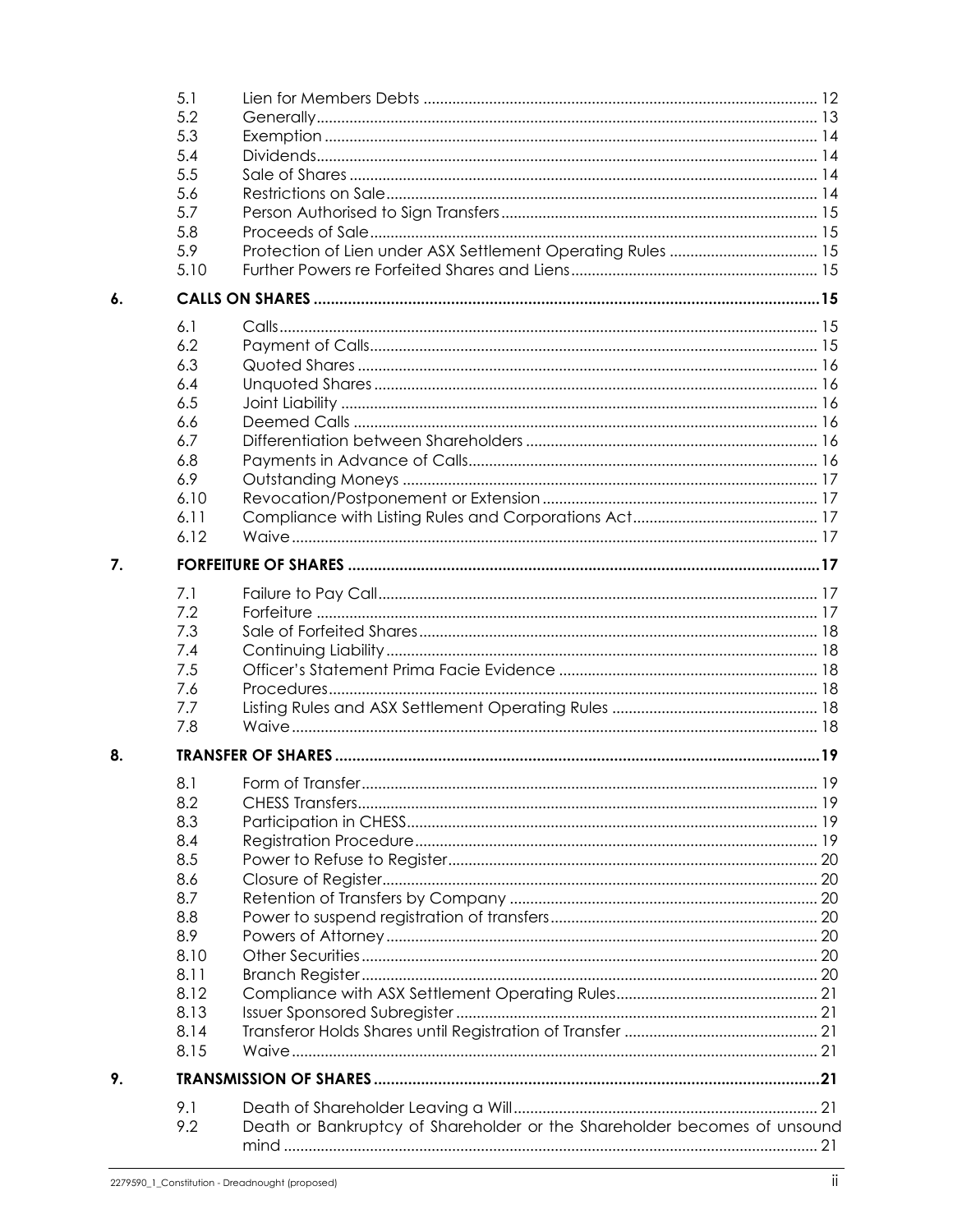|     | 9.3<br>9.4     |                                                                               |  |
|-----|----------------|-------------------------------------------------------------------------------|--|
|     | 9.5            |                                                                               |  |
|     | 9.6            |                                                                               |  |
|     | 9.7            |                                                                               |  |
|     | 9.8            |                                                                               |  |
| 10. |                |                                                                               |  |
|     | 10.1           |                                                                               |  |
|     | 10.2           |                                                                               |  |
|     | 10.3           |                                                                               |  |
|     | 10.4           |                                                                               |  |
| 11. |                |                                                                               |  |
| 12. |                |                                                                               |  |
|     | 12.1           | Convening of General Meetings of Shareholders by Directors' Resolution  24    |  |
|     | 12.2           | Change of place or postponement of a General Meeting of Shareholders  24      |  |
|     | 12.3           | Convening of General Meetings of Shareholders by a Director or requisition 24 |  |
|     | 12.4           |                                                                               |  |
|     | 12.5           |                                                                               |  |
|     | 12.6           |                                                                               |  |
|     | 12.7           |                                                                               |  |
|     | 12.8           |                                                                               |  |
|     | 12.9           |                                                                               |  |
| 13. |                |                                                                               |  |
|     | 13.1           |                                                                               |  |
|     | 13.2           |                                                                               |  |
|     | 13.3           |                                                                               |  |
|     | 13.4           |                                                                               |  |
|     | 13.5           |                                                                               |  |
|     | 13.6           |                                                                               |  |
|     | 13.7           |                                                                               |  |
|     | 13.8           |                                                                               |  |
|     | 13.9           |                                                                               |  |
|     | 13.10          |                                                                               |  |
|     | 13.11          |                                                                               |  |
|     | 13.12          |                                                                               |  |
|     | 13.13<br>13.14 |                                                                               |  |
|     | 13.15          |                                                                               |  |
|     | 13.16          |                                                                               |  |
|     | 13.17          |                                                                               |  |
|     | 13.18          |                                                                               |  |
|     | 13.19          |                                                                               |  |
|     | 13.20          |                                                                               |  |
|     | 13.21          |                                                                               |  |
|     | 13.22          |                                                                               |  |
|     | 13.23          |                                                                               |  |
|     | 13.24          |                                                                               |  |
|     | 13.25          |                                                                               |  |
|     | 13.26          |                                                                               |  |
|     | 13.27          |                                                                               |  |
|     | 13.28          | No right to speak or vote if appointing Shareholder present 32                |  |
|     | 13.29          |                                                                               |  |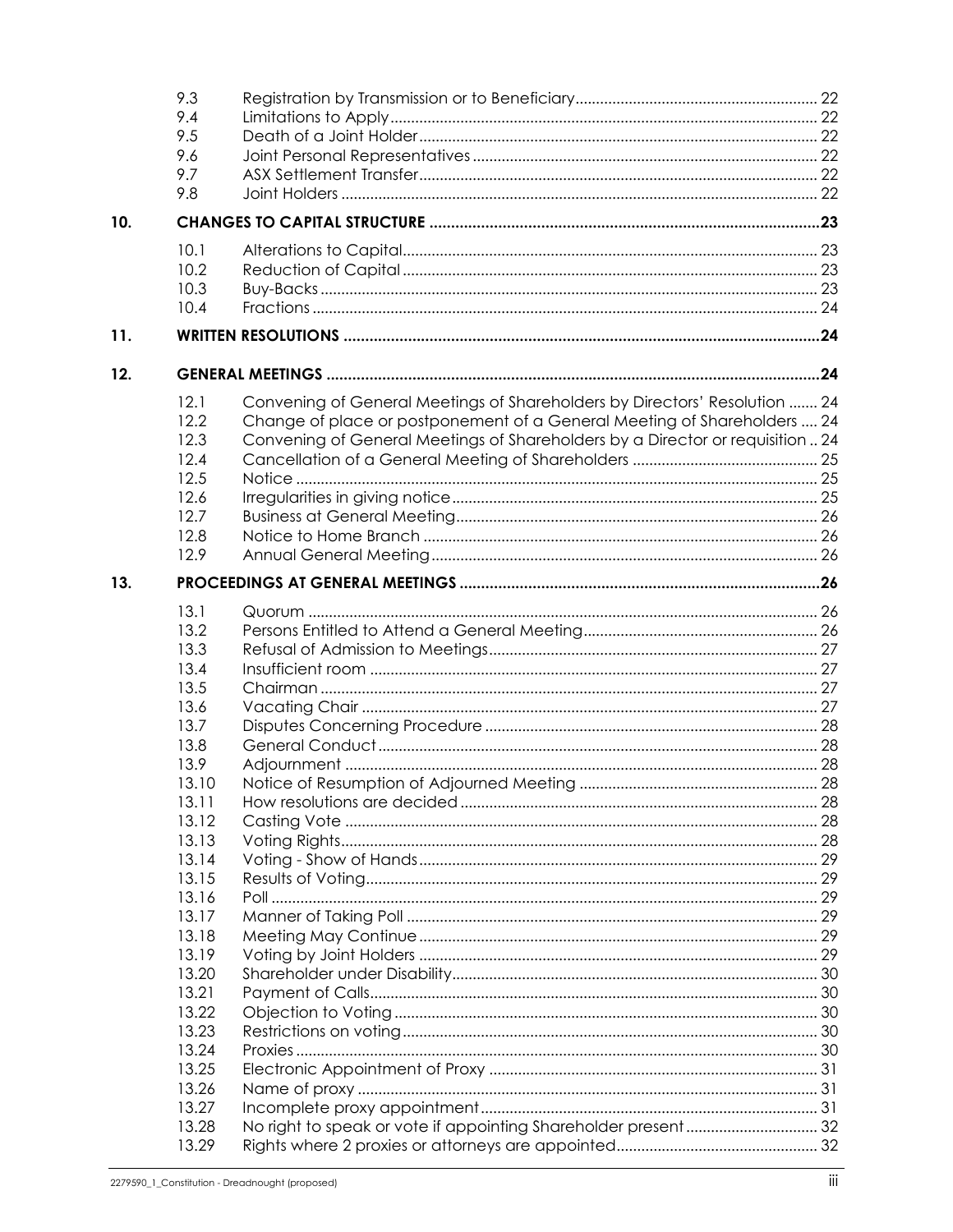|     | 13.30 |  |
|-----|-------|--|
|     | 13.31 |  |
|     | 13.32 |  |
|     | 13.33 |  |
|     | 13.34 |  |
|     | 13.35 |  |
|     | 13.36 |  |
|     | 13.37 |  |
|     | 13.38 |  |
|     | 13.39 |  |
|     | 13.40 |  |
| 14. |       |  |
|     | 14.1  |  |
|     | 14.2  |  |
|     | 14.3  |  |
|     | 14.4  |  |
|     | 14.5  |  |
|     | 14.6  |  |
|     | 14.7  |  |
|     | 14.8  |  |
|     | 14.9  |  |
|     | 14.10 |  |
|     |       |  |
| 15. |       |  |
|     | 15.1  |  |
|     | 15.2  |  |
|     | 15.3  |  |
|     | 15.4  |  |
|     | 15.5  |  |
|     | 15.6  |  |
| 16. |       |  |
|     | 16.1  |  |
|     | 16.2  |  |
|     | 16.3  |  |
|     | 16.4  |  |
|     | 16.5  |  |
|     | 16.6  |  |
|     | 16.7  |  |
|     | 16.8  |  |
|     | 16.9  |  |
|     | 16.10 |  |
|     | 16.11 |  |
|     | 16.12 |  |
|     | 16.13 |  |
|     | 16.14 |  |
|     | 16.15 |  |
|     | 16.16 |  |
|     | 16.17 |  |
|     | 16.18 |  |
|     | 16.19 |  |
|     | 16.20 |  |
| 17. |       |  |
|     | 17.1  |  |
|     |       |  |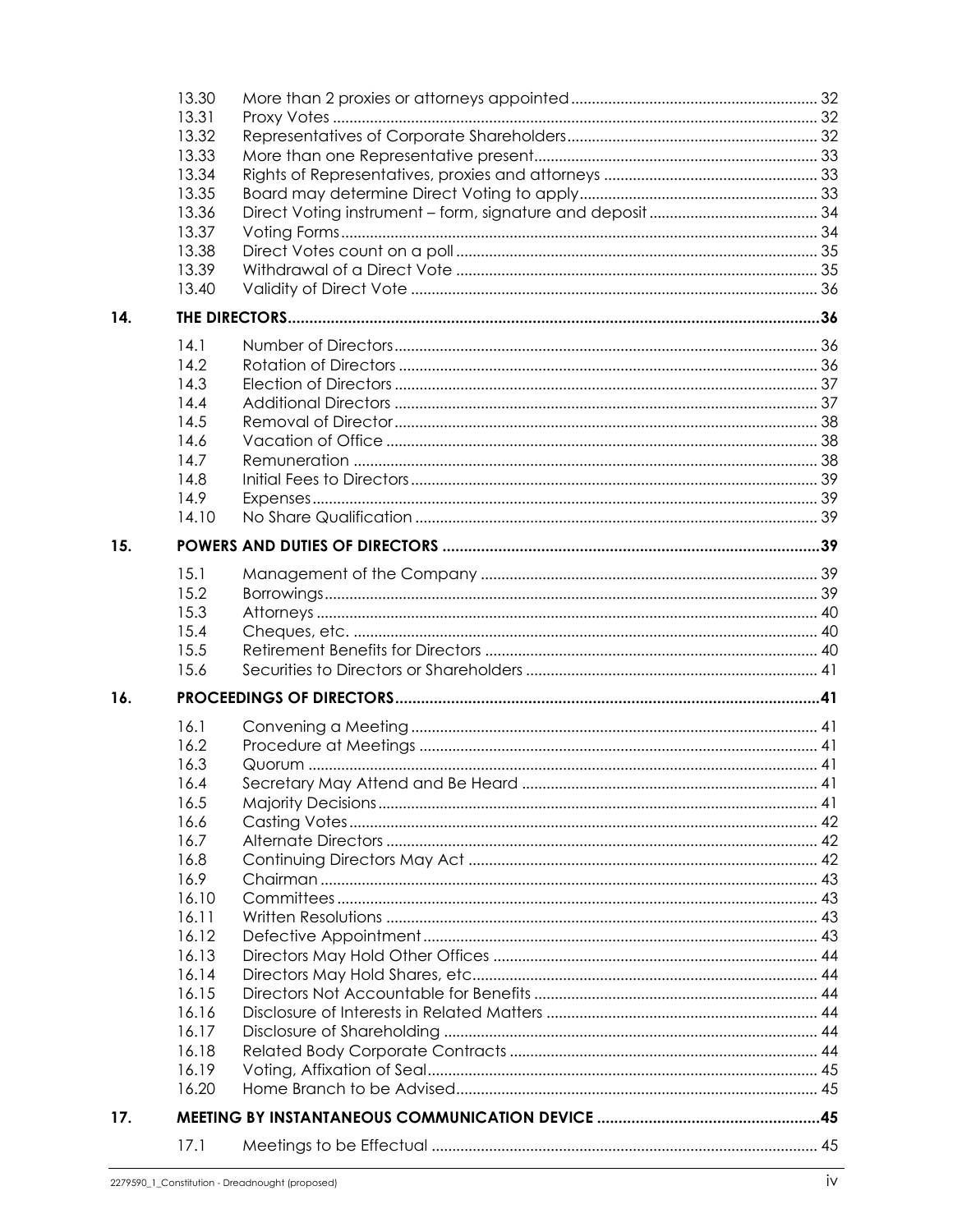|     | 17.2<br>17.3<br>17.4                                                          |                                                                              |  |
|-----|-------------------------------------------------------------------------------|------------------------------------------------------------------------------|--|
| 18. |                                                                               |                                                                              |  |
|     | 18.1<br>18.2<br>18.3<br>18.4<br>18.5                                          |                                                                              |  |
| 19. |                                                                               |                                                                              |  |
|     | 19.1<br>19.2<br>19.3                                                          |                                                                              |  |
| 20. |                                                                               |                                                                              |  |
|     | 20.1<br>20.2<br>20.3                                                          |                                                                              |  |
| 21. |                                                                               |                                                                              |  |
|     | 21.1<br>21.2<br>21.3                                                          |                                                                              |  |
| 22. |                                                                               |                                                                              |  |
|     | 22.1<br>22.2<br>22.3<br>22.4<br>22.5<br>22.6<br>22.7<br>22.8<br>22.9<br>22.10 |                                                                              |  |
| 23. |                                                                               |                                                                              |  |
|     | 23.1<br>23.2<br>23.3                                                          |                                                                              |  |
| 24. |                                                                               |                                                                              |  |
|     | 24.1<br>24.2                                                                  |                                                                              |  |
| 25. |                                                                               |                                                                              |  |
|     | 25.1<br>25.2                                                                  |                                                                              |  |
| 26. |                                                                               |                                                                              |  |
|     | 26.1<br>26.2<br>26.3                                                          | Service of notices by Directors, Alternate Directors and Shareholders to the |  |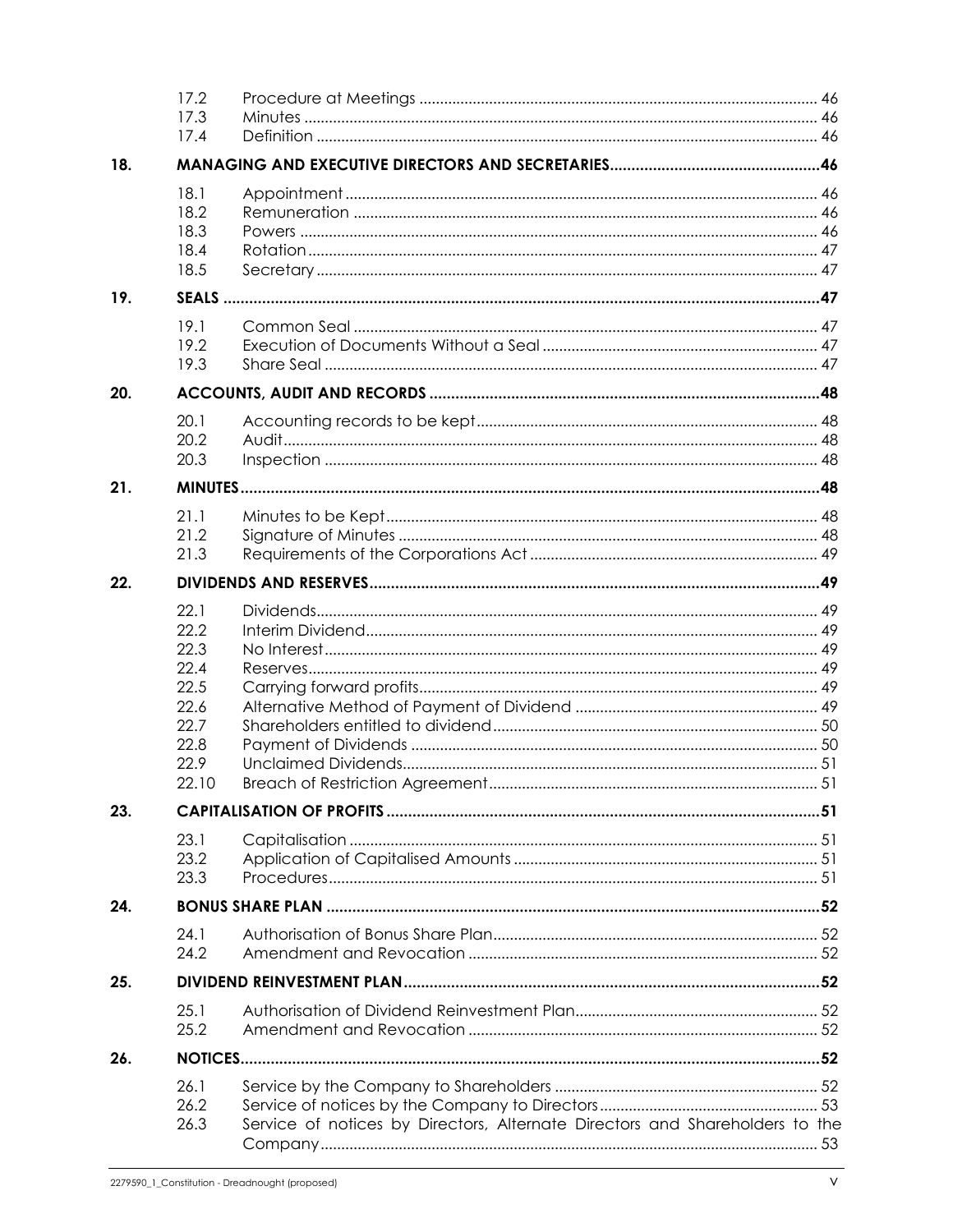|     | 26.4         |  |
|-----|--------------|--|
|     | 26.5         |  |
|     | 26.6         |  |
|     | 26.7<br>26.8 |  |
|     | 26.9         |  |
| 27. |              |  |
|     | 27.1         |  |
|     | 27.2         |  |
|     | 27.3         |  |
| 28. |              |  |
|     | 28.1         |  |
|     | 28.2         |  |
|     | 28.3         |  |
|     | 28.4         |  |
|     | 28.5         |  |
| 29. |              |  |
| 30. |              |  |
| 31. |              |  |
|     | 31.1         |  |
|     | 31.2         |  |
|     | 31.3         |  |
|     | 31.4         |  |
| 32. |              |  |
| 33. |              |  |
| 34. |              |  |
|     | 34.1         |  |
|     | 34.2         |  |
| 35. |              |  |
| 36. |              |  |
|     | 36.1         |  |
|     | 36.2         |  |
|     | 36.3         |  |
|     | 36.4         |  |
|     | 36.5         |  |
|     | 36.6         |  |
| 37. |              |  |
|     | 37.1         |  |
|     | 37.2         |  |
|     |              |  |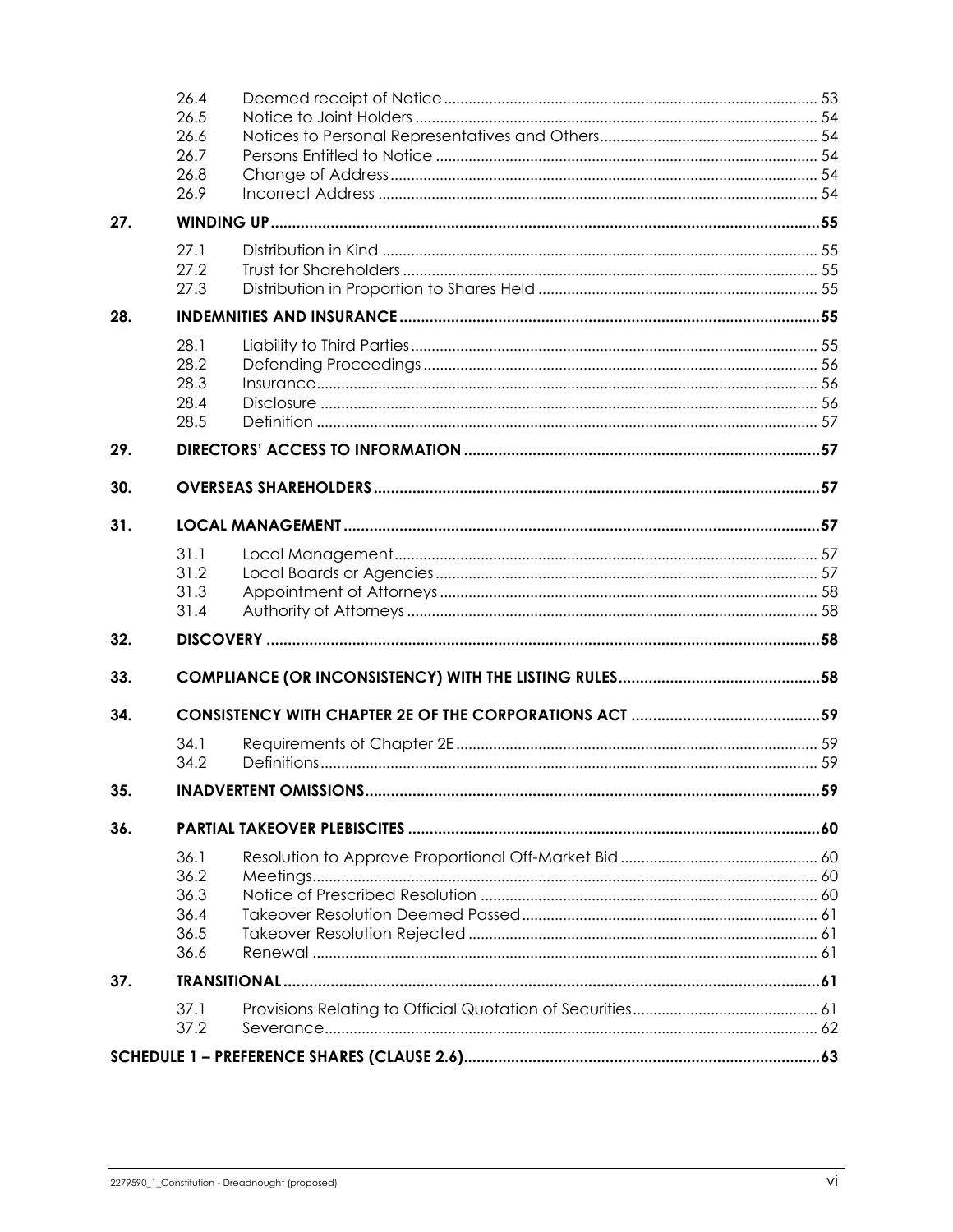#### **CORPORATIONS ACT**

#### **CONSTITUTION**

**of**

#### **Dreadnought Resources Ltd ACN 119 031 864**

#### **1. INTERPRETATION**

#### <span id="page-7-0"></span>**1.1 Definitions**

In this Constitution:

**Alternate Director** means a person appointed as an alternate director under clause [16.7.](#page-48-0)

**ASIC** means Australian Securities and Investments Commission.

**ASX** means ASX Limited (ACN 008 624 691) or the Australian Securities Exchange, as the context requires.

**ASX Settlement** means ASX Settlement Pty Ltd (ACN 008 504 532).

**ASX Settlement Operating Rules** means the operating rules of ASX Settlement.

**ASX Settlement Transfer** means a transfer of quoted securities or quoted rights effected in:

- (a) accordance with the ASX Settlement Operating Rules; or
- (b) substantial accordance with the ASX Settlement Operating Rules and determined by ASX Settlement to be an effective transfer.

**Auditor** means the Company's auditor.

**Bonus Share Plan** means a plan implemented under clause [24.](#page-58-0)

**Business Day** means a day other than a Saturday, a Sunday, New Year's Day, Australia Day, Good Friday, Easter Monday, Anzac Day, Christmas Day, Boxing Day and any other day declared and published by ASX to be a day which is not a business day.

**CHESS Approved Securities** means securities of the Company for which CHESS approval has been given in accordance with the ASX Settlement Operating Rules, or such amended definition as may be prescribed by the Listing Rules from time to time.

**CHESS System** means the Clearing House Electronic Subregister System operated by ASX Settlement or such other securities clearing house as is approved pursuant to the Corporations Act and to which the Listing Rules apply.

**Company** means Dreadnought Resources Ltd (ACN 119 031 864) or as it is from time to time named in accordance with the Corporations Act of this jurisdiction.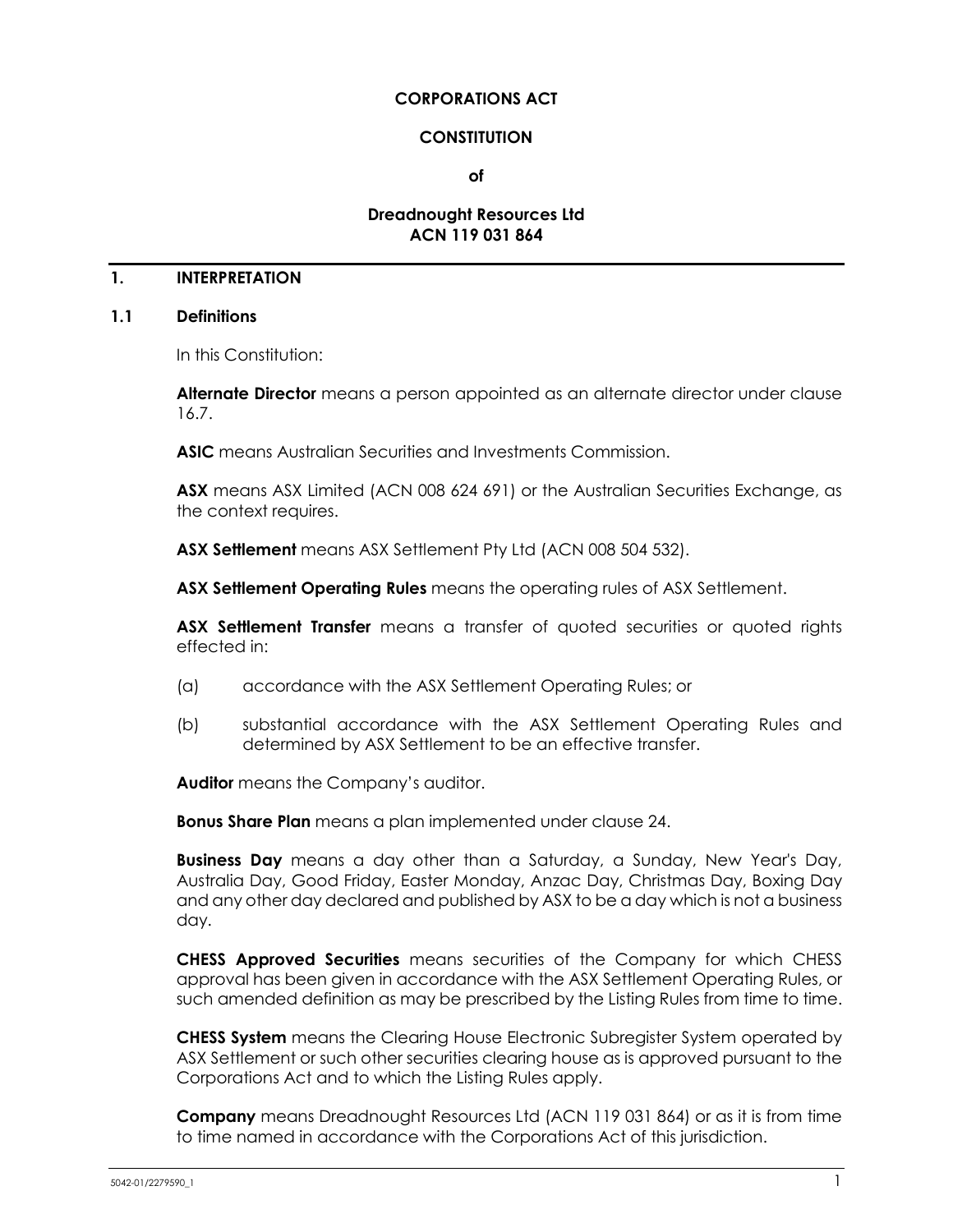**Constitution** means this Constitution as altered or amended from time to time.

**Corporations Act** means the *Corporations Act 2001* (Cth).

**Corporations Regulations** means the *Corporations Regulations 2001* (Cth).

**Director** means a person appointed to the position of a director of the Company and where appropriate, includes an Alternate Director.

**Directors** means all or some of the Directors acting as a board.

**Direct Vote** means a notice of a Shareholder's voting intention delivered to the Company by post, fax, electronic or other means approved by the Board and otherwise in accordance with this Constitution and regulations, rules and procedures made by the Board in accordance with clause [13.35.](#page-39-0)

**Dispose** has the meaning ascribed to it by the Listing Rules.

**Dividend Reinvestment Plan** means a plan implemented under clause [25.](#page-58-1)

**Duty** means any transfer, transaction or registration duty or similar charge imposed by any Government Authority and includes any interest, fine, penalty, charge or other amount imposed in respect of any of them.

**Government Authority** means a government or government department, a governmental or semi-governmental or judicial person (whether autonomous or not) charged with the administration of any applicable law.

**Holding Lock** has the meaning ascribed to it by the Listing Rules.

**Home Branch** means the state branch of ASX designated as such in relation to the Company by ASX.

**Listed Securities** means any Shares, Share Options, stock, debentures, debenture stock or other securities for the time being issued by the Company and officially quoted by ASX on its stock market.

**Listing Rules** means the listing rules of ASX and any other rules of ASX which are applicable while the Company is admitted to the official list of ASX, each as amended or replaced from time to time, except to the extent of any express written waiver by ASX.

#### **Loan Securities** includes:

- (a) unsecured notes or unsecured deposit notes;
- (b) mortgage debentures or mortgage debenture stock;
- (c) debentures or debenture stock; and
- (d) for the purposes of the Listing Rules, convertible loan securities.

**Office** means the registered office of the Company.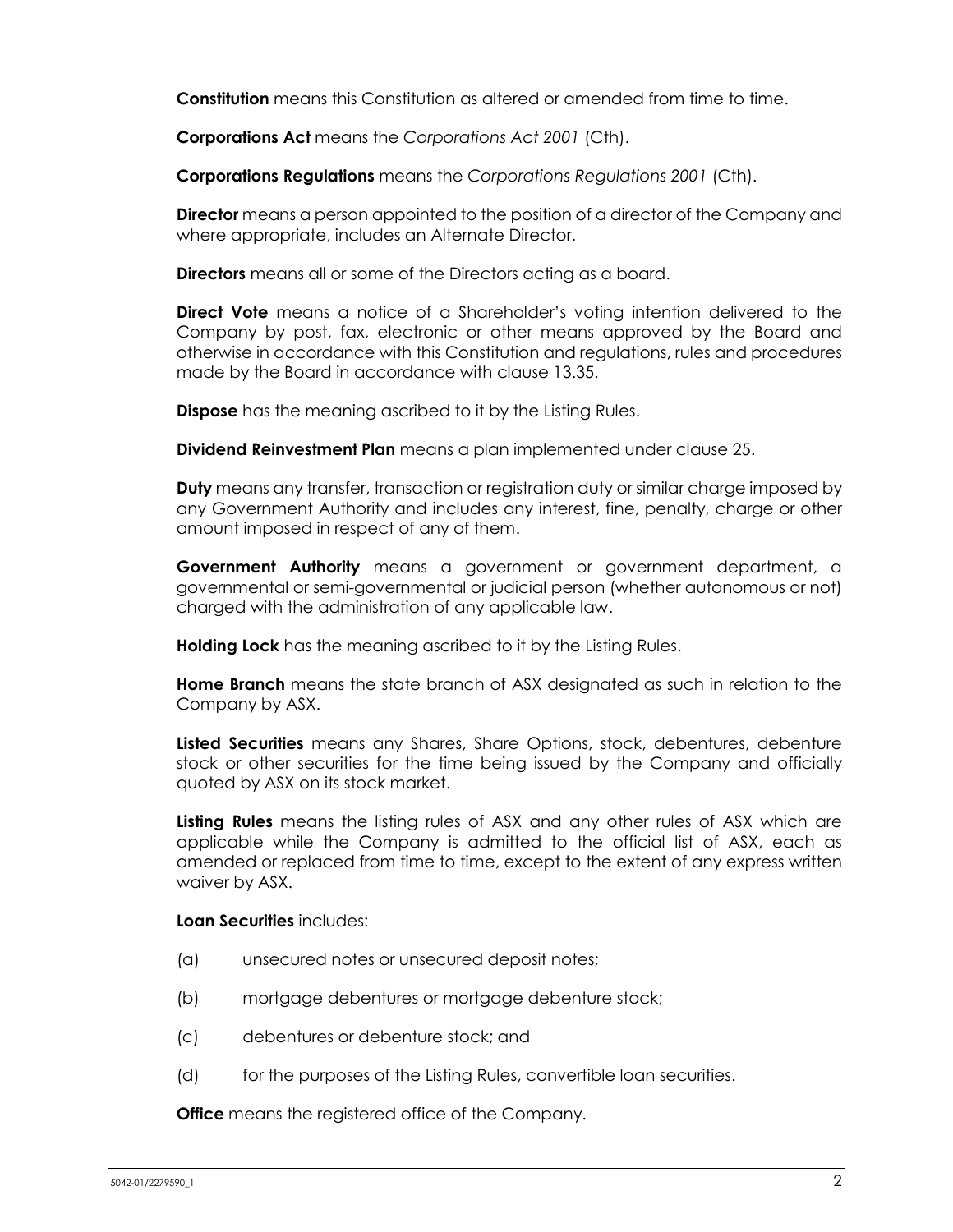**Officer** means any Director or Secretary of the Company or such other person within the meaning of that term as defined by the Corporations Act.

**Official List** means the Official List of the ASX.

**Prescribed Rate** means the interest rate which is 2% above the Reserve Bank of Australia cash rate as published or quoted from time to time, or such other rate as may from time to time be fixed by the Directors, calculated daily.

**Registered Office** means the registered office of the Company in the State.

**Register of Shareholders** means the register of Shareholders kept by the Company in accordance with section 169 of the Corporations Act (including any branch register and any computerised or electronic subregister established and administered under the ASX Settlement Operating Rules).

**Related Body Corporate** means a corporation which by virtue of the provisions of section 50 of the Corporations Act is deemed to be related to the relevant corporation and **related** has a corresponding meaning.

**Representative** means a person authorised to act as a representative of a corporation under clause [13.32.](#page-38-0)

**Restricted Securities** has the meaning ascribed to it by the Listing Rules.

**Restriction Deed** has the meaning ascribed to it by the Listing Rules.

**Seal** means the common seal of the Company and includes any official seal and, where the context so admits, the Share Seal of the Company.

**Secretary** means any person appointed to perform the duties of a secretary of the Company.

**Securities** has the meaning ascribed to it by the Listing Rules.

**Share** means a share in the capital of the Company.

**Shareholder** means a person or company registered in the Register of Shareholders as the holder of one or more Shares and includes any person or company who is a member of the Company in accordance with or for the purposes of the Corporations Act.

**Shareholding Account** means an entry in the Register of Shareholders in respect of a Shareholder for the purpose of providing a separate identification of some or all of the ordinary Shares registered from time to time in the name of that Shareholder and **Securities Account** has an equivalent meaning in relation to Listed Securities of all kinds, including ordinary Shares.

**Share Option** means an option to require the Company to allot and issue a Share.

**Share Seal** means the duplicate common seal referred to in clause [19.3.](#page-53-0)

**State** means Western Australia.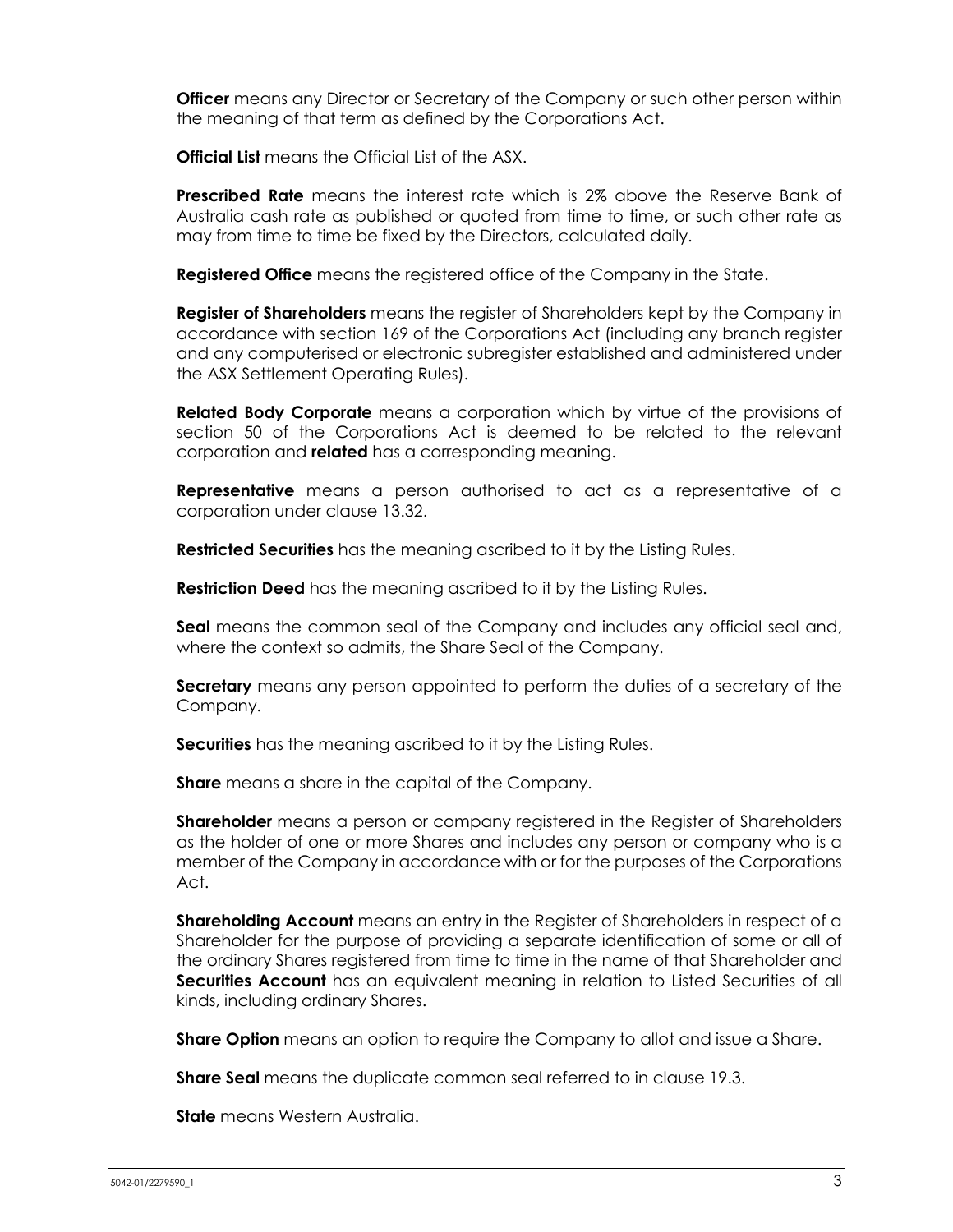# **1.2 Interpretation**

- (a) A reference in this Constitution to a partly paid share is a reference to a share on which there is an amount unpaid.
- (b) A reference in this Constitution to an amount unpaid on a share includes a reference to any amount of the issue price which is unpaid.
- (c) Unless the contrary intention appears, in this Constitution:
	- (i) the singular includes the plural and the plural includes the singular;
	- (ii) words that refer to any gender include all genders;
	- (iii) words used to refer to persons generally or to refer to a natural person include a body corporate, body politic, partnership, joint venture, association, board, group or other body (whether or not the body is incorporated);
	- (iv) a reference to a person includes that person's successors and legal personal representatives;
	- (v) a reference to a statute or regulation, or a provision of any of them includes all statutes, regulations or provisions amending, consolidating or replacing them, and a reference to a statute includes all regulations, proclamations, ordinances and by-laws issued under that statute;
	- (vi) a reference to the Listing Rules or the ASX Settlement Operating Rules includes any variation, consolidation or replacement of those rules and is to be taken to be subject to any applicable waiver or exemption; and
	- (vii) a reference to writing includes any method of reproducing words in a visible form.
- (d) In this Constitution, headings and body type are only for convenience and do not affect the meaning of this Constitution.

# **1.3 Corporations Act Definitions**

Any word or expression defined in or for the purposes of the Corporations Act shall, unless otherwise defined in clause [1.1](#page-7-0) or the context otherwise requires, have the same meaning when used in this Constitution, and the rules of interpretation specified in or otherwise applicable to the Corporations Act shall, unless the context otherwise requires, apply in the interpretation of this Constitution.

#### **1.4 Status of Constitution**

This Constitution is adopted by the Company in substitution for any former memorandum and articles of association or other consistent documents of the Company. To the extent permitted by law, the replaceable rules provided for in the Corporations Act do not apply to the Company.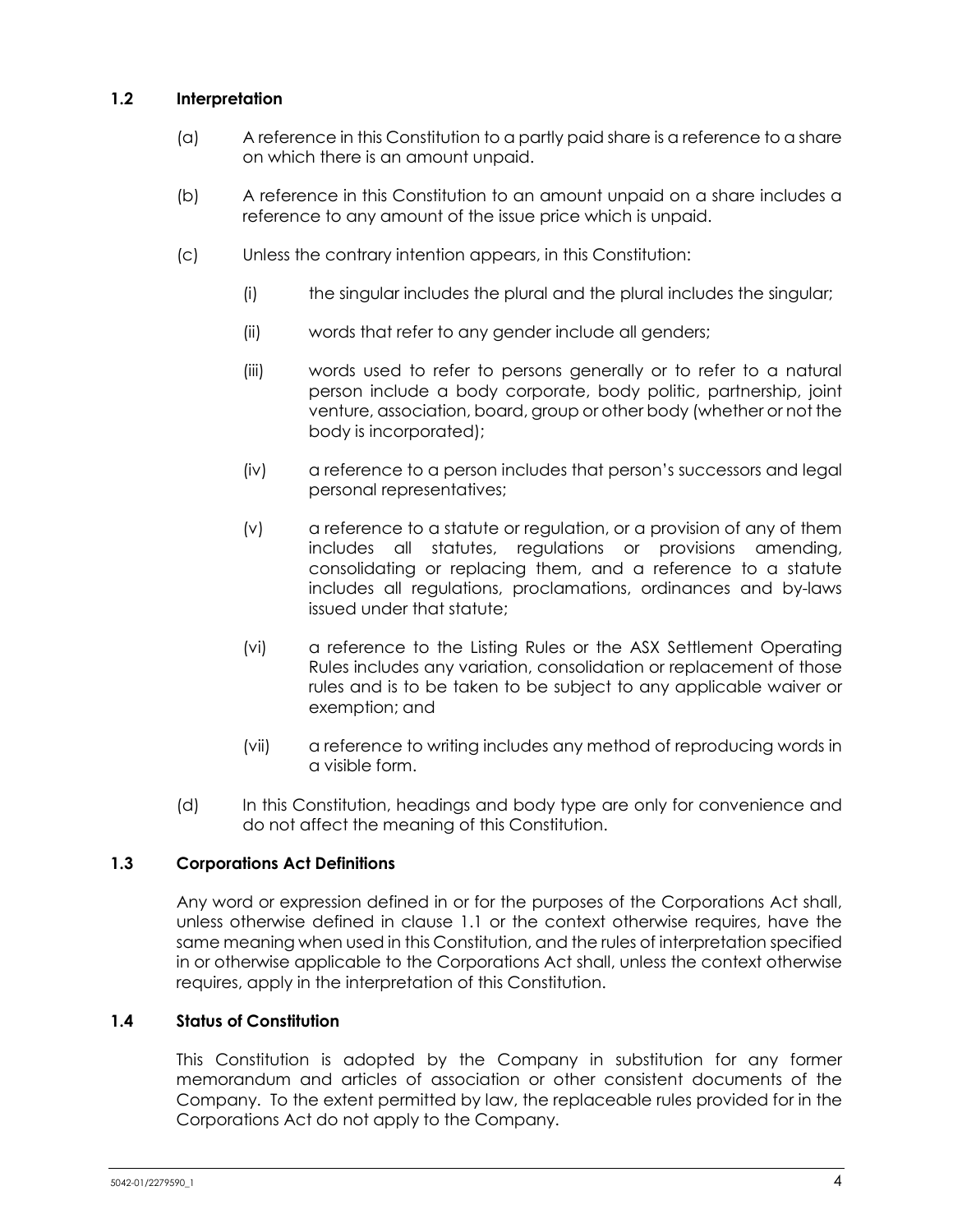# **1.5 General Authorisation**

Where the Corporations Act authorises or permits a company to do any thing, if so authorised by its constitution, the Company is authorised by this rule to do that thing.

# **1.6 Displacement of Replaceable Rules**

The provisions of the Corporations Act that apply to public companies as replaceable rules are displaced completely by this Constitution in relation to the Company except to the extent they are repeated in this Constitution.

# **1.7 Enforceability**

If any provision of this Constitution is or becomes illegal, invalid or unenforceable in any jurisdiction then that illegality, invalidity or unenforceability does not affect the legality, validity or enforceability in that jurisdiction of any other provision of this Constitution or the legality, validity or enforceability in any other jurisdiction of that provision or any other provision of this Constitution.

#### **1.8 Jurisdiction**

The courts having jurisdiction in the state/territory in which the Company is taken to be registered under the Corporations Act have non-exclusive jurisdiction to settle any dispute arising out of or in connection with this Constitution and each Shareholder irrevocably submits to the jurisdiction of those courts.

# <span id="page-11-0"></span>**2. SHARE CAPITAL AND VARIATION OF RIGHTS**

# **2.1 Rights Attaching to Shares**

Subject to this Constitution and to the terms of issue of Shares, all Shares attract the right to receive notice of and to attend and vote at all general meetings of the Company, the right to receive dividends, in a winding up or a reduction of capital, the right to participate equally in the distribution of the assets of the Company (both capital and surplus), subject to any amounts unpaid on the Share and, in the case of a reduction, to the terms of the reduction.

# **2.2 Issue of Shares**

Without prejudice to any special rights previously conferred on the holders of any existing Shares or class of Shares, unissued Shares shall be under the control of the Directors and, subject to the Corporations Act, the Listing Rules and this Constitution, the Directors may at any time issue such number of Shares either as ordinary Shares or Shares of a named class or classes (being either an existing class or a new class) at the issue price that the Directors determine and with such preferred, deferred, or other special rights or such restrictions, whether with regard to dividend, voting, return of capital or otherwise, as the Directors shall, in their absolute discretion, determine.

# **2.3 Share Options**

Subject to the Listing Rules, the Directors may at any time and from time to time issue Share Options on such terms and conditions as the Directors shall, in their absolute discretion, determine.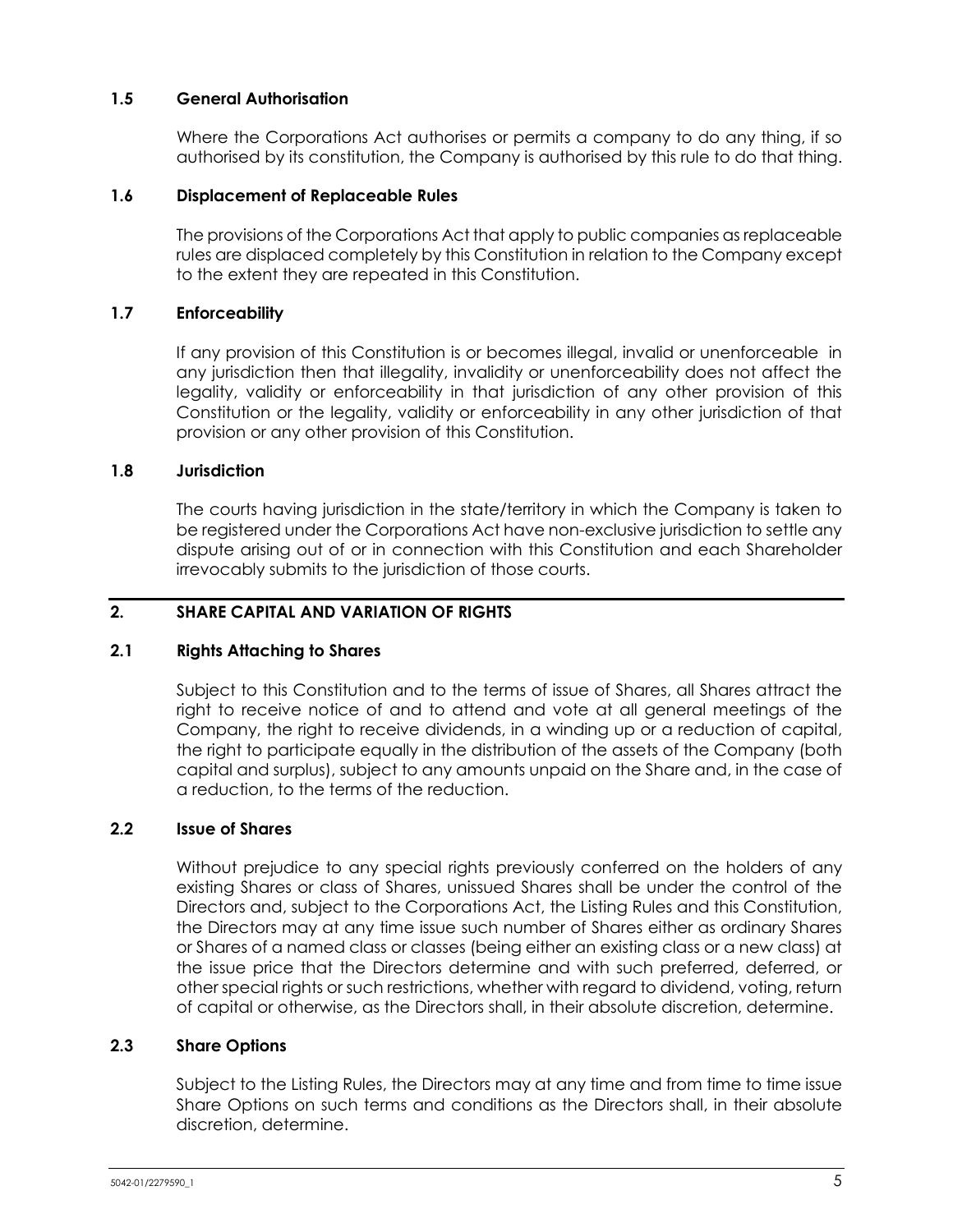# <span id="page-12-0"></span>**2.4 Variation of class rights**

If at any time the share capital of the Company is divided into different classes of Shares, the rights attached to any class (unless otherwise provided by the terms of issue of the Shares of that class) may be varied, whether or not the Company is being wound up, with the consent in writing of the holders of three quarters of the issued Shares of that class, or if authorised by a special resolution passed at a separate meeting of the holders of the Shares of the class. Any variation of rights under this clause [2.4](#page-12-0) shall be subject to Part 2F.2 of Chapter 2F of the Corporations Act. The provisions of this Constitution relating to general meetings shall apply so far as they are capable of application and with necessary alterations to every such separate meeting except that a quorum is constituted by two persons who together hold or represent by proxy not less than one-third of the issued Shares of the class.

# **2.5 Effect of share issue on class rights**

The rights attached to any class of shares are not taken to be varied by the issue or creation of further shares ranking equally with them unless expressly provided by the terms of issue of the shares of that class.

# **2.6 Preference Shares**

Subject to the Listing Rules and the Corporations Act, the Company may issue Preference Shares:

- <span id="page-12-1"></span>(a) that are liable to be redeemed whether at the option of the Company or otherwise; and
- (b) including, without limitation preference shares of the kind described in clause [2.6\(a\)](#page-12-1) in accordance with the terms of [Schedule](#page-69-0) 1.

# **2.7 Recognition of Trusts**

Except as permitted or required by the Corporations Act, the Company shall not recognise a person as holding a Share or Share Option upon any trust.

# **2.8 Unregistered Interests**

The Company is not bound by or compelled in any way to recognise any equitable, contingent, future or partial right or interest in any Share or Share Option (whether or not it has notice of the interest or right concerned) unless otherwise provided by this Constitution or by law, except an absolute right of ownership in the registered holder of the Share or Share Option.

# <span id="page-12-2"></span>**2.9 Share Certificates and Share Option Certificates**

Subject to the ASX Settlement Operating Rules (if applicable), claus[e 4](#page-18-0) and the Listing Rules, a person whose name is entered as a Shareholder in the Register of Shareholders is entitled without payment to receive a Share certificate or notice (as the case may be) in respect of the Share under the Seal in accordance with the Corporations Act but, in respect of a Share or Shares held jointly by several persons, the Company is not bound to issue more than one certificate or notice. Delivery of a certificate or notice for a Share to one of several joint Shareholders is sufficient delivery to all such holders. In addition: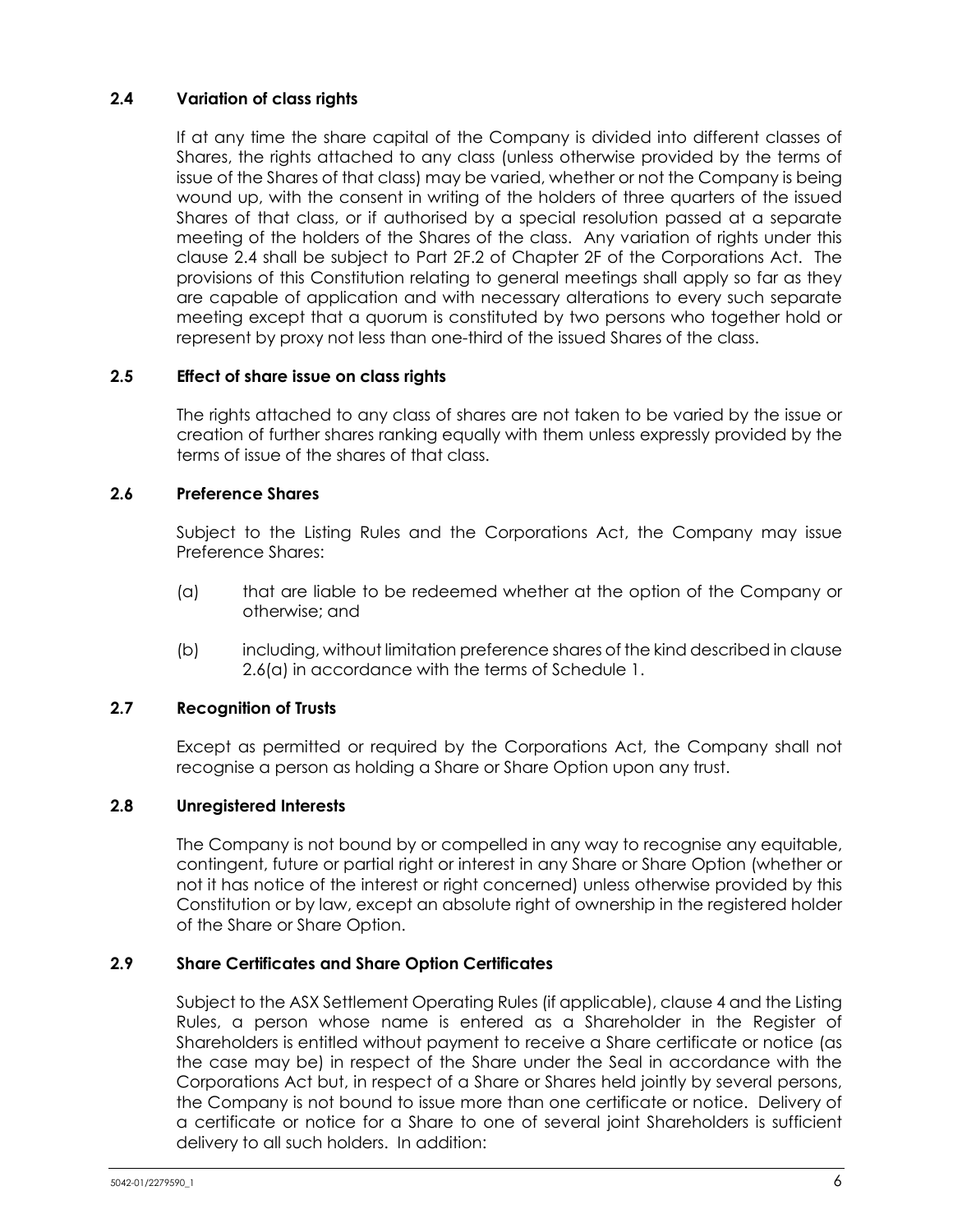- (a) Share certificates or notices in respect of Shares shall only be issued in accordance with the Listing Rules;
- (b) subject to this Constitution, the Company shall dispatch all appropriate Share certificates within one month from the date of issue of any of its Shares and within one month after the date upon which a transfer of any of its Shares is lodged with the Company;
- (c) where a Share certificate is lost, worn out or destroyed, the Company shall issue a duplicate certificate in accordance with the requirements of section 1070D of the Corporations Act and the Listing Rules; and
- (d) the above provisions of this clause [2.9](#page-12-2) shall, with necessary alterations, apply to Share Options.

If securities of the Company are CHESS Approved Securities and held in uncertificated mode, then the preceding provisions of this clause [2.9](#page-12-2) do not apply to those CHESS Approved Securities and the Company shall allot such CHESS Approved Securities and enter those CHESS Approved Securities into the Shareholder's uncertificated holding in accordance with the Listing Rules and the ASX Settlement Operating Rules.

# **2.10 Section 1071H of the Corporations Act**

Clause [2.9](#page-12-2) shall not apply if and to the extent that, on an application by or on behalf of the Company, the ASIC has made a declaration under section 1071H(5) of the Corporations Act published in the Commonwealth of Australia Gazette that the Company is a person in relation to whom section 1071H of the Corporations Act does not apply.

# **2.11 Commissions**

The Company may, subject to the Listing Rules, exercise the powers of paying commission conferred by section 258C of the Corporations Act. Such commission may be satisfied by the payment of cash or the allotment of fully or partly paid Shares or partly in the one way and partly in the other. The Company may also on any issue of Shares pay such brokerage as may be lawful.

# **2.12 Restricted Securities**

The Company shall comply in all respects with the requirements of the Listing Rules with respect to Restricted Securities. Without limiting the generality of the above:

- (a) a holder of Restricted Securities must not Dispose of, or agree or offer to Dispose of, the Securities during the escrow period applicable to those Securities except as permitted by the Listing Rules or the ASX;
- (b) if the Restricted Securities are in the same class as quoted Securities, the holder will be taken to have agreed in writing that the Restricted Securities are to be kept on the Company's issuer sponsored subregister and are to have a Holding Lock applied for the duration of the escrow period applicable to those Securities;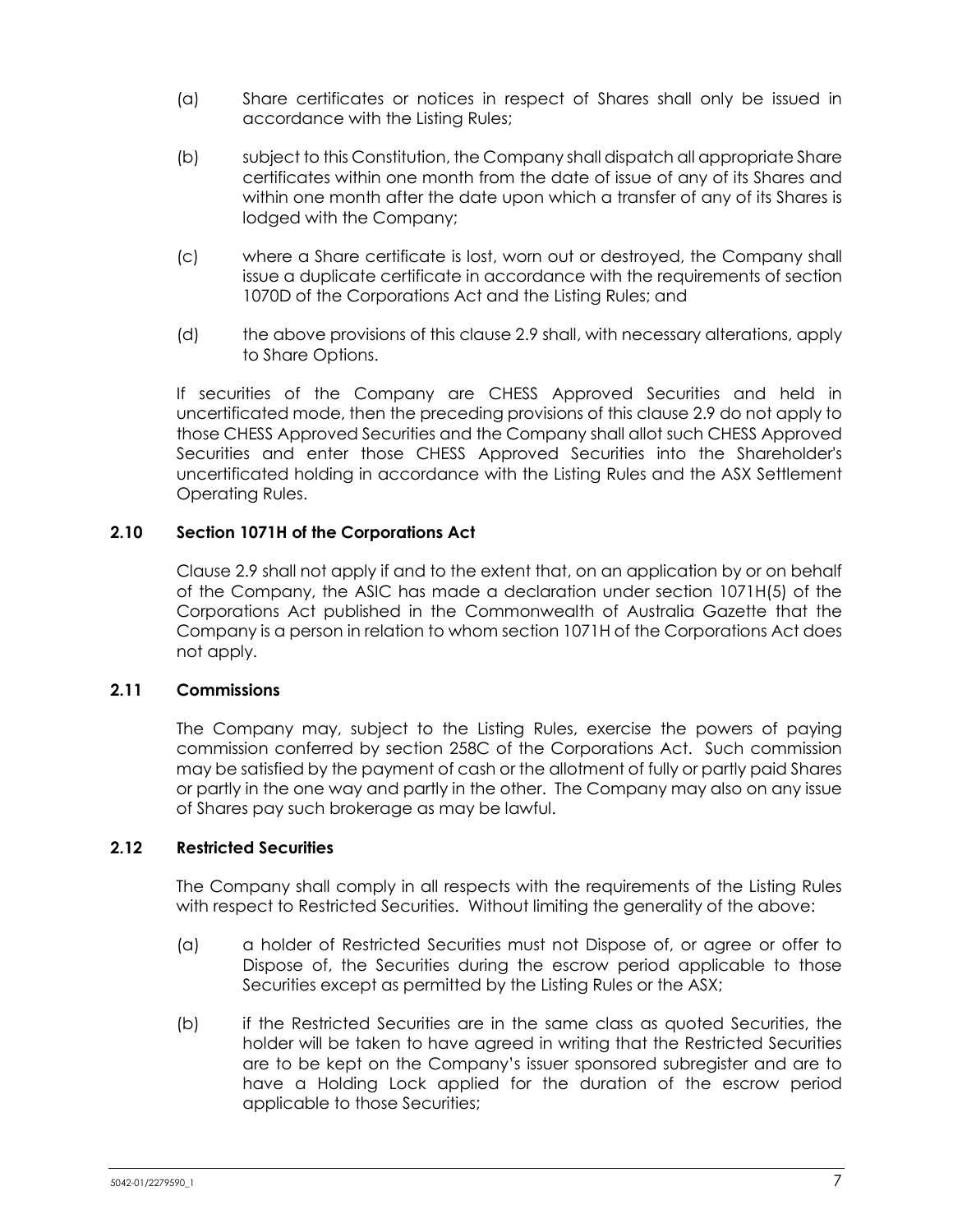- (c) the Company will refuse to acknowledge any Disposal (including, without limitation, to register any transfer) of Restricted Securities during the escrow period applicable to those Securities except as permitted by the Listing Rules or the ASX;
- (d) a holder of Restricted Securities will not be entitled to participate in any return of capital on those Securities during the escrow period applicable to those Securities except as permitted by the Listing Rules or the ASX; and
- (e) if a holder of Restricted Securities breaches a Restriction Deed or a provision of this Constitution restricting a Disposal of those Securities, the holder will not be entitled to any dividend or distribution, or to exercise any voting rights, in respect of those Securities for so long as the breach continues.

# **2.13 Non-Issue or Cancellation of Certificate**

Notwithstanding any other provision of this Constitution, the Company need not issue a certificate, and may cancel any certificate without issuing a certificate in substitution, in respect of any Shares or Share Options of the Company in any circumstances where the non-issue or cancellation of that certificate is permitted by the Corporations Act, the Listing Rules or the ASX Settlement Operating Rules.

#### **2.14 No Prohibition on Foreign Ownership**

Nothing in this Constitution shall have the effect of limiting or restricting the ownership of any securities of the Company by foreign persons except where such limits or restrictions are prescribed by Australian law.

#### **2.15 Payment of Interest out of Capital**

Where any Shares are issued for the purpose of raising money to defray the expenses of the construction of any works or buildings or the provision of any plant which cannot be made profitable for a lengthened period the Company may pay interest on so much of such share capital as is paid up for the period and may charge this interest to capital as part of the cost of construction of the works, buildings or plant.

#### <span id="page-14-0"></span>**3. MINIMUM SHAREHOLDING**

#### **3.1 Effect of this Clause**

The provisions of this clause have effect notwithstanding any other provision of this Constitution, except clause [33.](#page-64-0)

#### **3.2 Definitions**

In this clause:

**Authorised Price** means the price per share of the Listed Securities equal to the simple average of the last closing price of the Listed Securities quoted on ASX for each of the ten trading days immediately preceding the date of any offer received by the Company pursuant to clause 3.5.

**Date of Adoption** means the date upon which this clause is inserted in this Constitution by special resolution of the members of the Company.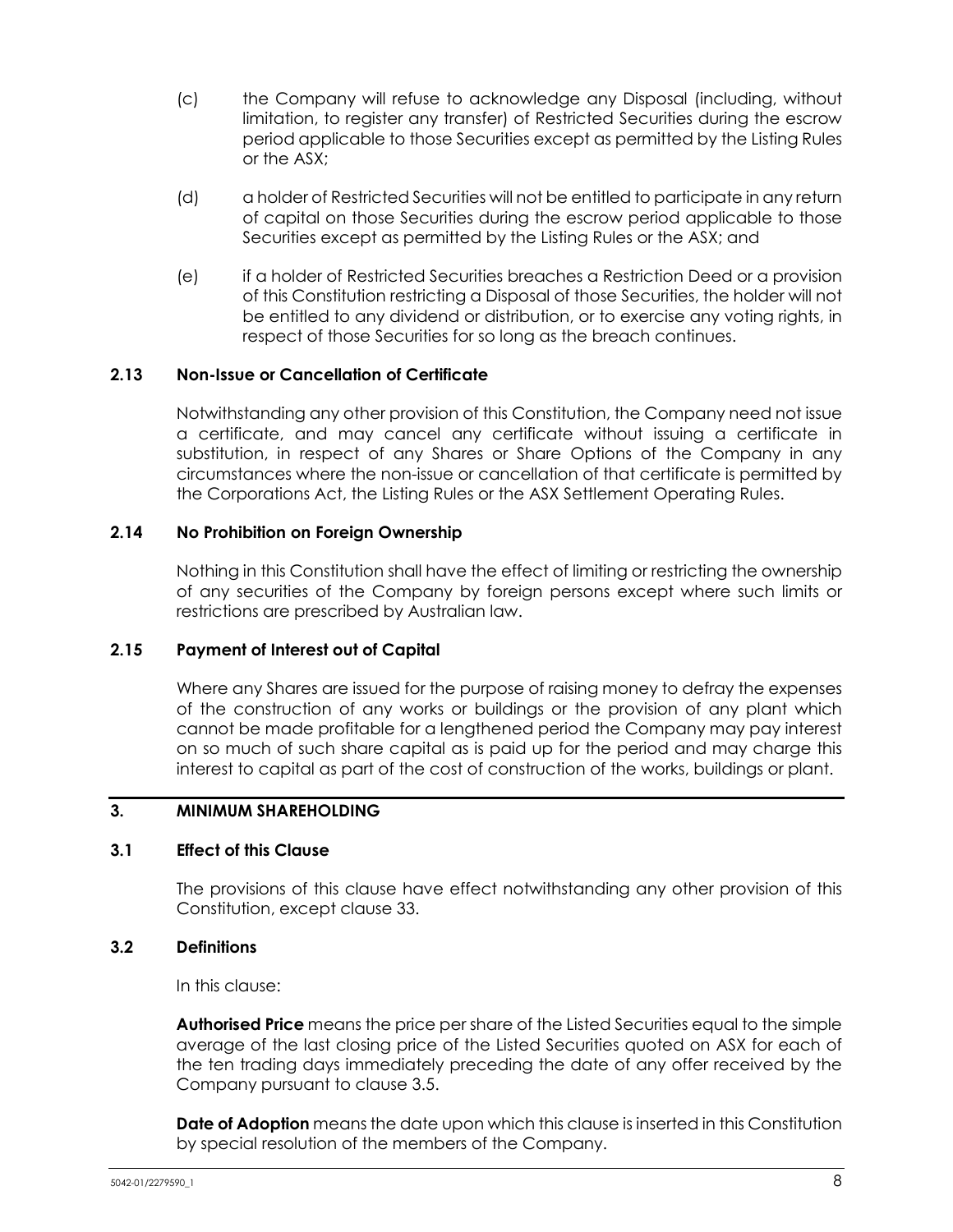**Date of Effect** has the meaning given in clause [3.13.](#page-17-0)

**Minimum Shareholding** means a number of shares equal to a "marketable parcel" of Listed Securities within the meaning of the Listing Rules.

**Minority Member** means a member holding less than the Minimum Shareholding on or at any time after the Date of Adoption.

**New Minority Member** means a member who is the holder or a joint holder of a New Minimum Shareholding.

**New Minimum Shareholding** means a holding of shares in the same class created after the Date of Adoption by the transfer of a parcel of shares the aggregate market price of which, at the time at which a transfer of those Listed Securities was initiated or a paper based transfer of those Listed Securities was lodged with the Company, was less than a marketable parcel.

**Purchaser** means the person or persons (including one or more members) whose offer or offers to purchase Listed Securities is or are accepted by the Company.

#### **3.3 Minimum Shareholding**

Subject to clauses [3.13](#page-17-0) and [3.14,](#page-17-1) on and from the Date of Effect, the shareholding of a member which is less than the Minimum Shareholding may be sold by the Company pursuant to the provisions of this clause [3.](#page-14-0)

#### **3.4 Sale of Listed Securities of Minority Member**

Subject to clauses [3.13](#page-17-0) and [3.14,](#page-17-1) on and from the Date of Effect, each Minority Member shall be deemed to have irrevocably appointed the Company as his agent:

- (a) to sell all the Listed Securities held by him at a price not less than the Authorised Price and without any cost being incurred by the Minority Member;
- (b) to deal with the proceeds of the sale of those Listed Securities in accordance with this clause; and
- (c) where the Listed Securities are CHESS Approved Securities held in uncertificated form, to initiate a Holding Adjustment (as defined in the ASX Settlement Operating Rules) to move the securities from the CHESS Holding (as defined in the ASX Settlement Operating Rules) of the Minority Member to an Issuer Sponsored or Certificated Holding (as defined in the ASX Settlement Operating Rules) for the sale of the Listed Securities.

# **3.5 Acceptance of Offer**

Where the Company receives an offer for the purchase of all the Listed Securities of a Minority Member to whom this clause applies at the date of the offer at a price not less than the Authorised Price, the Company may accept the offer on behalf of that Minority Member.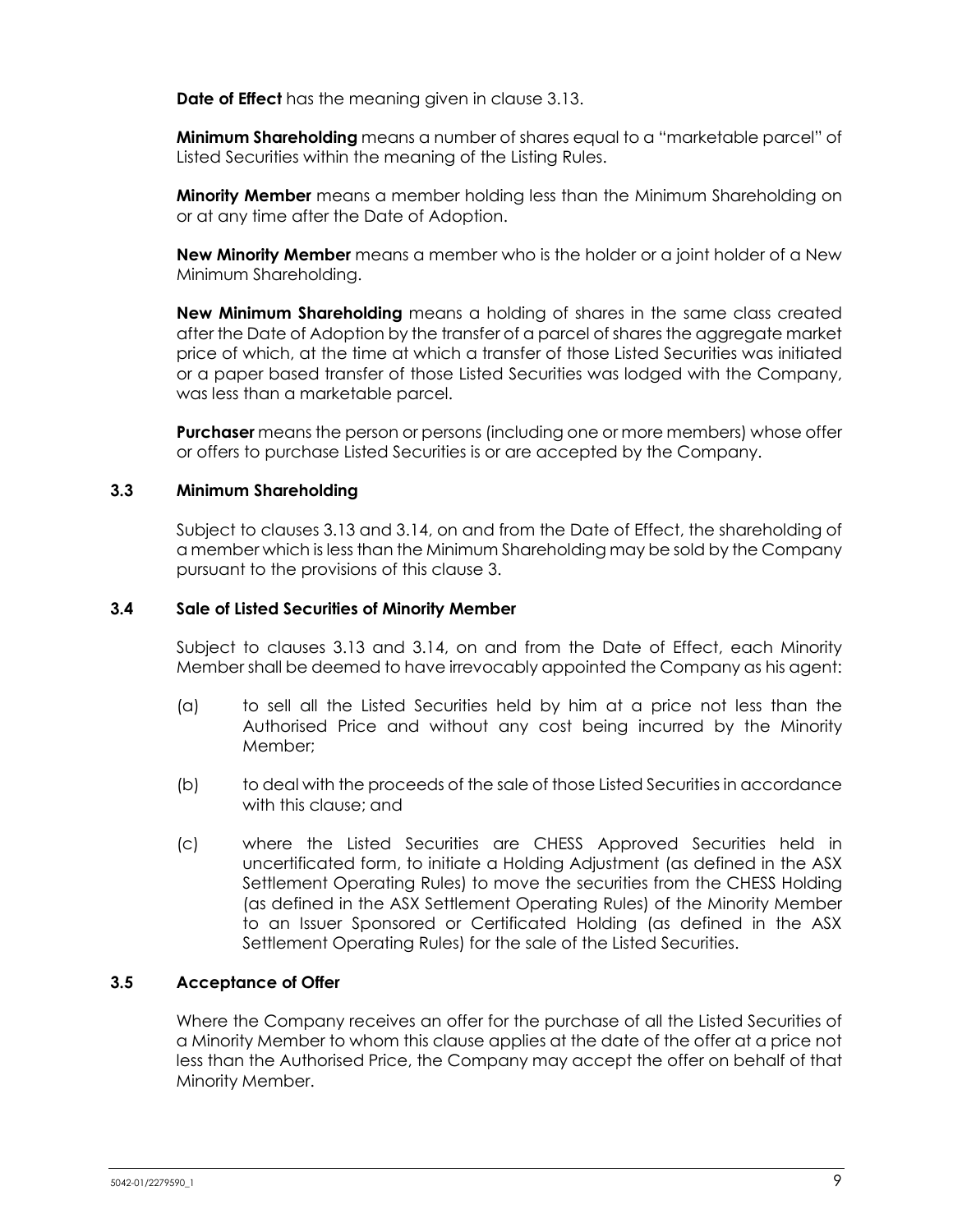# **3.6 Appointment of Attorney**

The Company shall, by instrument in writing, appoint a person or persons to act as attorney or attorneys of each Minority Member to whom this clause applies, to execute an instrument or instruments of transfer of their Listed Securities to the Purchaser.

# **3.7 Transfer**

Where:

- (a) all the Listed Securities of each Minority Member to whom this clause applies at any time are sold to one Purchaser; or
- (b) all the Listed Securities of two or more Minority Members to whom this clause applies at any time are sold to one Purchaser,

the transfer may be effected by one instrument of transfer.

#### <span id="page-16-0"></span>**3.8 Proceeds of Sale**

The Company shall receive the aggregate proceeds of the sale of all of the Listed Securities of each Minority Member to whom this clause applies at any time and shall:

- (a) immediately cause the name of the Purchaser to be entered in the Register of Shareholders as the holder of the Listed Securities sold; and
- (b) within fourteen days of receipt of the relevant share certificate or otherwise as soon as is practicable, cause the pro rata proportions of the proceeds attributable to each Minority Member to be sent to each Minority Member by electronic transfer or cheque mailed to his address in the Register of Shareholders (or in the case of joint holders, to the address of the holder whose name is shown first in the Register of Shareholders), this cheque or electronic transfer to be made payable to the Minority Member (or, in the case of joint holders, to them jointly). In the case where a Minority Member's whereabouts are unknown or where a Minority Member fails to return the share certificate or certificates (where required) relating to the Listed Securities sold, the proceeds of sale shall be applied in accordance with the applicable laws dealing with unclaimed moneys.

# **3.9 Receipt of Proceeds**

The receipt by the Company of the proceeds of sale of Listed Securities of a Minority Member shall be a good discharge to the Purchaser of all liability in respect of the purchase of the Listed Securities.

# **3.10 Registration of Purchaser**

Upon entry of the name of the Purchaser in the Register of Shareholders as the holder of the Listed Securities of a Minority Member to whom this clause applies:

(a) the Purchaser shall not be bound to see to the regularity of the actions and proceedings of the Company pursuant to this Constitution or to the application of the proceeds of sale; and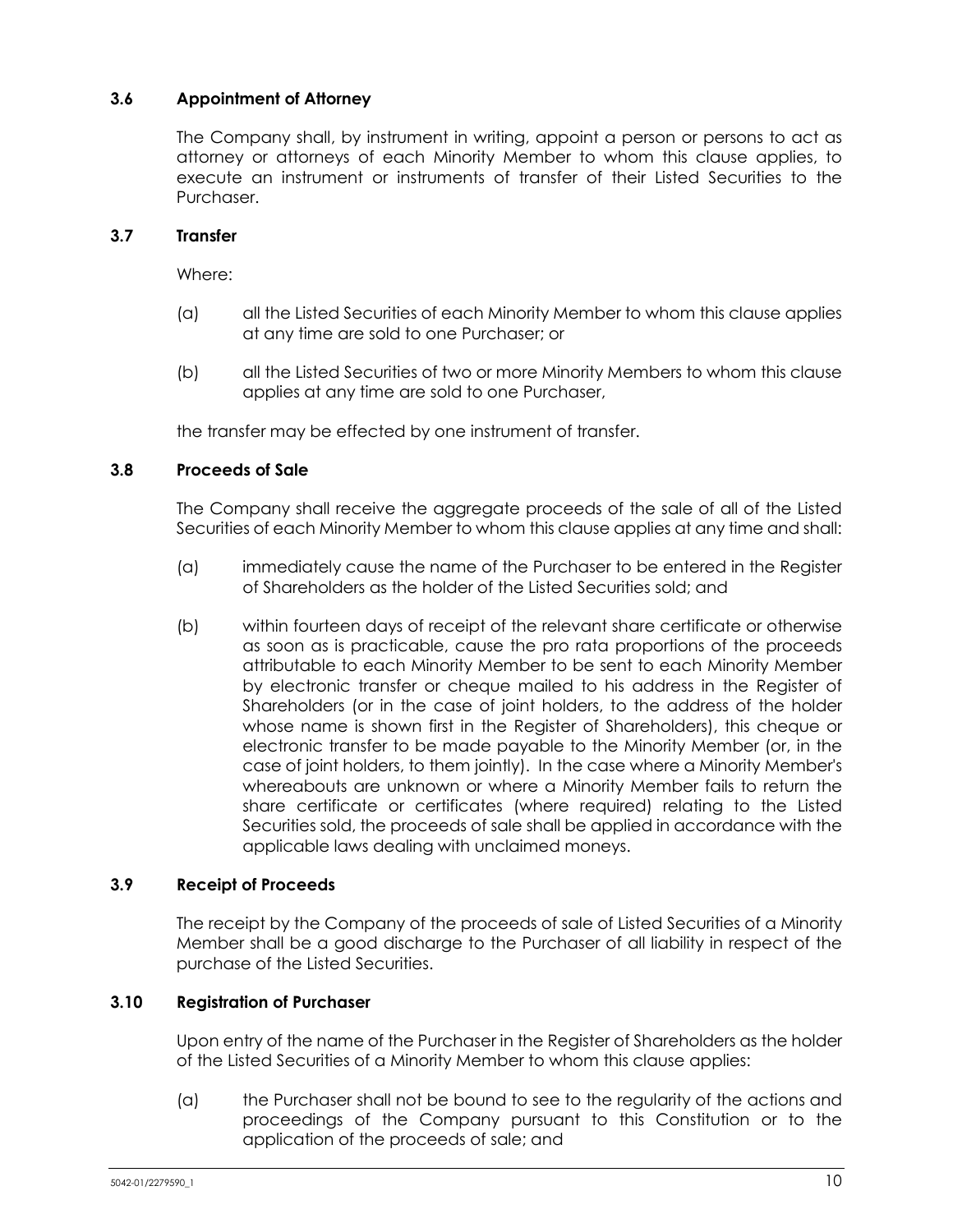(b) the validity of the sale shall not be impeached by any person.

# **3.11 Remedies Limited**

The remedy of any Minority Member to whom this clause applies in respect of the sale of his or her Listed Securities is expressly limited to a right of action in damages against the Company to the exclusion of any other right, remedy or relief against any other person.

# **3.12 Cost of Sale of Listed Securities**

The Company shall bear all the costs of the sale of the Listed Securities.

# <span id="page-17-0"></span>**3.13 Exemption from clause [3](#page-14-0)**

- (a) The Company must give written notice to a Minority Member and, where the Shares are CHESS Approved Securities, to the Controlling Participant (as defined in the ASX Settlement Operating Rules) for the holding of the Minority Member, advising of the Company's intention to sell his or her shareholding pursuant to this clause [3.](#page-14-0)
- (b) Unless the Minority Member, within 6 weeks from the date the notice was sent from the Company in accordance with this clause [3,](#page-14-0) gives written notice to the Company that it desires its shareholding to be exempted from clause [3,](#page-14-0) then the Company will be free to sell the Shares held by the relevant Minority Member immediately following expiry of the 6 week period in accordance with this clause [3](#page-14-0) (**Date of Effect**).
- (c) Where Shares are CHESS Approved Securities, a written notice by the Company in terms of this clause shall comply with the ASX Settlement Operating Rules.

# <span id="page-17-1"></span>**3.14 Notice to Exempt**

Where a Minority Member has given written notice to the Company that it desires its shareholding to be exempted from clause [3](#page-14-0) it may, at any time prior to the sale of the Listed Securities under clause [3.8,](#page-16-0) revoke or withdraw that notice. In that event the provisions of clause [3](#page-14-0) shall apply to the Minority Member.

# <span id="page-17-3"></span>**3.15 Takeover Offer or Announcement**

The Company shall not commence to sell Listed Securities comprising less than a Minimum Shareholding following the announcement of a takeover offer or takeover announcement for the Company. If a takeover bid is announced after a notice is given but before an agreement is entered into for the sale of the Listed Securities, this clause [3](#page-14-0) ceases to operate for those Listed Securities. However, despite clause [3.16,](#page-17-2) a new notice under clause [3.13](#page-17-0) may be given after the offer period if the takeover bid closes.

# <span id="page-17-2"></span>**3.16 Use by Company of Clause [3](#page-14-0)**

Subject to clause [3.15,](#page-17-3) this clause [3](#page-14-0) may be invoked only once in any twelve month period after its adoption or re-adoption.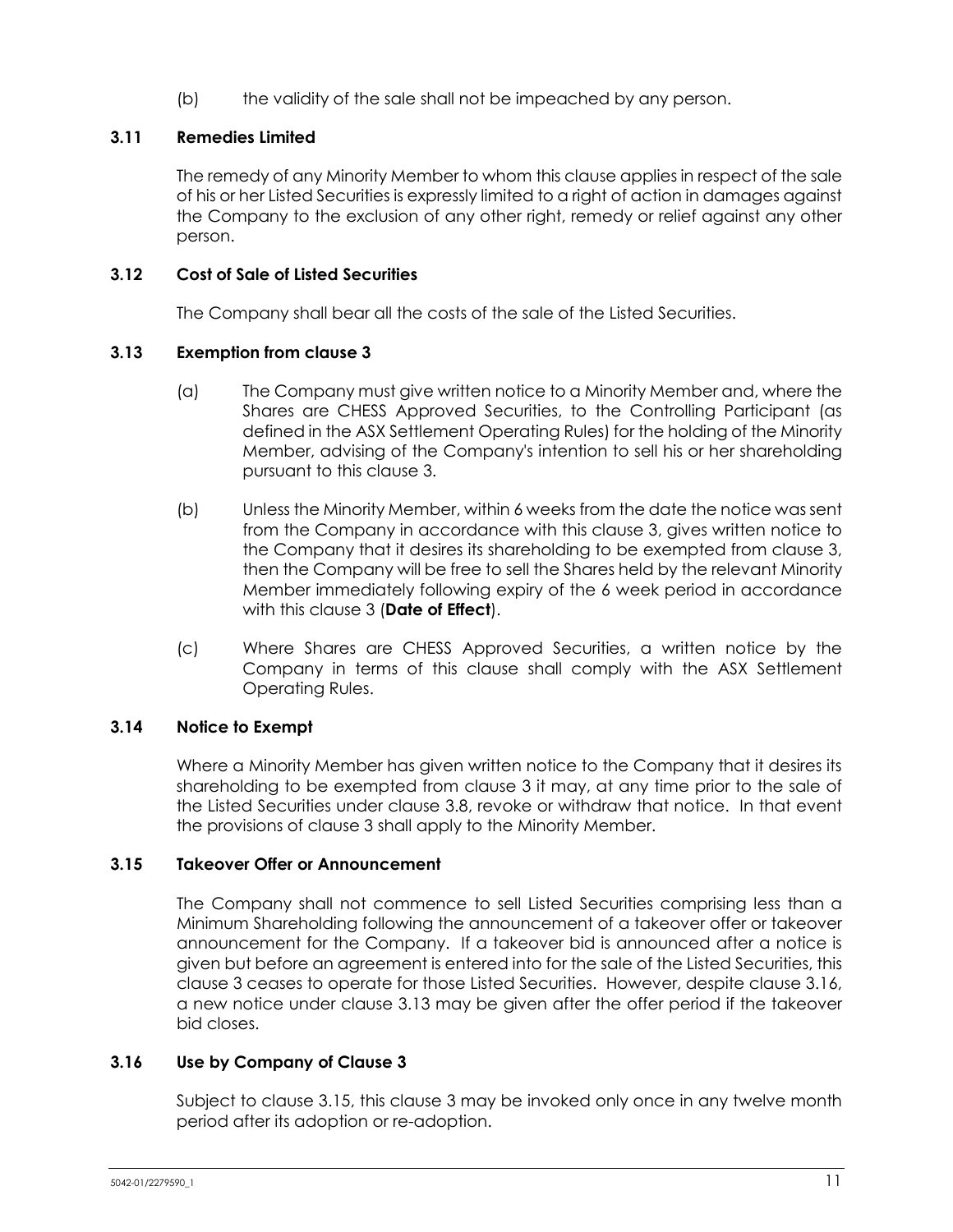# <span id="page-18-1"></span>**3.17 Notice to New Minority Members**

If the Directors determine that a member is a New Minority Member, the Company may give the member notice in writing stating that the member is a New Minority Member, specifying the number of shares making up the New Minimum Shareholding, the market price of those Listed Securities and the date on which the market price was determined and stating that the Company intends to sell the Listed Securities specified in the notice in accordance with the provisions of its Constitution. Unless the Directors determine otherwise, if the Company gives such a notice, all rights of the member to vote and to receive dividends in respect of the shares specified in the notice are suspended until the Listed Securities are sold or that member ceases to be a New Minority Member and any dividends that would, but for this clause [3.17,](#page-18-1) have been paid to that member must be held by the Company and paid to that member within 30 days after the earlier of:

- (a) the date the Listed Securities specified in the notice are transferred; and
- (b) the date that the Company ceases to be entitled to sell those Listed Securities under the sale notice.

# <span id="page-18-0"></span>**4. UNCERTIFICATED HOLDINGS AND ELECTRONIC TRANSFERS**

#### **4.1 Electronic or Computerised Holding**

The Directors may do anything they consider necessary or desirable and which is permitted under the Corporations Act and the Listing Rules to facilitate the participation by the Company in the CHESS System and any other computerised or electronic system established or recognised by the Corporations Act or the Listing Rules for the purposes of facilitating dealings in Shares or securities.

# **4.2 Statement of Holdings**

Where the Directors have determined not to issue share certificates or to cancel existing Share certificates, a Shareholder shall have the right to receive such statements of the holdings of the Shareholder as are required to be distributed to a Shareholder under the Corporations Act or the Listing Rules.

# **4.3 Share Certificates**

If the Directors determine to issue a certificate for Shares held by a Shareholder, the provisions in relation to Share certificates contained in clause [2](#page-11-0) shall apply.

#### **4.4 Listing Rules**

The Company shall comply with the Listing Rules and the ASX Settlement Operating Rules in relation to the CHESS System.

# <span id="page-18-2"></span>**5. LIEN**

# **5.1 Lien for Members Debts**

The Company has a first and paramount lien on each Share (except where the Share is a Listed Security and is fully paid up) registered in a Shareholder's name in respect of all money owed to the Company by the Shareholder (including any money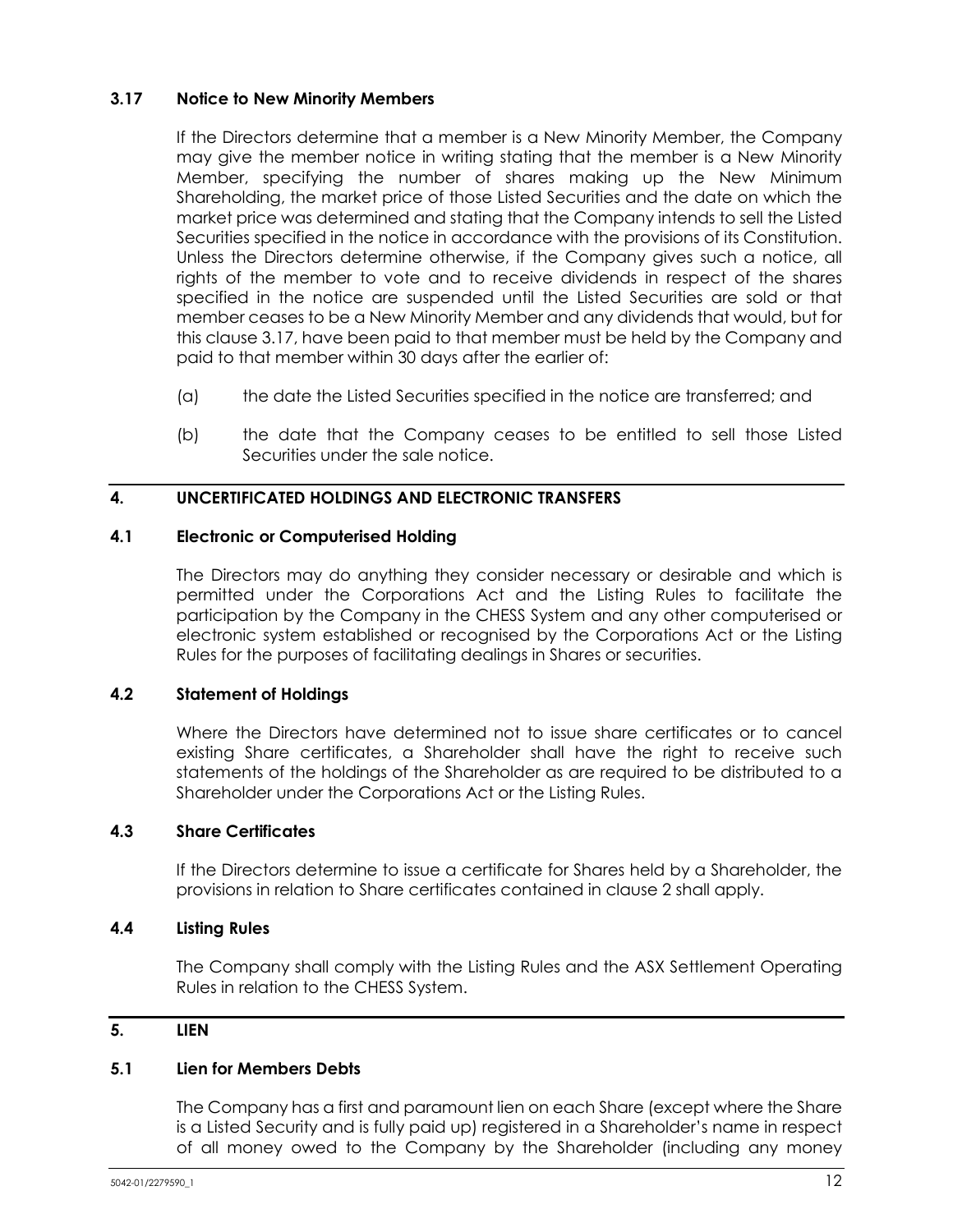payable under clause [5.2](#page-19-0) to the extent that the Company has made a payment in respect of a liability or a requirement referred to in that clause) but not any unpaid call once the Share has been forfeited under section 254Q of the Corporations Act. The lien extends to reasonable interest and expenses incurred because the amount is not paid.

# <span id="page-19-0"></span>**5.2 Generally**

Whenever any law for the time being of any country, state or place imposes or purports to impose any immediate or future possible liability upon the Company to make any payments or empowers any government or taxing authority or governmental official to require the Company to make any payment in respect of any Shares held either jointly or solely by any Shareholder, or in respect of any transfer of Shares, or of any dividends, bonuses or other moneys due or payable or accruing due or which may become due or payable to such Shareholder by the Company on or in respect of any Shares or for or on account or in respect of any Shareholder, and whether in consequence of:

- (a) the death of such Shareholder;
- (b) the non-payment of any income tax or other tax by such Shareholder;
- (c) the non-payments of any estate, probate, succession or death, duty or of any other Duty by the executor or administrator of such Shareholder or by or out of his estate; or
- (d) any other act or thing,

the Company in every case:

- (e) shall be fully indemnified by such Shareholder or his executor or administrator from all liability;
- (f) shall have a lien upon all dividends, bonuses and other moneys payable in respect of the Shares held either jointly or solely by this Shareholder for all moneys paid by the Company in respect of the Shares or in respect of any dividend, bonus or other money or for an account or in respect of this Shareholder under or in consequence of any law, together with interest at the Prescribed Rate from date of payment to date of repayment, and may deduct or set off against any dividend, bonus or other moneys so paid or payable by the Company together with interest at the Prescribed Rate;
- (g) may recover as a debt due from this Shareholder or his or her executor or administrator, wherever constituted or situate, any moneys paid by the Company under or in consequence of any such law and interest on these moneys at the Prescribed Rate and for the period mentioned above in excess of any dividend, bonus or other money as mentioned above then due or payable by the Company to such Shareholder; and
- (h) may, subject to the Listing Rules, if any such money be paid or payable by the Company under any such law, refuse to register a transfer of any Shares by this Shareholder or his executor or administrator until the money and interest mentioned above is set off or deducted or, in case the money and interest exceeds the amount of any dividend, bonus or other money then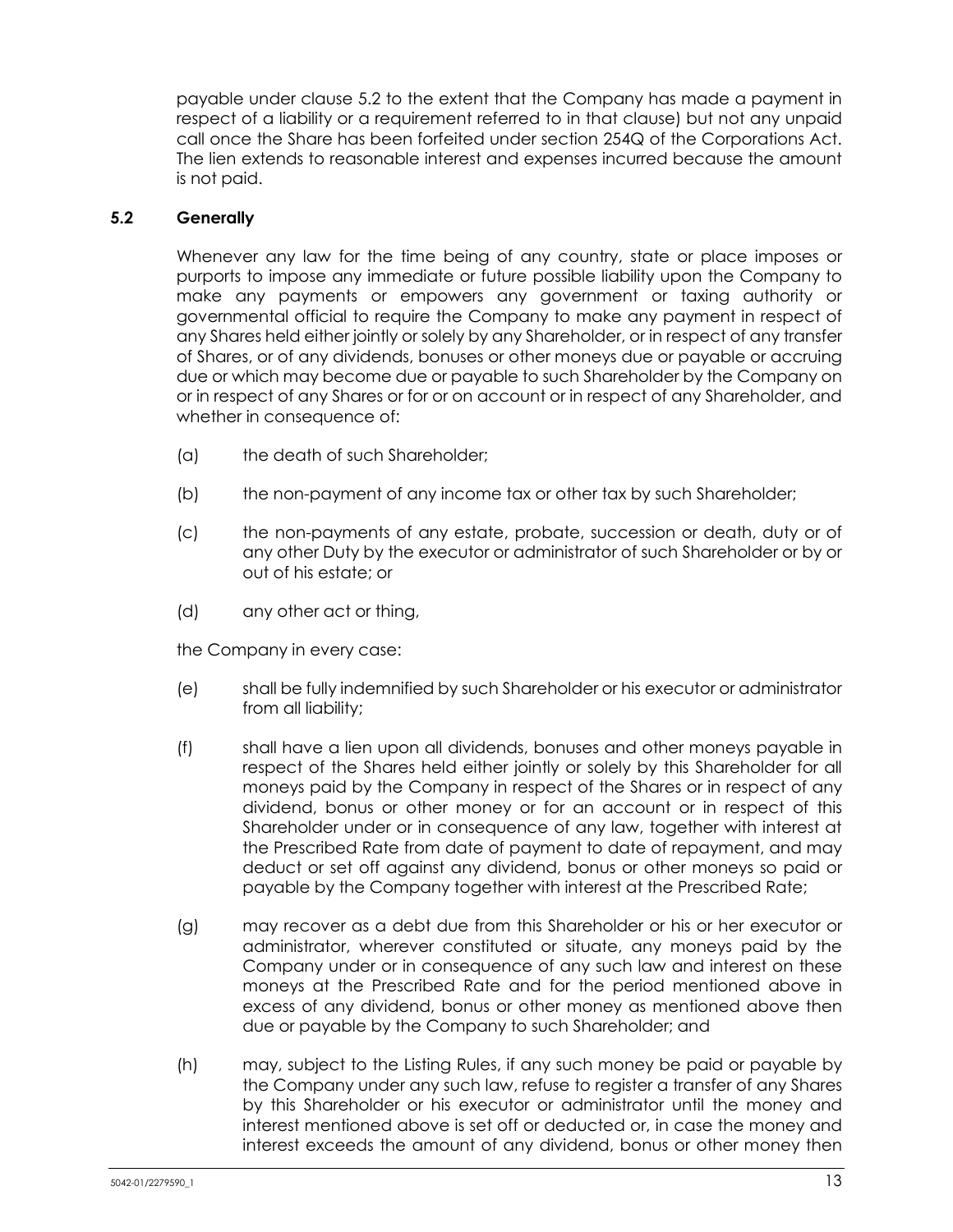due or payable by the Company to the Shareholder, until this excess is paid to the Company.

Nothing contained in this clause shall prejudice or affect any right or remedy which any law may confer or purport to confer on the Company, and, as between the Company and every such Shareholder, his or her executor, administrator and estate, wherever constituted or situate, any right or remedy which this law shall confer on the Company shall be enforceable by the Company.

# **5.3 Exemption**

The Directors may at any time exempt a Share wholly or in part from the provisions of this clause [5.](#page-18-2)

# **5.4 Dividends**

Whenever the Company has a lien on a Share, the lien extends to all dividends payable in respect of the Share.

# <span id="page-20-1"></span>**5.5 Sale of Shares**

Subject to clause [5.6,](#page-20-0) the Company may sell, in such manner as the Directors think fit, any Shares on which the Company has a lien.

#### <span id="page-20-0"></span>**5.6 Restrictions on Sale**

A Share on which the Company has a lien shall not be sold unless:

- (a) the sum in respect of which the lien exists is presently payable; and
- (b) the Company has, not less than 14 days before the date of the sale, given to the registered holder for the time being of the Share or the person entitled to the Share by reason of the death or bankruptcy of the registered holder a notice in writing setting out, and demanding payment of, that part of the amount in respect of which the lien exists as is presently payable.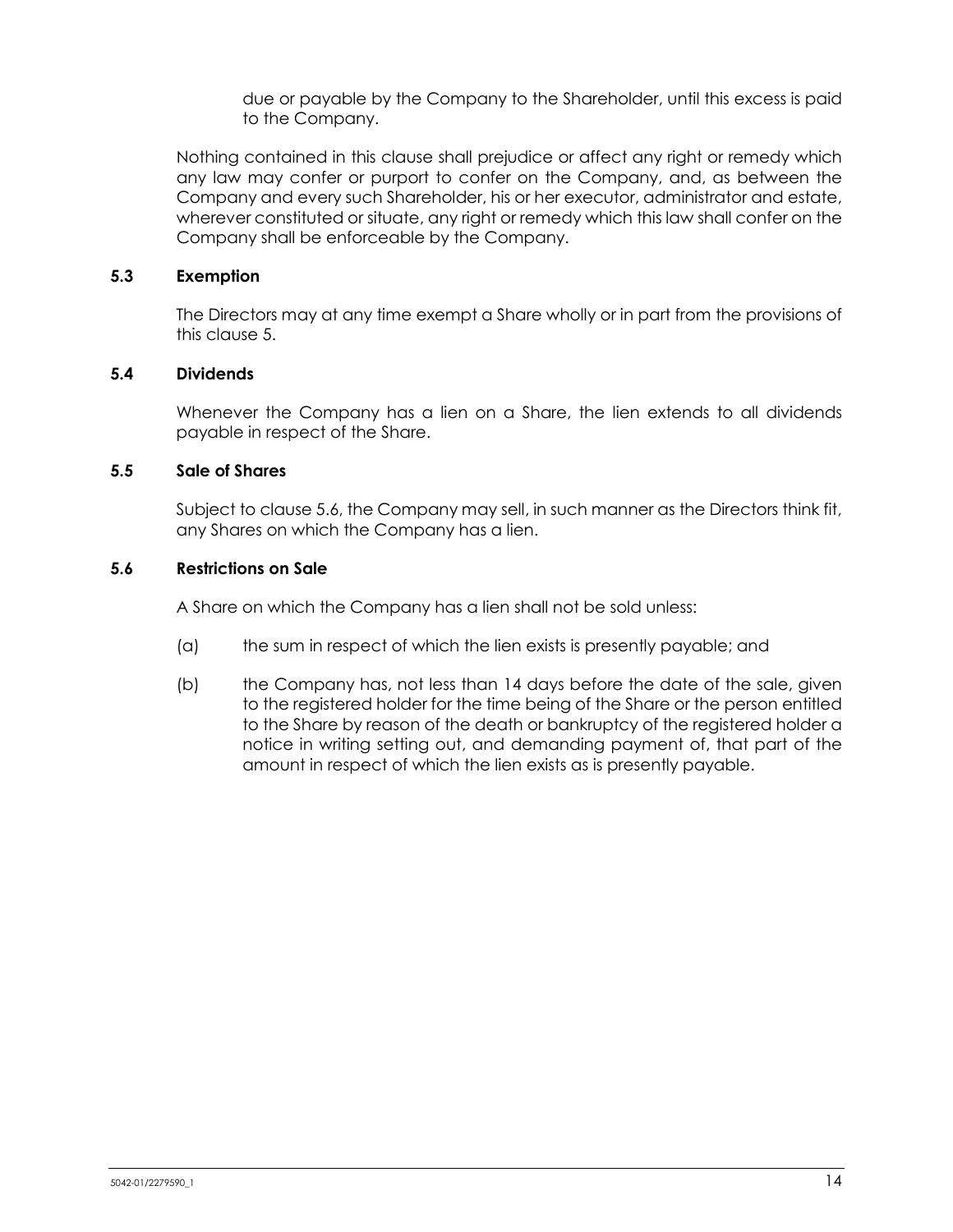# **5.7 Person Authorised to Sign Transfers**

For the purpose of giving effect to a sale of a Share under clause [5.5,](#page-20-1) the Directors may authorise a person to transfer the Shares sold to the purchaser of the Shares. The Company shall register the purchaser as the holder of the Shares comprised in any such transfer and he or she is not bound to see to the application of the purchase money. The title of the purchaser to the Shares is not affected by any irregularity or invalidity in connection with the sale.

#### **5.8 Proceeds of Sale**

The proceeds of a sale under claus[e 5.5](#page-20-1) shall be applied by the Company in payment of that part of the amount in respect of which the lien exists as is presently payable, and the residue (if any) shall (subject to any like lien for sums not presently payable that existed upon the Shares before the sale) be paid to the person entitled to the Shares at the date of the sale.

#### **5.9 Protection of Lien under ASX Settlement Operating Rules**

The Company may do all such things as may be necessary or appropriate for it to do under the ASX Settlement Operating Rules to protect any lien, charge or other right to which it may be entitled under any law or this Constitution.

#### **5.10 Further Powers re Forfeited Shares and Liens**

Where a transfer following the sale of any Shares after forfeiture or for enforcing a lien, charge or right to which the Company is entitled under any law or under this Constitution is effected by an ASX Settlement Transfer, the Company may do all things necessary or desirable for it to do under the ASX Settlement Operating Rulesin relation to that transfer.

# <span id="page-21-0"></span>**6. CALLS ON SHARES**

# **6.1 Calls**

- (a) The Directors may by resolution make calls on Shareholders of partly paid Shares to satisfy the whole or part of the debt owing on those Shares provided that the dates for payment of those Shares were not fixed at the time of issue.
- (b) A call shall be deemed to have been made at the time when the resolution of the Directors authorising the call was passed.
- (c) A call may be required or permitted to be paid by instalments.
- (d) Failure to send a notice of a call to any Shareholder or the non-receipt of a notice by any Shareholder does not invalidate the call.

# **6.2 Payment of Calls**

A Shareholder to whom notice of a call is given in accordance with this Constitution must pay to the Company the amount called in accordance with the notice.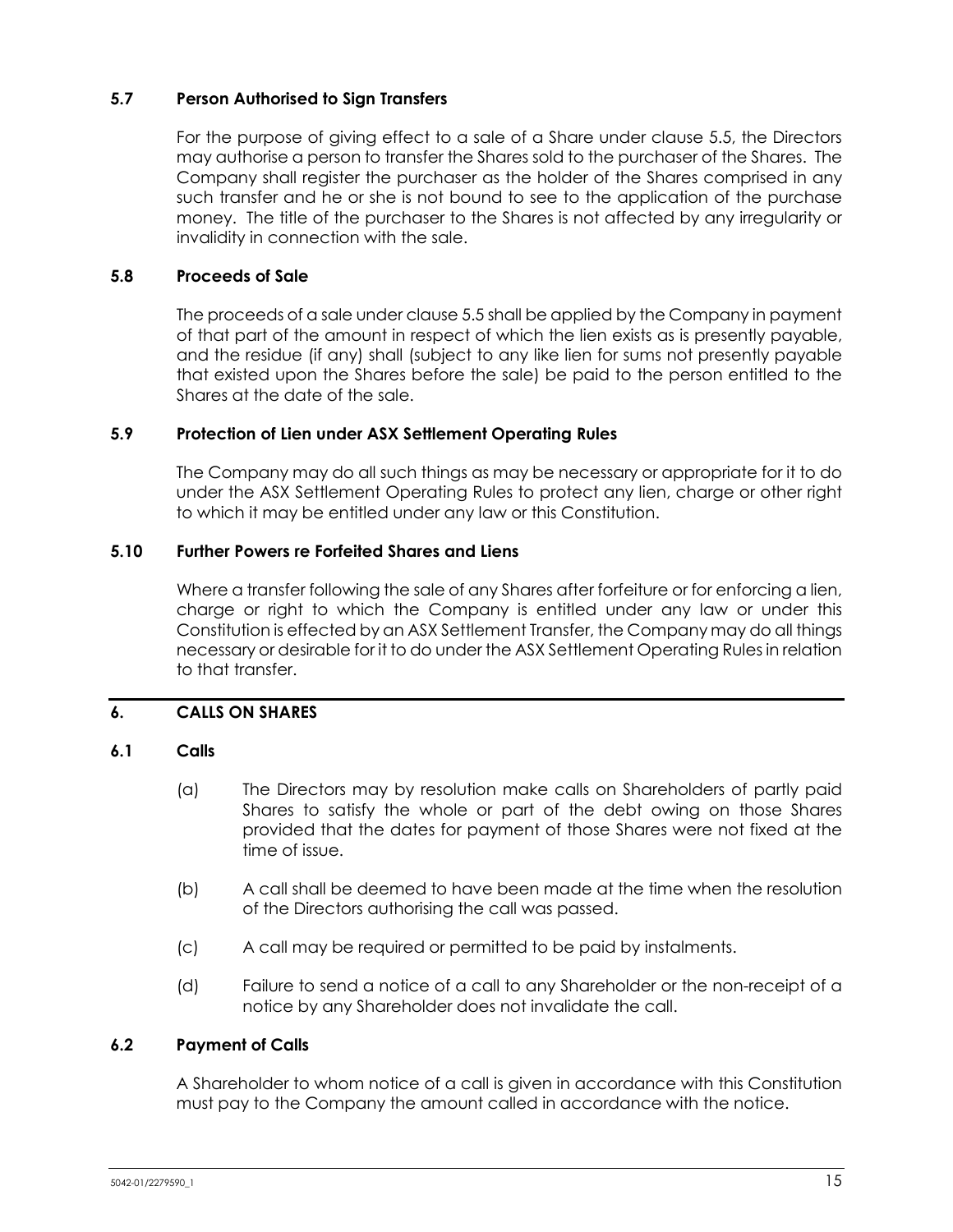# **6.3 Quoted Shares**

- (a) The Directors must not make the date for payment of calls, (**Due Date**), for Shareholders who hold quoted partly paid Shares, less than 30 Business Days and no more than 40 Business Days from the date the Company dispatches notices to relevant Shareholders that a call is made.
- (b) If after a call is made, new Shareholders purchase the same class of Share subject to the call, or if the holdings of the original Shareholders on whom the call was made change, Directors must dispatch a notice informing these Shareholders that a call has been made at least 4 days before the Due Date.
- (c) The Company must enter a call payment on the Company register no more than 5 Business Days after the Due Date.

# **6.4 Unquoted Shares**

The Directors must not make the Due Date for Shareholders who hold unquoted partly paid Shares, less than 5 Business Days from the date the Company dispatches notices to relevant Shareholders that a call is made.

# **6.5 Joint Liability**

The joint holders of a Share are jointly and severally liable to pay all calls in respect of the Share.

#### **6.6 Deemed Calls**

Any amount that, by the terms of issue of a Share, becomes payable on allotment or at a fixed date, shall for the purposes of this Constitution be deemed to be a call duly made and payable, and, in case of non-payment, all the relevant provisions of this Constitution as to payment of interest and expenses, forfeiture or otherwise apply as if the amount had become payable by virtue of a call duly made and notified.

# **6.7 Differentiation between Shareholders**

The Directors may, on the issue of Shares, differentiate between the holders as to the amount of calls to be paid and the times of payment.

# **6.8 Payments in Advance of Calls**

The Directors may accept from a Shareholder the whole or any part of the amount unpaid on a Share even if no part of that amount has been called up, in which case the Directors shall nominate whether the amount so paid is to be treated as capital or a loan to the Company by the Shareholder, and:

- (a) if the amount paid is nominated to be capital, it shall be deemed as from the date of the nomination to have been applied in paying up (so far as it will extend) the unpaid balance of the total issue price of the Share, but the dividend entitlement attaching to the Share shall remain as it was prior to the payment so made until there is a call in respect of the Share under this clause [6](#page-21-0) of an amount equal to or greater than the amount so paid; or
- (b) if the amount paid is nominated to be a loan to the Company, it shall carry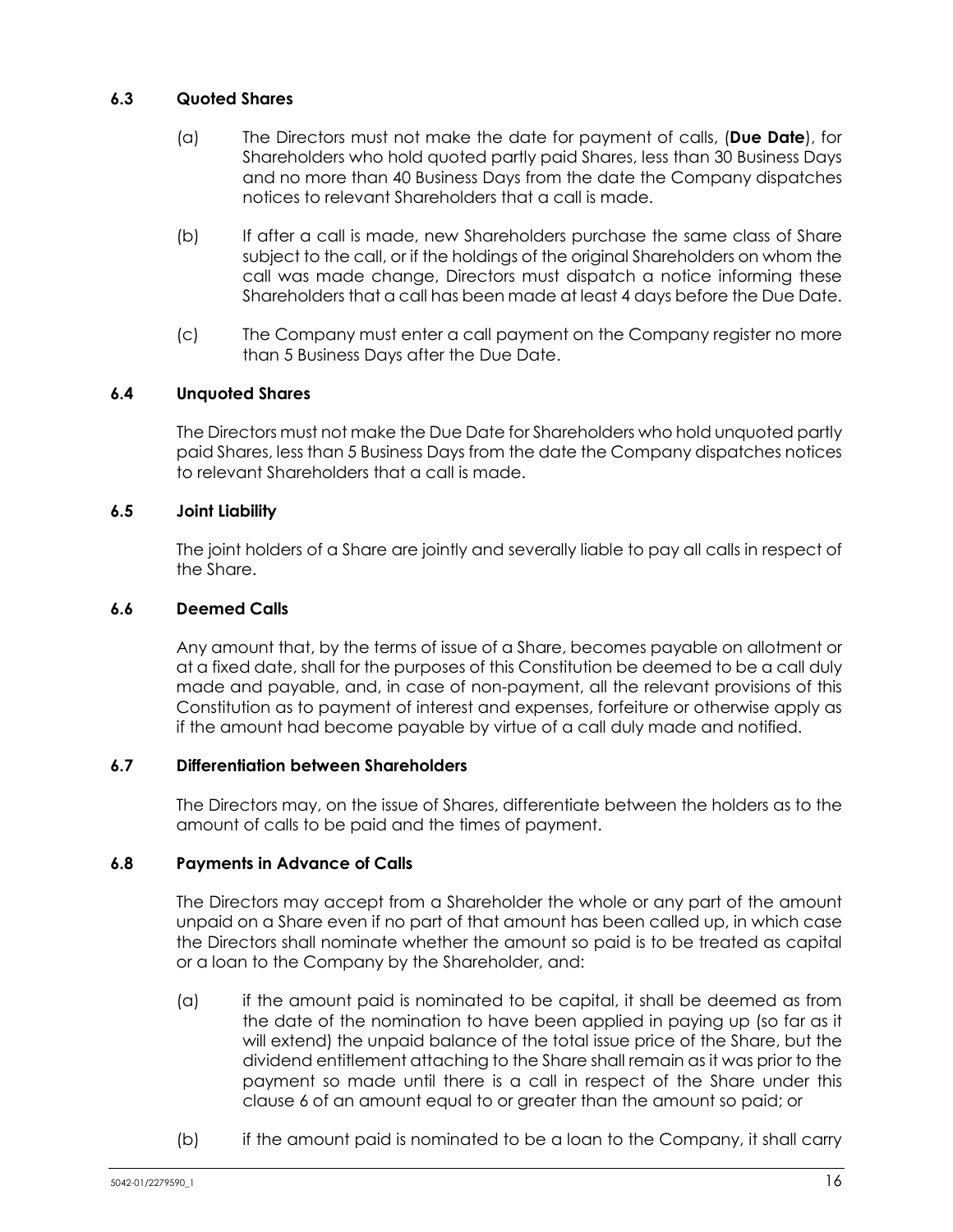interest at a rate, not exceeding the Prescribed Rate, as is agreed between the Directors and the Shareholder, shall not be repayable unless the Directors so determine, shall not confer on the Shareholder any rights attributable to subscribed capital, and shall, unless so repaid, be applied in payment of calls on the Share as and when the calls become due.

#### **6.9 Outstanding Moneys**

Any moneys payable in respect of a call made in accordance with this Constitution which remain outstanding shall from and including the day for payment until the date payment is received bear interest at the Prescribed Rate.

#### **6.10 Revocation/Postponement or Extension**

The Directors may revoke or postpone a call or extend time for payment in accordance with the Listing Rules and/or the Corporations Act, if revocation or postponement is not prohibited by either.

#### **6.11 Compliance with Listing Rules and Corporations Act**

The Company shall comply with the Listing Rules and the Corporations Act in relation to calls. All Listing Rule requirements in relation to calls are not covered in this Constitution.

#### **6.12 Waive**

The Directors may, to the extent the law permits, waive or compromise all or part of any payment due to the Company under the terms of issue of a Share under this claus[e 6.](#page-21-0)

# <span id="page-23-1"></span>**7. FORFEITURE OF SHARES**

# <span id="page-23-0"></span>**7.1 Failure to Pay Call**

If a Shareholder fails to pay a call or instalment of a call on the day appointed for payment of the call or instalment, the Directors may, at any time after this day during the time any part of the call or instalment remains unpaid (but subject to this clause [7.1\)](#page-23-0) serve a notice on such Shareholder requiring payment of so much of the call or instalment as is unpaid, together with any interest that has accrued and all costs and expenses incurred by the Company as a result of the non-payment. The notice shall name a further day being not less than 14 days after the date of notice on or before which the payment required by the notice is to be made and shall state that, in the event of non-payment at or before the time appointed, the Shares in respect of which the call was made will be liable to be forfeited.

# **7.2 Forfeiture**

If the requirements of a notice served under clause [7.1](#page-23-0) are not complied with, any Share in respect of which a call is unpaid at the expiration of 14 days after the day for its payment may be forfeited by a resolution of the Directors to that effect. Such a forfeiture shall include all dividends and other distributions declared in respect of the forfeited Shares and not actually paid or distributed before the forfeiture.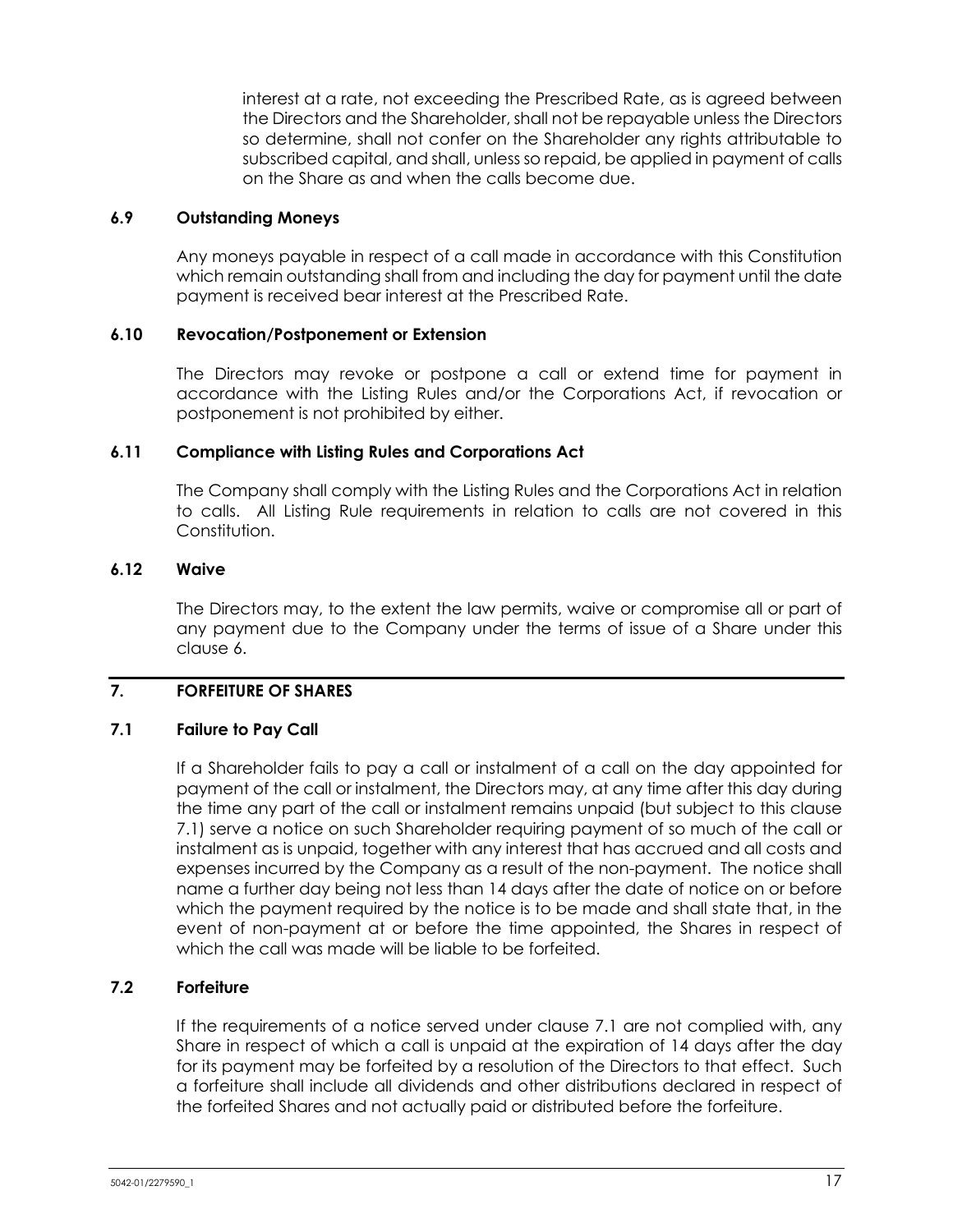# **7.3 Sale of Forfeited Shares**

Subject to the Corporations Act and the Listing Rules, a forfeited Share may be sold or otherwise disposed of on the terms and in the manner that the Directors determine and, at any time before a sale or disposition, the forfeiture may be cancelled on the terms the Directors determine.

# **7.4 Continuing Liability**

A person whose Shares have been forfeited ceases to be a Shareholder in respect of the forfeited Shares, but remains liable to pay the Company all money that, at the date of forfeiture, was payable by him to the Company in respect of the Shares (including interest at the Prescribed Rate from the date of forfeiture on the money for the time being unpaid if the Directors decide to enforce payment of the interest), but his or her liability ceases if and when the Company receives payment in full of all the money (including interest) payable in respect of the Shares.

# **7.5 Officer's Statement Prima Facie Evidence**

A statement in writing declaring that the person making the statement is a Director or a Secretary of the Company, and that a Share in the Company has been duly forfeited on a date stated in the statement, is prima facie evidence of the facts stated in the statement as against all persons claiming to be entitled to the Share.

# **7.6 Procedures**

The Company may receive the consideration (if any) given for a forfeited Share on any sale or disposition of the Share, execute a transfer of the Share in favour of the person to whom the Share is sold or disposed of and take all other steps necessary or desirable to transfer or dispose of those shares to the relevant transferee. Upon the execution of the transfer, the transferee shall be registered as the holder of the Share and is not bound to see to the application of any money paid as consideration. The title of the transferee to the Share is not affected by any irregularity or invalidity in connection with the forfeiture, sale or disposal of the Share.

# **7.7 Listing Rules and ASX Settlement Operating Rules**

The Company shall comply with the Listing Rules with respect to forfeited Shares and may do all such things as may be necessary or appropriate for it to do under the ASX Settlement Operating Rules to protect any lien, charge or other right to which it may be entitled under any law or this Constitution.

#### **7.8 Waive**

The Directors may:

- (a) exempt a Share from all or part of this clause [7;](#page-23-1)
- (b) waive or compromise all or part of any payment due to the Company under this clause [7;](#page-23-1) and
- (c) before a forfeited Share has been sold, reissued and otherwise disposed of, cancel the forfeiture on the conditions they decide.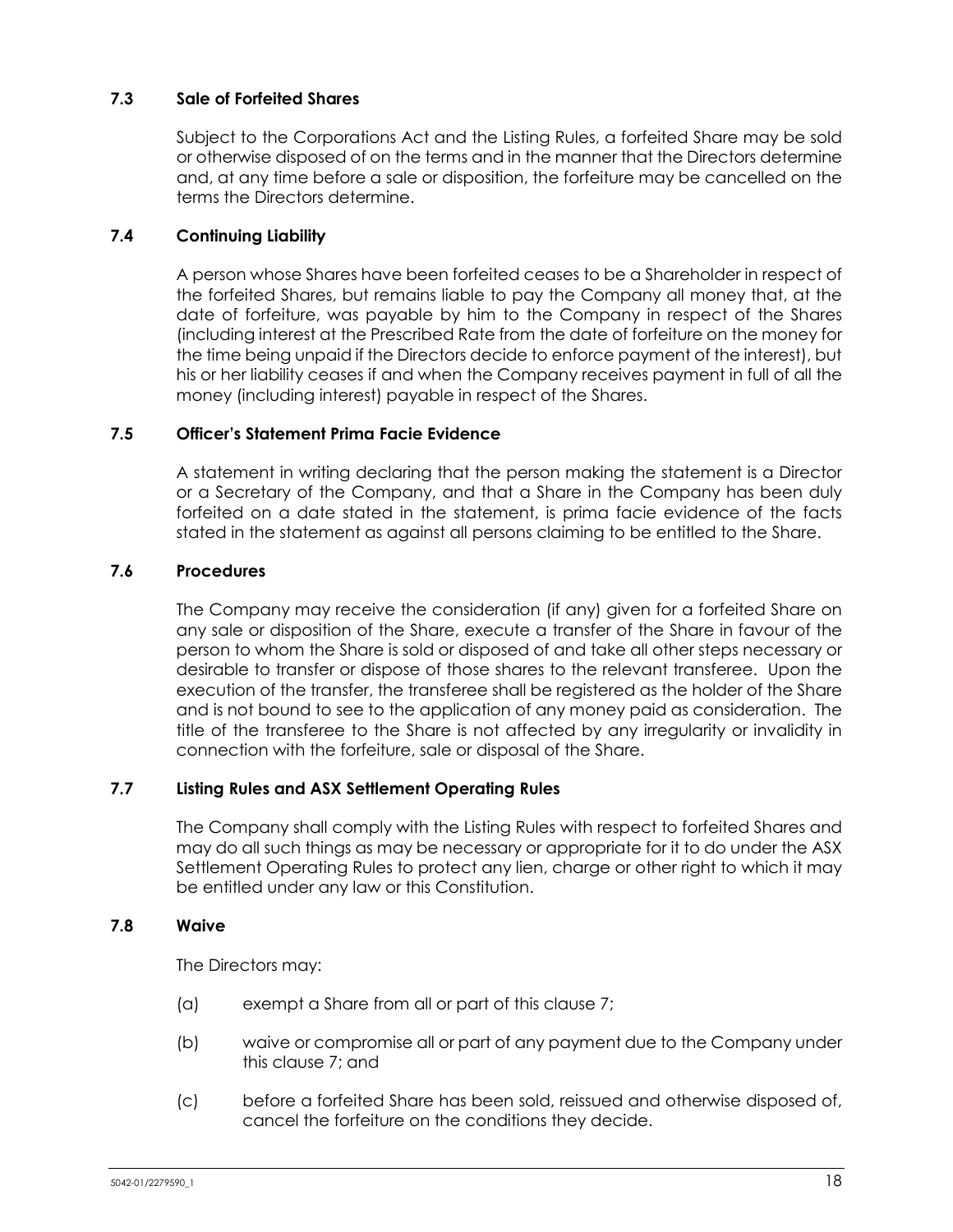# <span id="page-25-1"></span>**8. TRANSFER OF SHARES**

#### **8.1 Form of Transfer**

Subject to this Constitution, Shareholders may transfer any Share held by them by:

- (a) an ASX Settlement Transfer or any other method of transferring or dealing in Shares introduced by ASX or operated in accordance with the ASX Settlement Operating Rules or Listing Rules and in any such case recognised under the Corporations Act; or
- (b) an instrument in writing in any usual or common form or in any other form that the Directors approve.

#### <span id="page-25-0"></span>**8.2 CHESS Transfers**

- (a) The Company must comply with all obligations imposed on the Company under the Corporations Act, the Listing Rules and the ASX Settlement Operating Rules in respect of an ASX Settlement Transfer or any other transfer of Shares.
- (b) Notwithstanding any other provision in this Constitution, the Company must not prevent, delay or interfere with the registration of an ASX Settlement Transfer or any other transfer of Shares.

#### **8.3 Participation in CHESS**

The Directors may do anything they consider necessary or desirable and which is permitted under the Corporations Act, the Listing Rules and the ASX Settlement Operating Rules to facilitate participation by the Company in any system established or recognised by the Corporations Act and the Listing Rules or the ASX Settlement Operating Rules in respect of transfers of or dealings in marketable securities.

#### **8.4 Registration Procedure**

Where an instrument of transfer referred to in clause [8.1\(b\)](#page-25-0) is to be used by a Shareholder to transfer Shares, the following provisions apply:

- (a) the instrument of transfer must be executed by or on behalf of both the transferor and the transferee unless it is a sufficient transfer of marketable securities within the meaning of the Corporations Act and any Duty duly paid if required by law;
- (b) the instrument of transfer shall be left at the Registered Office for registration accompanied by the certificate for the Shares to be transferred (if any) and such other evidence as the Directors may require to prove the title of the transferor and his right to transfer the shares;
- (c) subject to clause [33,](#page-64-0) a reasonable fee may be charged on the registration of a transfer of Shares or other securities; and
- (d) on registration of a transfer of Shares, the Company must cancel the old certificate (if any).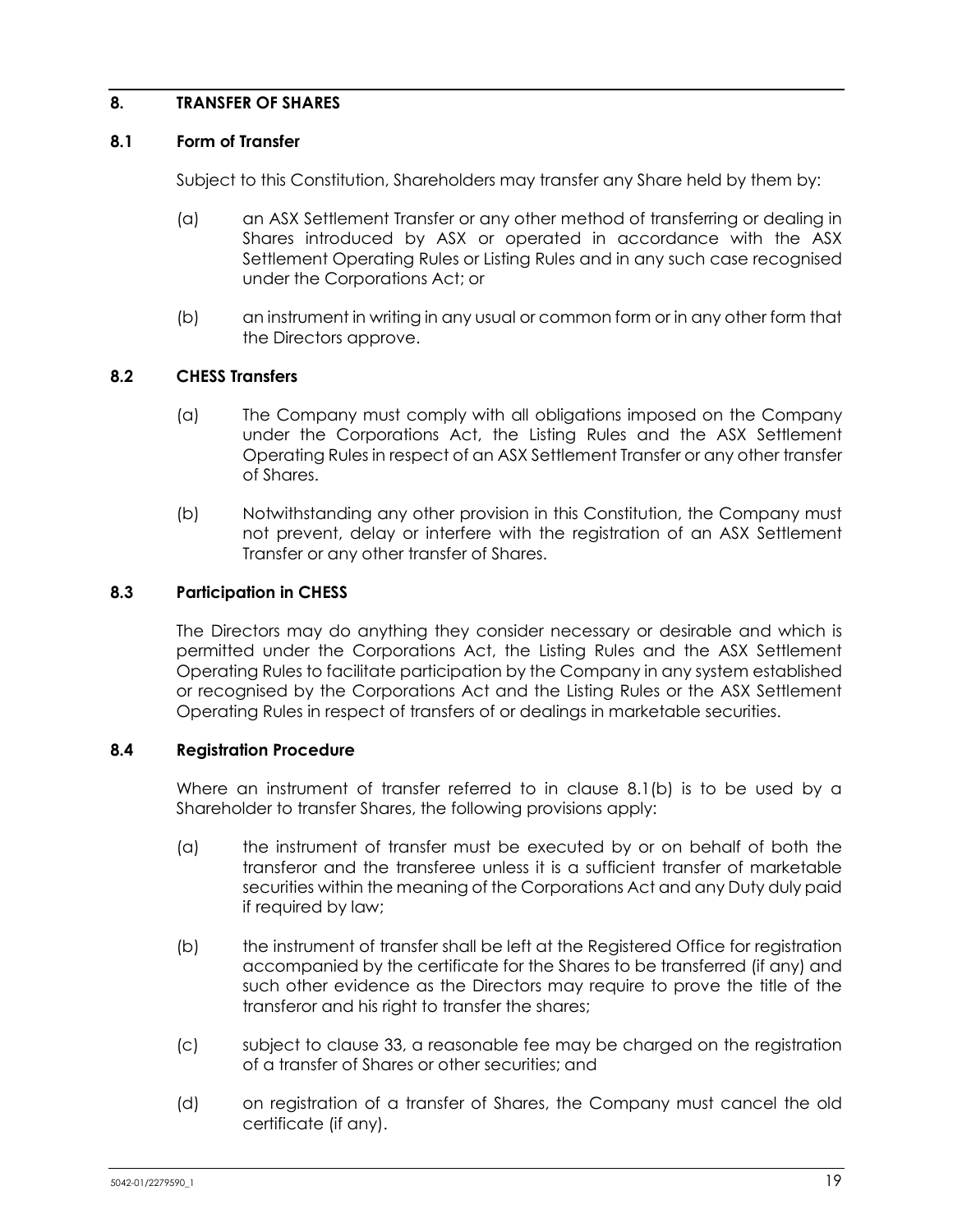# **8.5 Power to Refuse to Register**

The Directors may refuse to register any transfer of Shares (other than an ASX Settlement Transfer) where:

- (a) the Listing Rules permit the Company to do so;
- (b) the Listing Rules require the Company to do so; or
- (c) the transfer is a transfer of Restricted Securities which is or might be in breach of the Listing Rules or any escrow agreement entered into by the Company in relation to such Restricted Securities pursuant to the Listing Rules.

Where the Directors refuse to register a transfer in accordance with this clause, they shall send notice of the refusal and the precise reasons for the refusal to the transferee and the lodging broker (if any) in accordance with the Listing Rules.

# **8.6 Closure of Register**

Subject to the Listing Rules and the ASX Settlement Operating Rules, the Register of Shareholders may be closed during such time as the Directors may determine, not exceeding 30 days in each calendar year or any one period of more than 5 consecutive Business Days.

#### **8.7 Retention of Transfers by Company**

All instruments of transfer which are registered will be retained by the Company, but any instrument of transfer which the Directors decline or refuse to register (except in the case of fraud) shall on demand be returned to the transferee.

#### **8.8 Power to suspend registration of transfers**

The Directors may suspend the registration of transfers at any times, and for any periods, permitted by the ASX Settlement Operating Rules that they decide.

# **8.9 Powers of Attorney**

Any power of attorney granted by a Shareholder empowering the recipient to transfer Shares which may be lodged, produced or exhibited to the Company or any Officer of the Company will be taken and deemed to continue and remain in full force and effect, as between the Company and the grantor of that power, and the power of attorney may be acted on, until express notice in writing that it has been revoked or notice of the death of the grantor has been given and lodged at the Office or at the place where the Register of Shareholders is kept.

#### **8.10 Other Securities**

The provisions of this clause [8](#page-25-1) shall apply, with necessary alterations, to any other Listed Securities for the time being issued by the Company.

#### **8.11 Branch Register**

The Company may cause a Register of Shareholders to be kept in any place (including without limitation, a branch register) and the Directors may from time to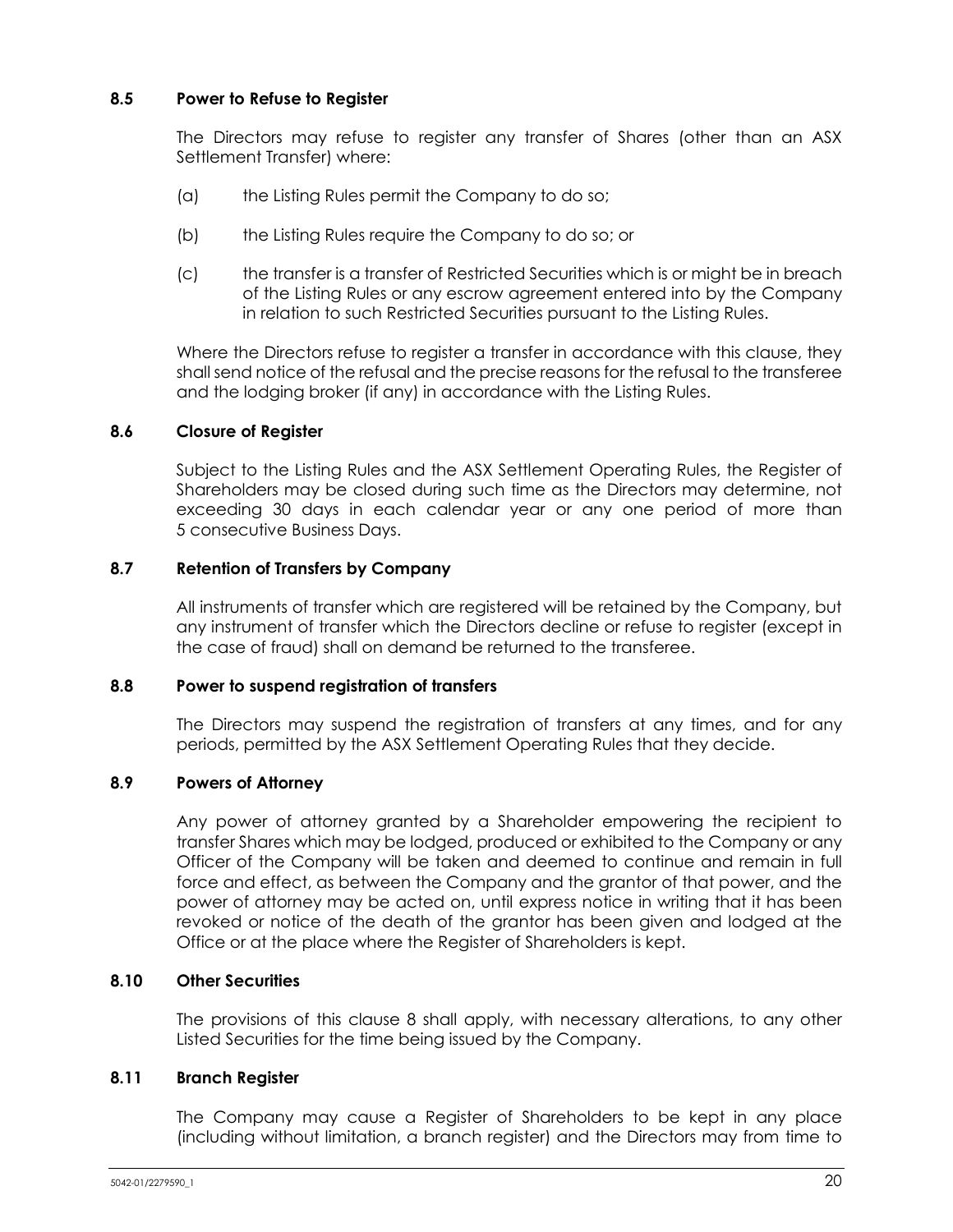time make such provisions as they (subject to the Corporations Act, the Listing Rules and the ASX Settlement Operating Rules) may think fit with respect to the keeping of any such Register.

#### **8.12 Compliance with ASX Settlement Operating Rules**

The Company shall comply with the ASX Settlement Operating Rules and the Listing Rules in relation to all matters covered by those rules.

#### **8.13 Issuer Sponsored Subregister**

The Company may establish and maintain an issuer sponsored subregister in compliance with any relevant provisions of the Corporations Act, the Listing Rules or the ASX Settlement Operating Rules.

#### **8.14 Transferor Holds Shares until Registration of Transfer**

A transferor of Shares remains the registered holder of the Shares transferred until an ASX Settlement Transfer has taken effect in accordance with the ASX Settlement Operating Rules or the transfer is registered in the name of the transferee and is entered in the Register of Shareholders in respect of them, whichever is the earlier.

#### **8.15 Waive**

The Directors may, to the extent the law permits, waive any of the requirements of this clause [8](#page-25-1) and prescribe alternative requirements instead.

#### <span id="page-27-0"></span>**9. TRANSMISSION OF SHARES**

#### <span id="page-27-2"></span>**9.1 Death of Shareholder Leaving a Will**

On the death of a Shareholder who leaves a will appointing an executor, the executor shall be entitled as from the date of death, and on behalf of the deceased Shareholder's estate, to the same dividends and other advantages and to the same rights whether in relation to meetings of the Company, or voting or otherwise, as the Shareholder would have been entitled to if he or she had not died, whether or not probate of the will has been granted. Nevertheless, if probate of the will is granted to a person or persons other than the executor first referred to in this clause [9,](#page-27-0) his or her executor's rights shall cease, and these rights shall only be exercisable by the person or persons to whom probate is granted as provided in clauses [9.2](#page-27-1) and [9.3.](#page-28-0) The estate of a deceased Shareholder will not be released from any liability to the Company in respect of the Shares.

# <span id="page-27-1"></span>**9.2 Death or Bankruptcy of Shareholder or the Shareholder becomes of unsound mind**

Subject to clause [9.1,](#page-27-2) where the registered holder of a Share dies, becomes bankrupt, or the Shareholder becomes of unsound mind, his or her personal representative or the trustee of his or her estate, as the case may be, shall be entitled upon the production of such information as is properly required by the Directors, to the same dividends and other advantages, and to the same rights (whether in relation to meetings of the Company, or to voting or otherwise), as the registered holder would have been entitled to if he or she had not died or become bankrupt.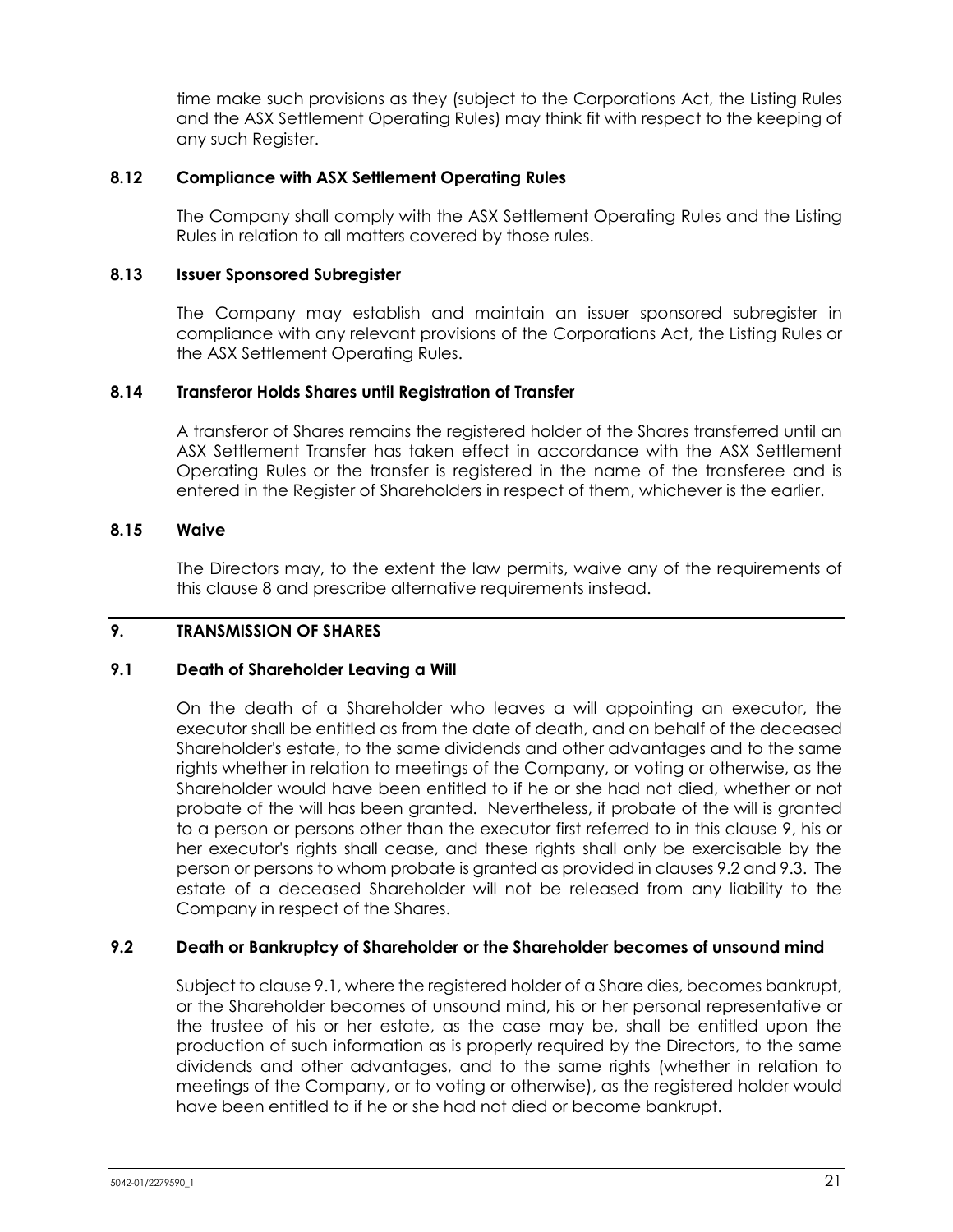# <span id="page-28-0"></span>**9.3 Registration by Transmission or to Beneficiary**

A person becoming entitled to a Share in consequence of the death or, subject to the *Bankruptcy Act 1966*, the bankruptcy of a Shareholder or the Shareholder becoming of an unsound mind may, upon information being produced that is properly required by the Directors, elect by written notice to the Company either to be registered himself or herself as holder of the Share or to have some other person nominated by the person registered as the transferee of the Share. If this person elects to have another person registered, he or she shall execute a transfer of the Share to that other person.

# **9.4 Limitations to Apply**

All the limitations, restrictions and provisions of this Constitution relating to the right to transfer Shares and the registration of a transfer of Shares are applicable to any notice or transfer as if the death, bankruptcy of the Shareholder or on the Shareholder becoming of unsound mind had not occurred and the notice or transfer were a transfer signed by that Shareholder.

# <span id="page-28-1"></span>**9.5 Death of a Joint Holder**

In the case of the death of a Shareholder who was a joint holder, the survivor or survivors shall be the only persons recognised by the Company as having any title to the deceased's interest in the Shares, but this clause [9.5](#page-28-1) does not release the estate of a deceased joint holder from any liability in respect of a Share that had been jointly held by this person with one or more other persons.

# **9.6 Joint Personal Representatives**

Where two or more persons are jointly entitled to any Share in consequence of the death of the registered holder, they shall, for the purpose of this Constitution, be deemed to be joint holders of the Share.

# **9.7 ASX Settlement Transfer**

In the case of an ASX Settlement Transfer the provisions of this clause [9](#page-27-0) are subject to any obligation imposed on the Company or the person entitled to the relevant Shares on the death or bankruptcy of a member by the Listing Rules, the ASX Settlement Operating Rules or any law.

# **9.8 Joint Holders**

If more than three persons are registered as holders of Shares in the Company in the Register of Shareholders (or a request is made to register more than three persons), then only the first three persons will be regarded as holders of Shares in the Company and all other names will be disregarded by the Company for all purposes.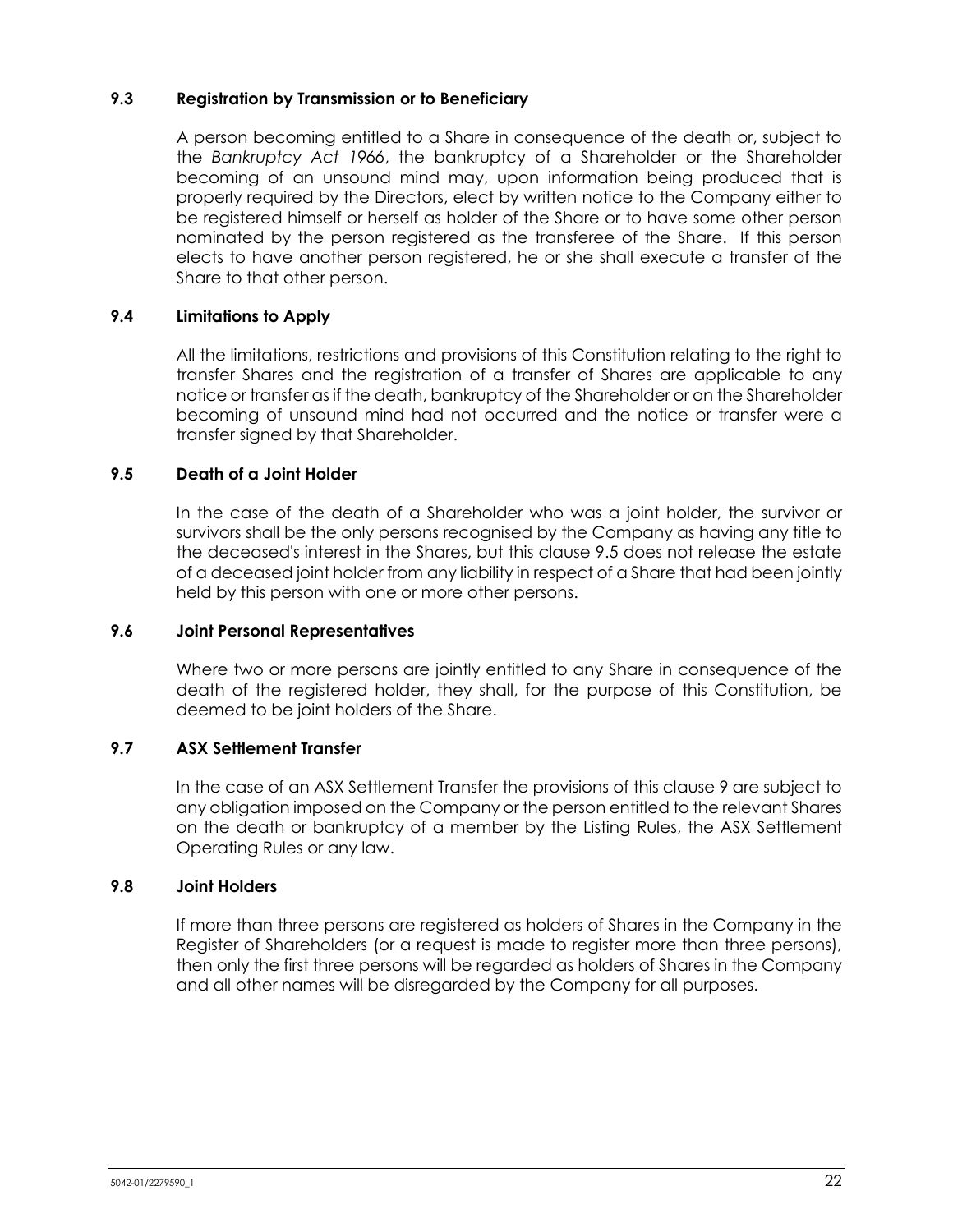# **10. CHANGES TO CAPITAL STRUCTURE**

#### **10.1 Alterations to Capital**

Subject to the Corporations Act and the Listing Rules, the Company may, by ordinary resolution:

- (a) issue new Shares of such amount specified in the resolution;
- (b) consolidate and divide all or any of its Shares into Shares of larger amount than its existing Shares;
- (c) subject to the Listing Rules, sub-divide all or any of its Shares into Shares of smaller amount, but so that in the sub-division the proportion between the amount paid and the amount (if any) unpaid on each such Share of a smaller amount remains the same; and
- (d) cancel Shares that, at the date of the passing of the resolution, have not been taken or agreed to be taken by any person or have been forfeited and, subject to the Corporations Act, reduce the amount of its share capital by the amount of the Shares so cancelled,

and the Directors may take such action as the Directors think fit to give effect to any resolution altering the Company's share capital.

#### **10.2 Reduction of Capital**

Subject to the Corporations Act and the Listing Rules, the Company may reduce its share capital in any way including, but not limited to, distributing to shareholders securities of any other body corporate and, on behalf of the shareholders, consenting to each shareholder becoming a member of that body corporate and agreeing to be bound by the constitution of that body corporate.

# **10.3 Buy-Backs**

- (a) In this clause "Buy-Back Provisions" means the provisions of Part 2J.1 Division 2 of the Corporations Act.
- (b) The Company may, subject to the Corporations Act and the Listing Rules and in accordance with the Buy-Back Provisions, purchase its own Shares on such terms and at such times as may be determined by the Directors from time to time.
- (c) The Company may give financial assistance to any person or entity for the purchase of its own Shares in accordance with the Buy-Back Provisions on such terms and at such times as may be determined by the Directors from time to time.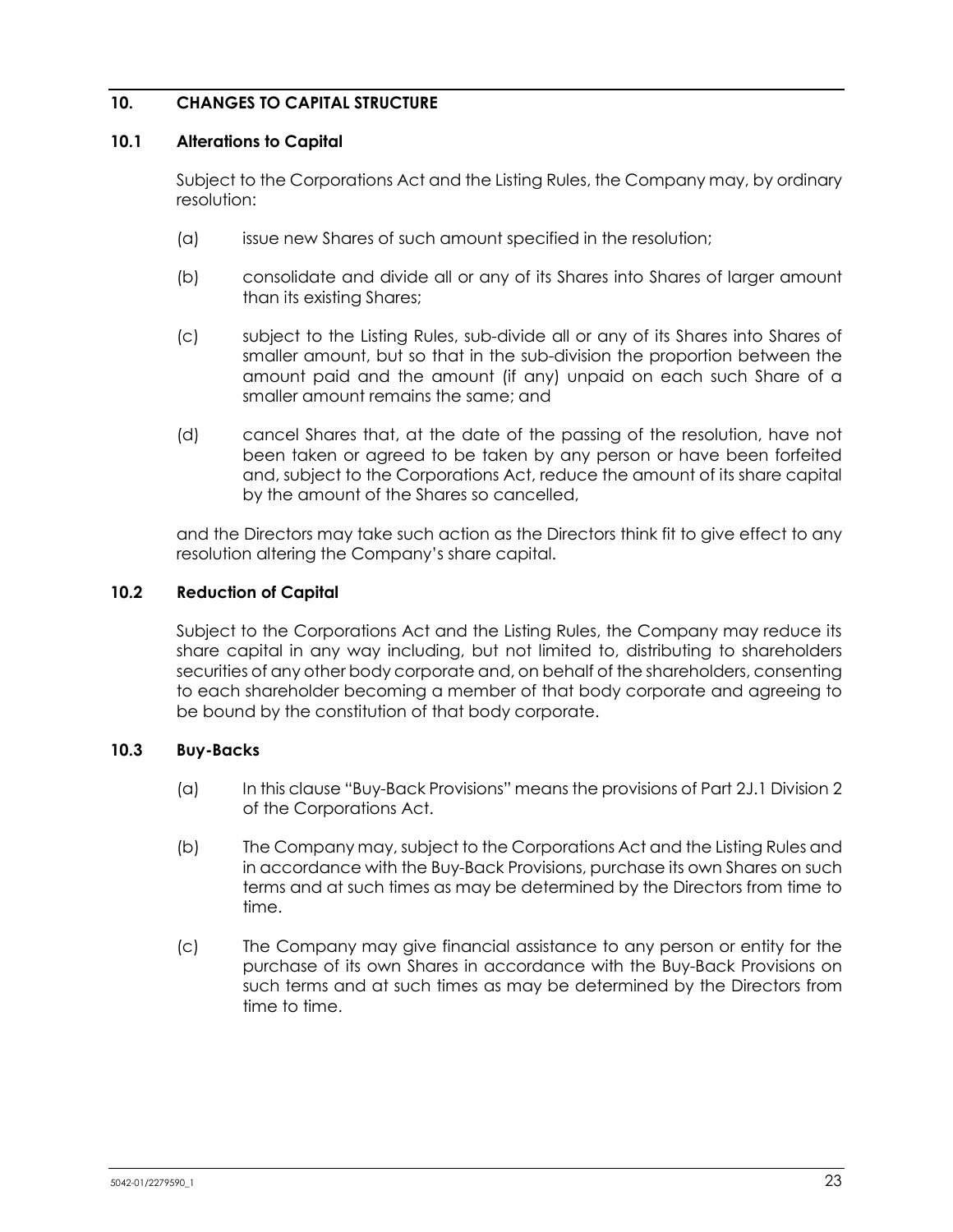# **10.4 Fractions**

If as a result of any issue of shares or any alteration to the Company's share capital any Shareholders would become entitled to fractions of a share, the Directors may deal with those fractions as the Directors think fit including by:

- (a) ignoring fractional entitlements or making cash payments in lieu of fractional entitlements;
- (b) appointing a trustee to deal with any fractions on behalf of Shareholders; and
- (c) rounding up each fractional entitlement to the nearest whole share by capitalising any amount available for capitalisation under clause [23.1](#page-57-0) even though only some of the Shareholders participate in the capitalisation.

# <span id="page-30-0"></span>**11. WRITTEN RESOLUTIONS**

Where the Company has only one Shareholder, to the extent permitted by law, a resolution in writing signed by that Shareholder, shall be as valid and effectual as if it had been passed at a meeting of Shareholders duly convened and held. A facsimile transmission, an email bearing the signature of the Shareholder or an email of the Shareholder addressed to an officer of the Company confirming agreement with the resolution and undertaking to sign the resolution as soon as practicable shall be deemed to be a document in writing signed by the Shareholder.

#### **12. GENERAL MEETINGS**

# <span id="page-30-1"></span>**12.1 Convening of General Meetings of Shareholders by Directors' Resolution**

The Directors may, by a resolution passed by a majority of Directors, convene a general meeting of Shareholders in accordance with this clause [11](#page-30-0) and the requirements of the Corporations Act.

# **12.2 Change of place or postponement of a General Meeting of Shareholders**

The Directors may, subject to the Corporations Act and the Listing Rules, postpone a meeting of Shareholders or change the place for a general meeting of Shareholders by giving written notice to ASX. If a meeting of Shareholders is postponed for one month or more, the Company must give new notice of the postponed meeting. The only business that may be transacted at a general meeting the holding of which is postponed is the business specified at the original meeting.

# **12.3 Convening of General Meetings of Shareholders by a Director or requisition**

Any Director may, whenever he or she thinks fit, convene a general meeting of Shareholders, and a general meeting shall also be convened on requisition as is provided for by the Corporations Act, or in default, may be convened by such requisitions as empowered to do so by the Corporations Act. If there are no Directors for the time being, a Secretary may convene a general meeting of Shareholders for the purpose of enabling the election of Directors but for no other purpose. A general meeting may be held at two or more venues simultaneously using any technology that gives the Shareholders as a whole a reasonable opportunity to participate.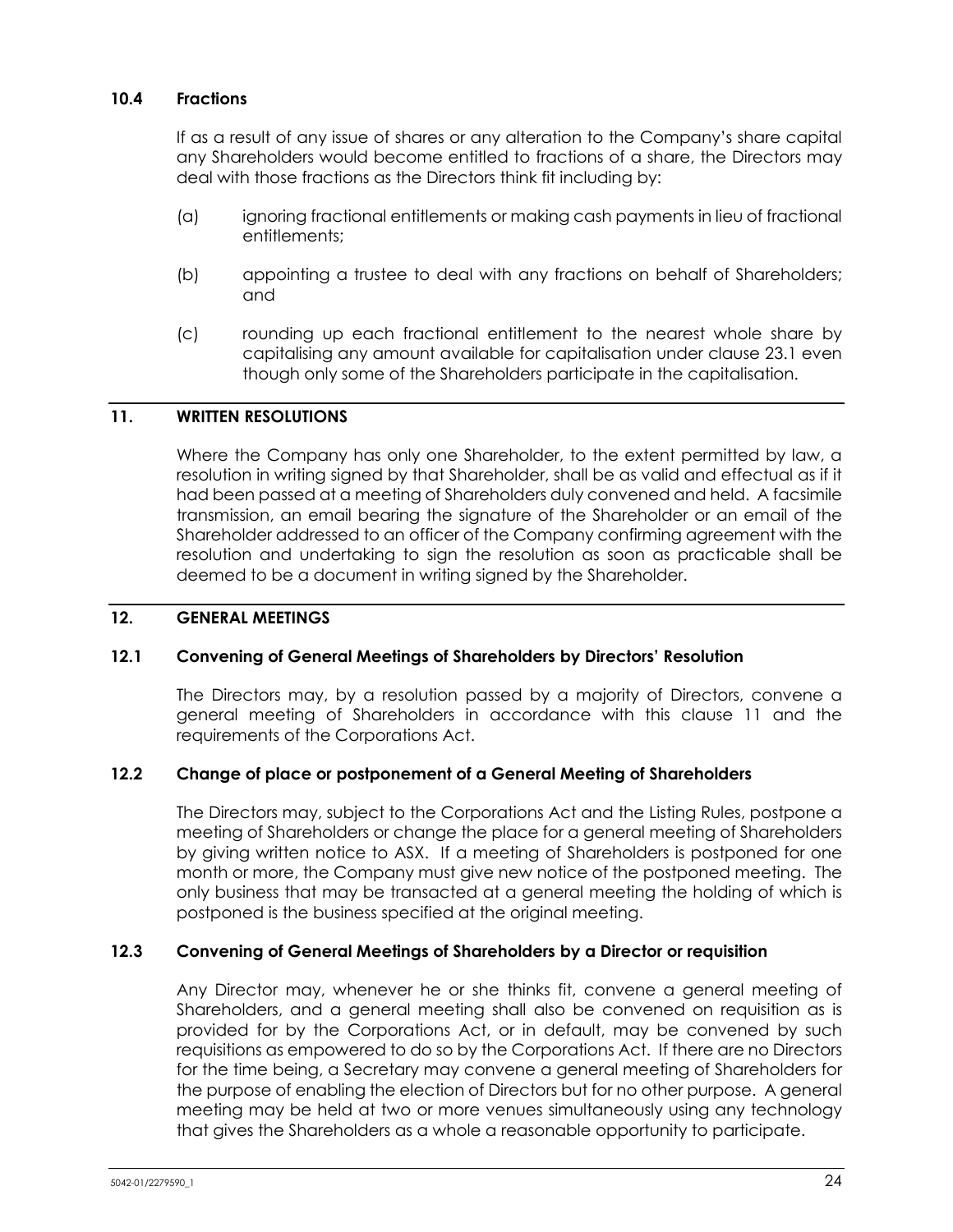# **12.4 Cancellation of a General Meeting of Shareholders**

- (a) A general meeting of Shareholders convened by the Directors in accordance with clause [12.1](#page-30-1) may be cancelled by a resolution passed by a majority of Directors.
- (b) A general meeting of shareholders convened on a requisition as provided for by the Corporations Act, may, if the application for requisition is withdrawn in writing, be cancelled by a resolution passed by a majority of Directors.
- (c) Notice of the cancellation of a general meeting of Shareholders must be given to the Shareholders in accordance with clause [26,](#page-58-2) but notice of such cancellation must be given to each Shareholder not less than two (2) days prior to the date on which the meeting was proposed to be held.

# **12.5 Notice**

A notice of a general meeting shall be given in accordance with the requirements of the Corporations Act, clause [26](#page-58-2) and the Listing Rules, and:

- (a) must specify the place, the day and the time of the meeting;
- (b) must state the general nature of the business to be transacted at the meeting;
- (c) must, if a special resolution is proposed at the meeting, set out an intention to propose the special resolution and state the resolution;
- (d) must include such statements about the appointment of proxies as are required by the Corporations Act;
- (e) must specify a place and fax number for the purposes of receipt of proxy appointments; and
- (f) may specify an electronic address for the purposes of receipt of proxy appointments,

and shall include any other information required to be included in the notice by the Listing Rules. The non-receipt of a notice of a general meeting by a Shareholder or the accidental omission to give this notice to a Shareholder shall not invalidate any resolution passed at the meeting.

# **12.6 Irregularities in giving notice**

A person who attends any general meeting waives any objection that the person may have to any failure to give notice or any other irregularity in the notice of that meeting unless that person objects to the holding of the meeting at the start of the meeting. The accidental failure to give notice of a general meeting to, or the nonreceipt of the notice by, any person entitled to receive notice of that meeting does not invalidate the proceedings at the meeting or any resolution passed at that meeting.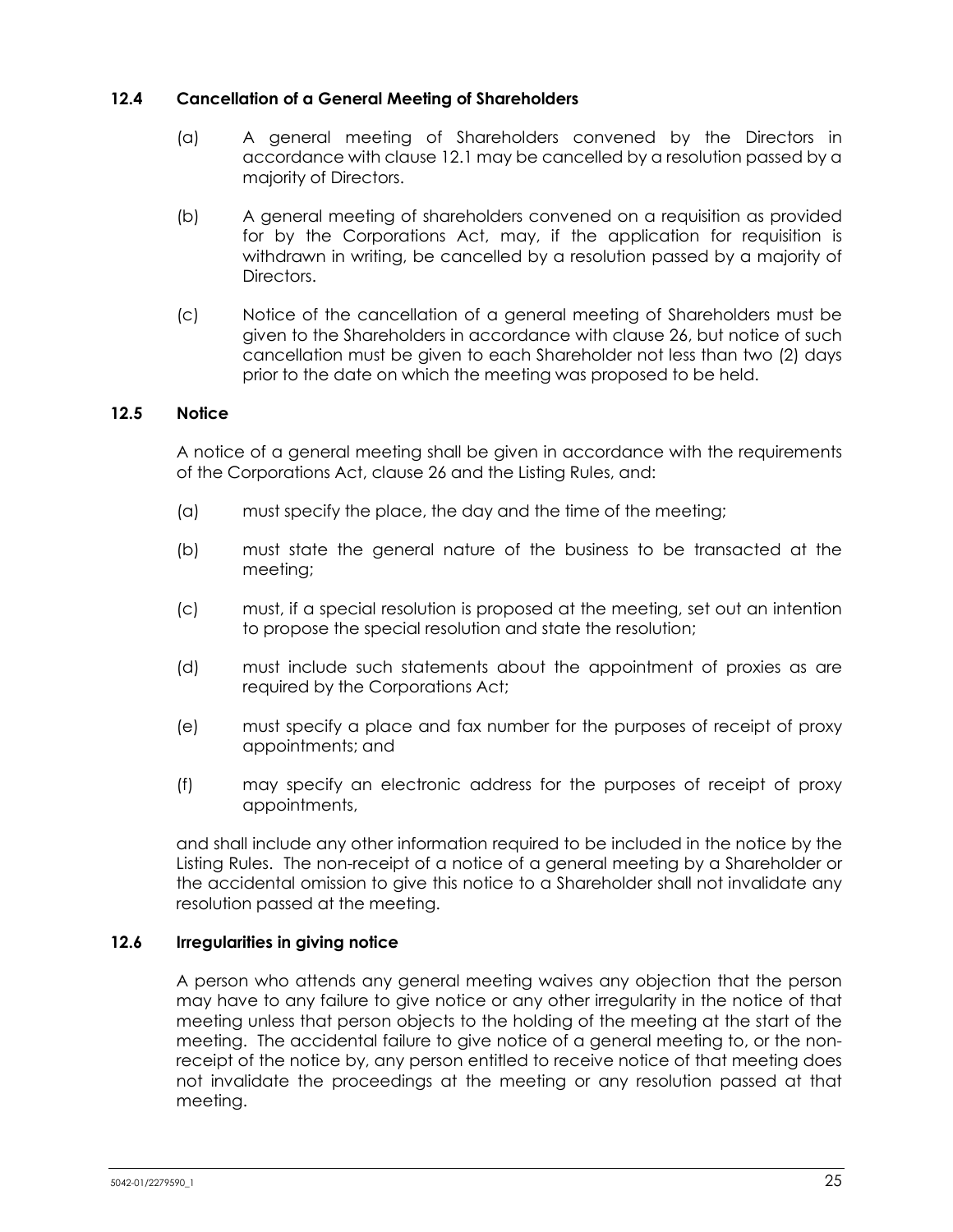# **12.7 Business at General Meeting**

Subject to the Corporations Act, only matters that appear in a notice of meeting shall be dealt with at a general meeting or an annual general meeting, as the case may be.

#### **12.8 Notice to Home Branch**

- (a) The Company shall notify the Home Branch of any meeting at which Directors are to be elected at least 5 Business Days before the closing day for receipt of nominations for Directors, and in any other case (other than a meeting to pass a special resolution) at least 10 Business Days before the meeting is held, and in the case of a meeting convened to pass a special resolution, at least 15 Business Days before the meeting is held. All notices convening meetings shall specify the place, date and hour of the meeting, and shall set out all resolutions to be put to the meeting.
- (b) The Company shall notify the Home Branch as soon as is practicable after any general meeting in the case of special business as to whether or not the resolutions were carried and in the case of ordinary business as to which of those resolutions were not carried or were amended or were withdrawn.

# **12.9 Annual General Meeting**

An annual general meeting shall be held in accordance with the requirements of the Corporations Act.

# **13. PROCEEDINGS AT GENERAL MEETINGS**

#### **13.1 Quorum**

No business, the election of a chairman and the adjournment of the meeting, shall be transacted at any general meeting unless a quorum is present comprising two Shareholders present in person, by proxy, attorney or Representative. For the purpose of determining whether a quorum is present, a person attending as a proxy, attorney or Representative, shall be deemed to be the Shareholder present in person. If a quorum is not present within 30 minutes after the time appointed for a general meeting, the meeting, if convened upon a requisition shall be dissolved, but in any other case, it shall stand adjourned to a date and at the time and place to be fixed by the Directors. If at such adjourned meeting a quorum is not present within 30 minutes after the time appointed for the adjourned meeting, the meeting is dissolved.

# **13.2 Persons Entitled to Attend a General Meeting**

The persons entitled to attend a general meeting shall be:

- (a) Shareholders, in person, by proxy, attorney or Representative;
- (b) Directors and public officers of the Company;
- (c) the Company's auditor; and
- (d) any other person or persons as the chairman may approve.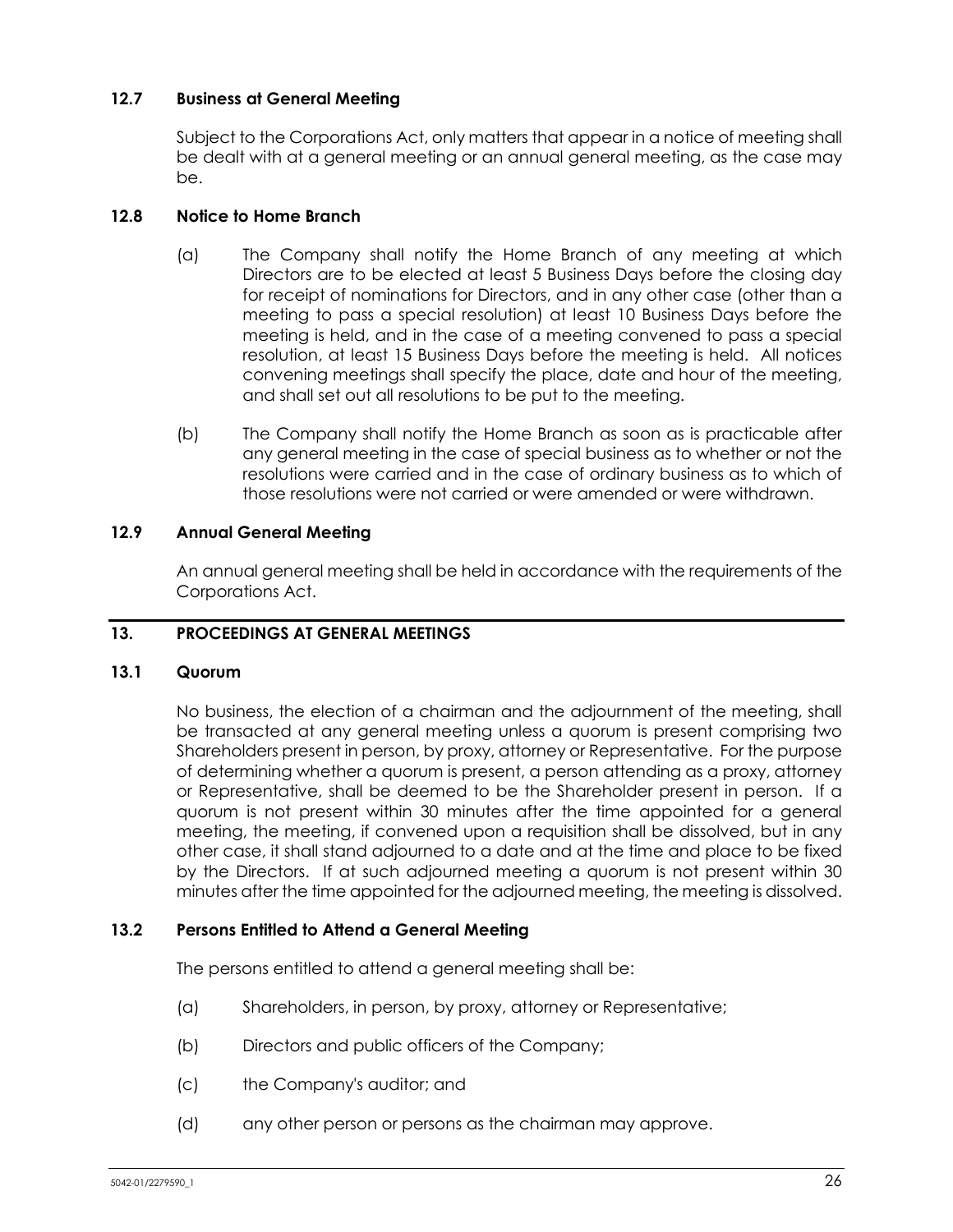# <span id="page-33-0"></span>**13.3 Refusal of Admission to Meetings**

The chairman of a general meeting may refuse admission to a person, or require a person to leave and not return to, a meeting if the person:

- (a) refuses to permit examination of any article in the person's possession;
- (b) is in possession of any:
	- (i) electronic or broadcasting or recording device;
	- (ii) placard or banner; or
	- (iii) other article,

which the chairman considers to be dangerous, offensive or liable to cause disruption;

- (c) causes any disruption to the meeting; or
- (d) is not entitled to attend the meeting under the Corporations Act or this Constitution.

The Chairman may delegate the powers conferred by this claus[e 13.3](#page-33-0) to any person. Nothing in this clause limits the powers conferred on the chairman by law.

# **13.4 Insufficient room**

The chairman may arrange for any persons attending the meeting who the chairman considers cannot reasonably be accommodated in the place where the meeting is to take place to attend or observe the meeting from a separate place using any technology that gives members present at the meeting as a whole a reasonable opportunity to participate in the meeting.

# **13.5 Chairman**

The person elected as the chairman of the Directors' meeting under clause [16.9](#page-49-0) shall, if willing, preside as chairman at every general meeting. Where a general meeting is held and a chairman has not been elected under clause [16.9](#page-49-0) or the chairman or, in his absence, the vice-chairman is not present within 15 minutes after the time appointed for holding of the meeting or is unwilling to act:

- (a) the Directors present may elect a chairman of the meeting; or
- (b) if no chairman is elected in accordance with subsection (a), the Shareholders present shall elect one of their number to be the acting chairman of the meeting.

# **13.6 Vacating Chair**

At any time during a meeting and in respect of any specific item or items of business, the chairman may elect to vacate the chair in favour of another person nominated by the chairman (which person must be a Director unless no Director is present or willing to act). That person is to be taken to be the chairman and will have all the power of the chairman (other than the power to adjourn the meeting), during the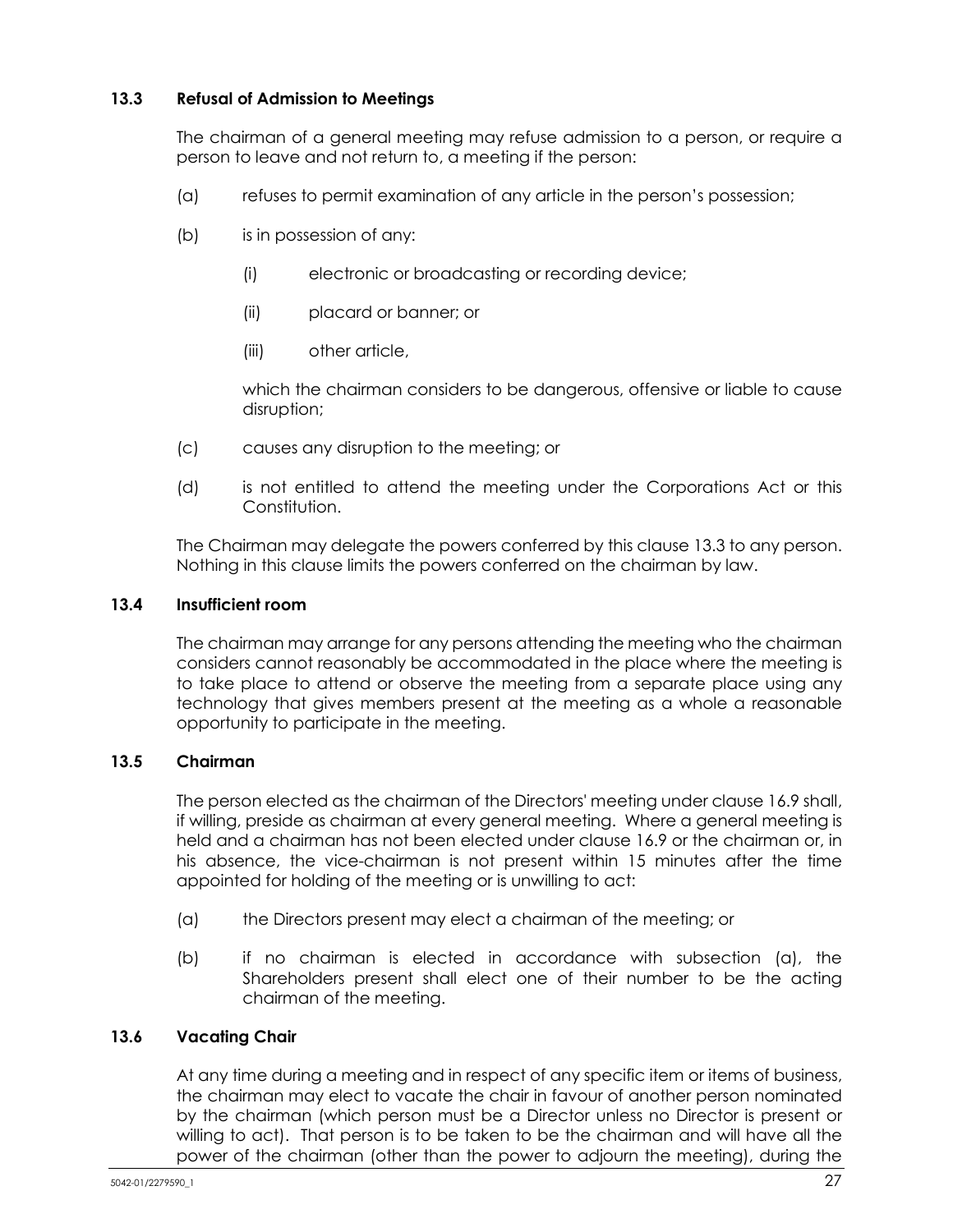consideration of that item of business or those items of business.

#### **13.7 Disputes Concerning Procedure**

If there is a dispute at a general meeting about a question of procedure, the chairman may determine the question.

#### **13.8 General Conduct**

The general conduct of each general meeting of the Company and the procedures to be adopted at the meeting will be determined by the chairman, including the procedure for the conduct of the election of Directors.

# **13.9 Adjournment**

The chairman may adjourn the meeting from time to time and from place to place, but no business shall be transacted on the resumption of any adjourned meeting other than the business left unfinished at the meeting from which the adjournment took place. A poll cannot be demanded on any resolution concerning the adjournment of a general meeting except by the chairman.

#### **13.10 Notice of Resumption of Adjourned Meeting**

When a meeting is adjourned for 30 days or more, notice of the resumption of the adjourned meeting shall be given in the same manner as for the original meeting, but otherwise, it is not necessary to give any notice of any adjournment or of the business to be transacted on the resumption of the adjourned meeting.

#### **13.11 How resolutions are decided**

Subject to the requirements of the Corporations Act, a resolution is taken to be carried if a majority of the votes cast on the resolution are in favour of it.

# **13.12 Casting Vote**

In the case of an equality of votes, the chairman of the meeting shall have a second or casting vote.

# **13.13 Voting Rights**

Subject to any rights or restrictions for the time being attached to any class or classes of Shares, at meetings of Shareholders or classes of Shareholders:

- (a) each Shareholder entitled to vote may vote in person or by proxy, attorney or Representative or, if a determination has been made by the Board in accordance with clause [13.35,](#page-39-0) by Direct Vote);
- (b) on a show of hands, every person present who is a Shareholder or a proxy, attorney or Representative of a Shareholder has one vote (even though he or she may represent more than one member); [and]
- (c) on a poll, every person present who is a Shareholder or a proxy, attorney or Representative of a Shareholder (or where a Direct Vote has been lodged) shall, in respect of each fully paid Share held by him, or in respect of which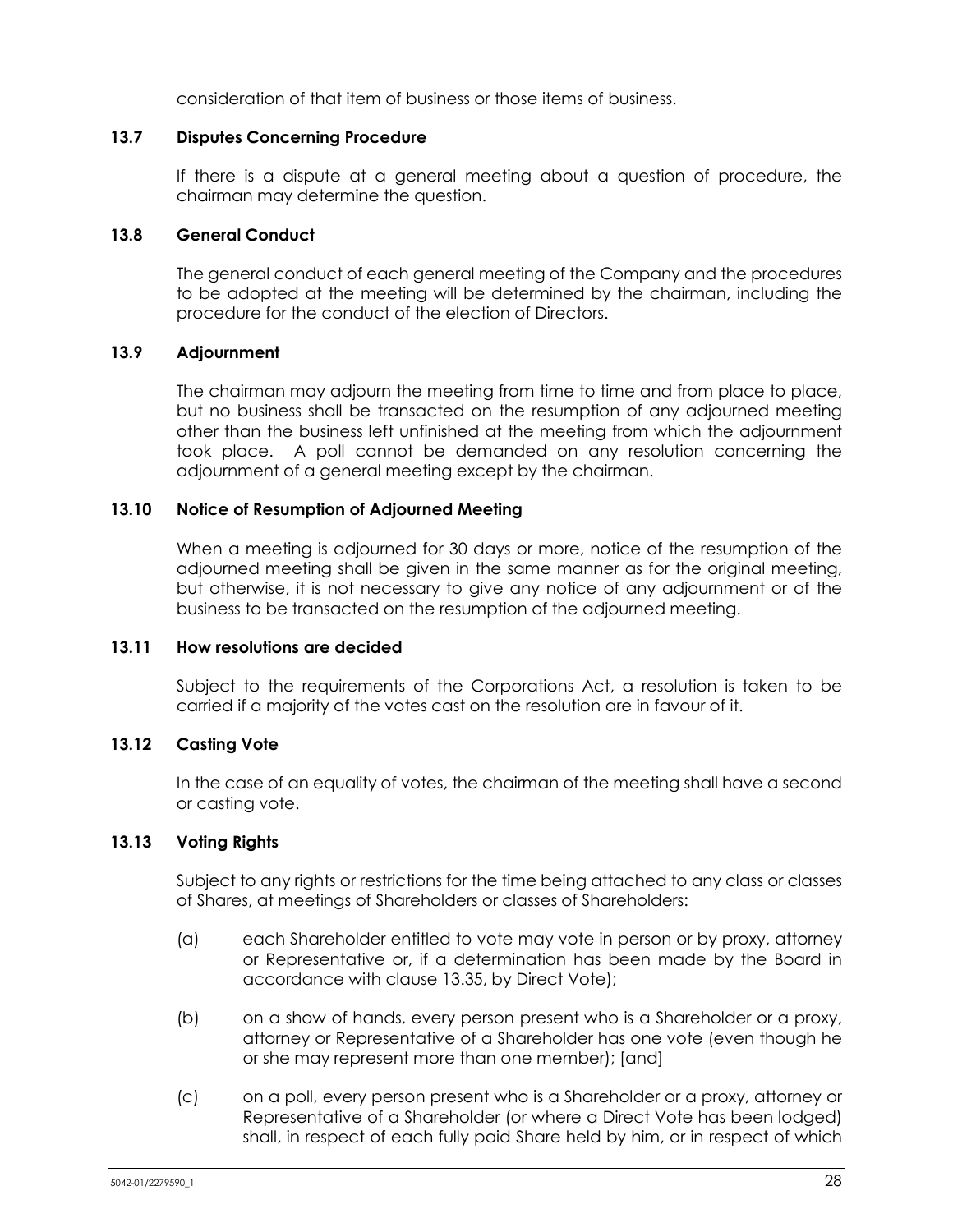he is appointed a proxy, attorney or Representative, have one vote for the Share, but in respect of partly paid Shares, shall have such number of votes being equivalent to the proportion which the amount paid (not credited) is of the total amounts paid and payable in respect of those Shares (excluding amounts credited).

# **13.14 Voting - Show of Hands**

At any general meeting a resolution put to the vote of the meeting shall be decided on a show of hands unless a poll is demanded in accordance with clause [13.16.](#page-35-0)

# **13.15 Results of Voting**

Unless a poll is so demanded, a declaration by the chairman that a resolution has on a show of hands been carried or carried unanimously or by a particular majority, or lost, and an entry to that effect in the book containing the minutes of the proceedings of general meetings of the Company, is conclusive evidence of the fact without proof of the number or proportion of the votes recorded in favour of or against the resolution.

# <span id="page-35-0"></span>**13.16 Poll**

A poll may be demanded before or immediately upon the declaration of the result of the show of hands by:

- (a) the chairman of the general meeting;
- (b) at least 5 Shareholders present in person or by proxy, attorney or Representative having the right to vote on the resolution; or
- (c) any one or more Shareholders holding not less than 5% of the total voting rights of all Shareholders having the right to vote on the resolution.

The Chairman must demand a poll if, having regard to the number of votes cast by proxy and Direct Vote, the outcome of the poll will or may be different from the outcome of a show of hands.

# **13.17 Manner of Taking Poll**

If a poll is duly demanded, it shall be taken in such manner and either at once or after an interval or adjournment or otherwise as the chairman directs, and the result of the poll shall be the resolution of the meeting at which the poll was demanded. A poll demanded on the election of a chairman or on a question of adjournment shall be taken forthwith.

# **13.18 Meeting May Continue**

A demand for a poll shall not prevent the continuation of the meeting for the transaction of other business.

#### **13.19 Voting by Joint Holders**

In the case of joint holders of Shares, the vote of the senior who tenders a vote, whether in person or by proxy, attorney or Representative or by Direct Vote, shall be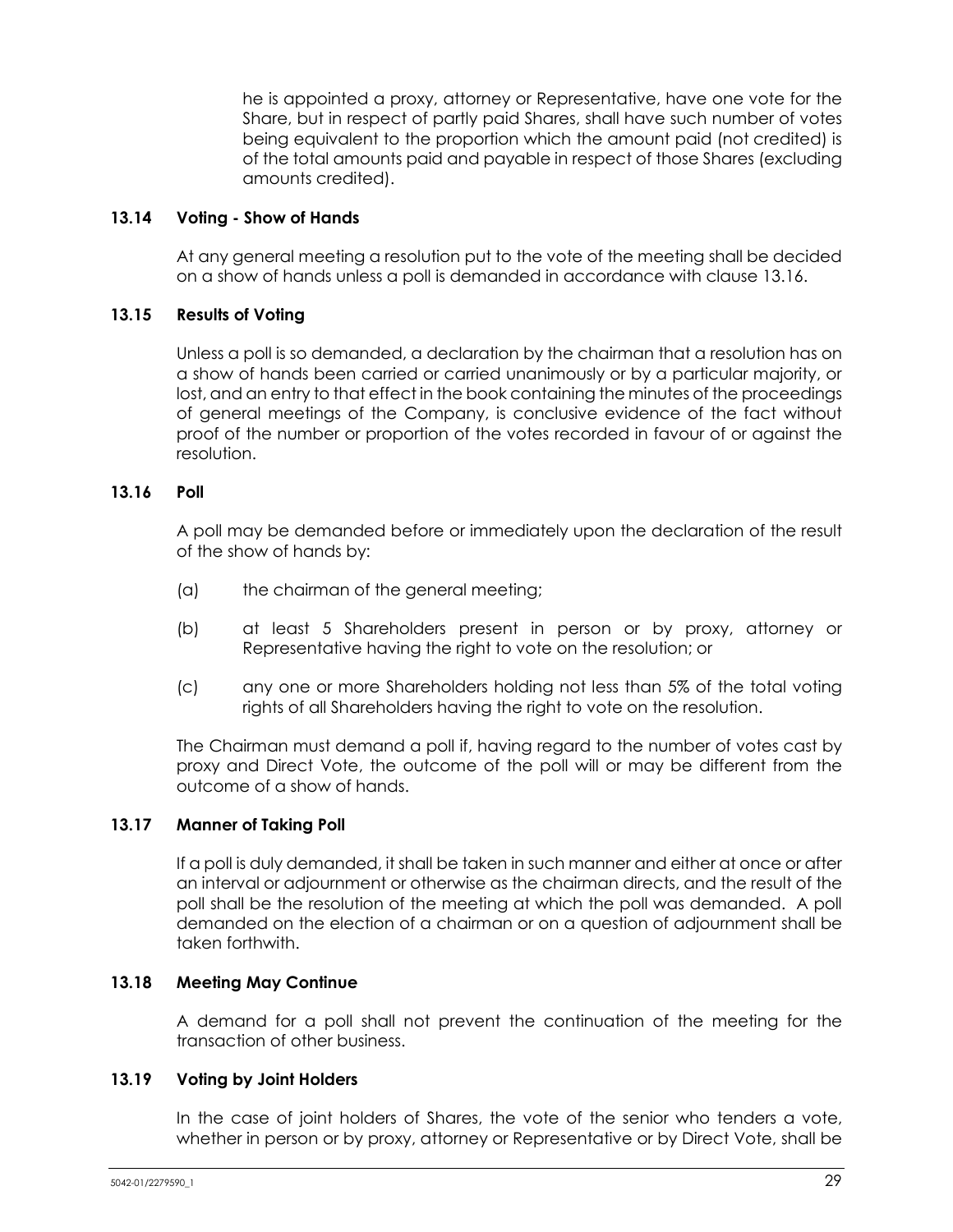accepted to the exclusion of the votes of the other joint holders and, for this purpose, seniority shall be determined by the order in which the names stand in the Register of Shareholders.

# **13.20 Shareholder under Disability**

If a Shareholder is of unsound mind or is a person whose person or estate is liable to be dealt with in any way under the law relating to mental health, his committee or trustee or any other person that properly has the management of his estate may exercise any rights of the Shareholder in relation to a general meeting as if the committee, trustee or other person were the Shareholder.

# **13.21 Payment of Calls**

A Shareholder is not entitled to any vote at a general meeting unless all calls presently payable by him in respect of Shares have been paid. Nothing in this clause prevents such a Shareholder from voting at a general meeting in relation to any other Shares held by that Shareholder provided all calls and other sums payable by him have been paid on those other Shares.

# **13.22 Objection to Voting**

An objection may be raised to the qualification of a voter only at the meeting or adjourned meeting at which the vote objected to is given or tendered. This objection shall be referred to the chairman of the meeting, whose decision shall be final. A vote not disallowed pursuant to such an objection is valid for all purposes.

# <span id="page-36-0"></span>**13.23 Restrictions on voting**

A Shareholder is not entitled to vote on a resolution at a general meeting if they are prevented from doing so by the Corporations Act, the Listing Rules or this Constitution. The Company must disregard any vote (including a Direct Vote) purported to be cast on a resolution by a member or a Representative, proxy or attorney in breach of this clause [13.23.](#page-36-0)

# <span id="page-36-1"></span>**13.24 Proxies**

A Shareholder who is entitled to attend and cast a vote at a general meeting may appoint a person as the Shareholder's proxy to attend and vote for the Shareholder at the general meeting. The appointment may specify the proportion or number of votes that the proxy may exercise. Each Shareholder may appoint a proxy. A Shareholder who is entitled to cast 2 or more votes at the meeting may appoint 2 proxies. If the Shareholder appoints 2 proxies and the appointment does not specify the proportion of votes that the proxy may exercise, each proxy may exercise half the votes. Any fraction of votes resulting from the application of this claus[e 13.23](#page-36-0) shall be disregarded. An instrument appointing a proxy:

- (a) shall be in writing under the hand of the appointor or of his attorney, or, if the appointor is a corporation, executed in accordance with the Corporations Act;
- (b) may specify the manner in which the proxy is to vote in respect of a particular resolution and, where an instrument of proxy so provides, the proxy is not entitled to vote on the resolution except as specified in the instrument;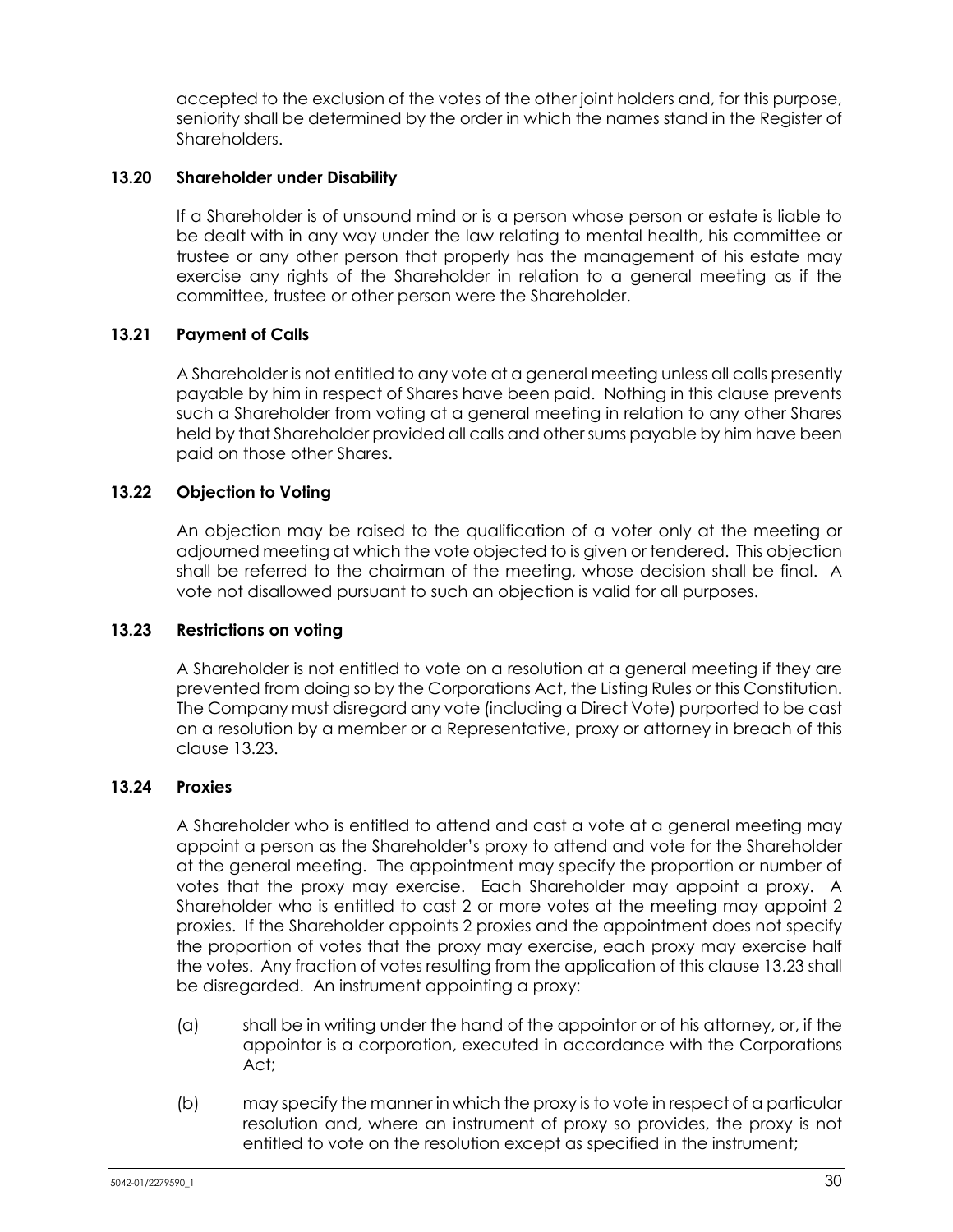- (c) shall be deemed to confer authority to demand or join in demanding a poll;
- (d) shall be in such form as the Directors determine and which complies with Division 6 of Part 2G.2 of the Corporations Act;
- <span id="page-37-0"></span>(e) shall not be valid unless the original instrument and the power of attorney or other authority (if any) under which the instrument is signed, or a copy or facsimile which appears on its face to be an authentic copy of that proxy, power or authority, is or are deposited or sent by facsimile or electronic transmission to the Registered Office, or at such other place (being the place or being in the reasonable proximity of the place at which the meeting is to be held) as is specified for that purpose in the notice convening the meeting (with any Duty paid where necessary), by the time (being not less than 48 hours) prior to the commencement of the meeting (or the resumption of the meeting if the meeting is adjourned and notice is given in accordance with clause [13.10\)](#page-34-0) as shall be specified in the notice convening the meeting (or the notice under clause [13.10,](#page-34-0) as the case may be); and
- (f) shall comply with the Listing Rules.

# **13.25 Electronic Appointment of Proxy**

For the purposes of clause [13.24,](#page-36-1) a proxy appointment received at an electronic address will be taken to be signed by the appointor if:

- (a) a personal identification code allocated by the Company to the appointor has been input into the appointment;
- (b) the appointment has been verified in another manner approved by the Directors; or
- (c) is otherwise authenticated in accordance with the Corporations Act.

# **13.26 Name of proxy**

A proxy form issued by the Company must allow for the insertion of the name of the person to be primarily appointed as proxy and may provide that, in circumstances and on conditions specified in the form that are not inconsistent with this Constitution, the chairman of the relevant meeting (or another person specified in the form) is appointed as proxy.

# **13.27 Incomplete proxy appointment**

Where an instrument appointing a proxy has been received by the Company within the period specified in clause [13.24\(e\)](#page-37-0) and the Company considers that the instrument has not been duly executed or authenticated or is otherwise incomplete (other than by reason only that the name or office of the proxy has not been completed), the board, in its discretion, may:

(a) return the instrument appointing the proxy to the appointing Shareholder; and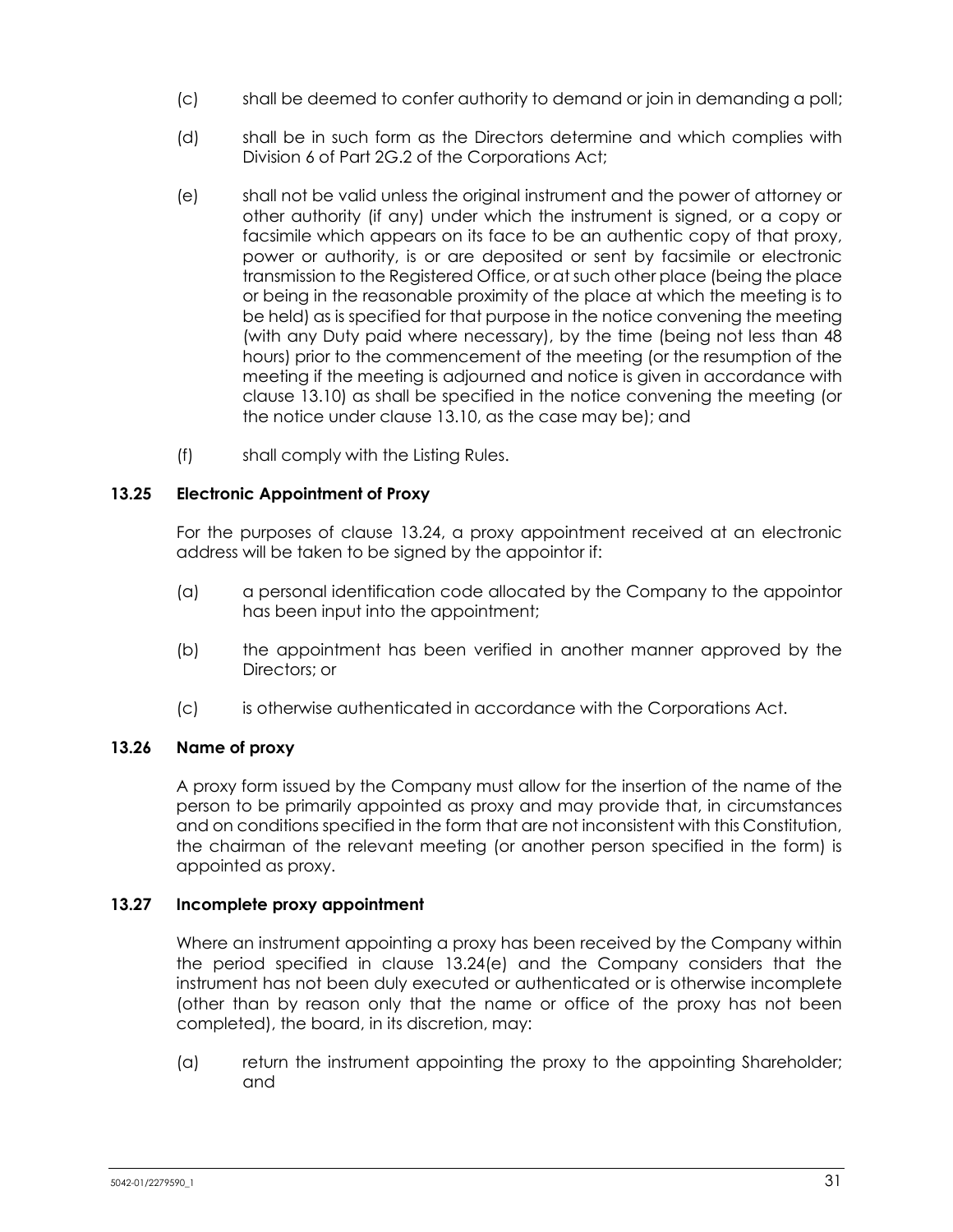(b) request that the appointing Shareholder take such steps to complete, sign, execute or authenticate the proxy instrument within the time period notified to the appointing Shareholder.

# **13.28 No right to speak or vote if appointing Shareholder present**

The appointment of a proxy is not revoked by the appointing Shareholder attending and taking part in the meeting, unless the appointing Shareholder actually votes at the meeting on the resolution for which the proxy is proposed to be used, in which case the proxy's appointment is deemed to be revoked with respect to voting on that resolution.

# **13.29 Rights where 2 proxies or attorneys are appointed**

Where a Shareholder appoints 2 proxies or attorneys to vote at the same general meeting:

- (a) on a show of hands, if more than one proxy or attorney attends, neither may vote; and
- (b) on a poll, each proxy or attorney may only exercise votes in respect of those shares or voting rights the proxy or attorney represents.

### **13.30 More than 2 proxies or attorneys appointed**

If the Company receives notice of the appointment of a proxy or attorney in accordance with this Constitution that results in more than 2 proxies or attorneys being entitled to act at a general meeting then in determining which proxies or attorneys may act at that meeting:

- <span id="page-38-0"></span>(a) a proxy or attorney appointed for that particular meeting may act ahead of any proxy or attorney whose appointment is a standing appointment; and
- (b) subject to clause [13.30\(a\)](#page-38-0) the proxies or attorneys whose appointments are received by the Company most recently in time may act.

# **13.31 Proxy Votes**

A vote given in accordance with the terms of an instrument of proxy or attorney is valid notwithstanding the previous death or unsoundness of mind of the principal, the revocation of the instrument (or the authority under which the instrument was executed) or the transfer of the Share in respect of which the instrument or power is given, if no intimation in writing of the death, unsoundness of mind, revocation or transfer has been received by the Company at the Registered Office before the commencement of the meeting or adjourned meeting at which the instrument is used or the power is exercised.

# <span id="page-38-1"></span>**13.32 Representatives of Corporate Shareholders**

A body corporate (the **appointor**) that is a Shareholder may authorise, in accordance with section 250D of the Corporations Act, by resolution of its Directors or other governing body, such person or persons as it may determine to act as its Representative at any general meeting of the Company or of any class of Shareholders. A person so authorised shall be entitled to exercise all the rights and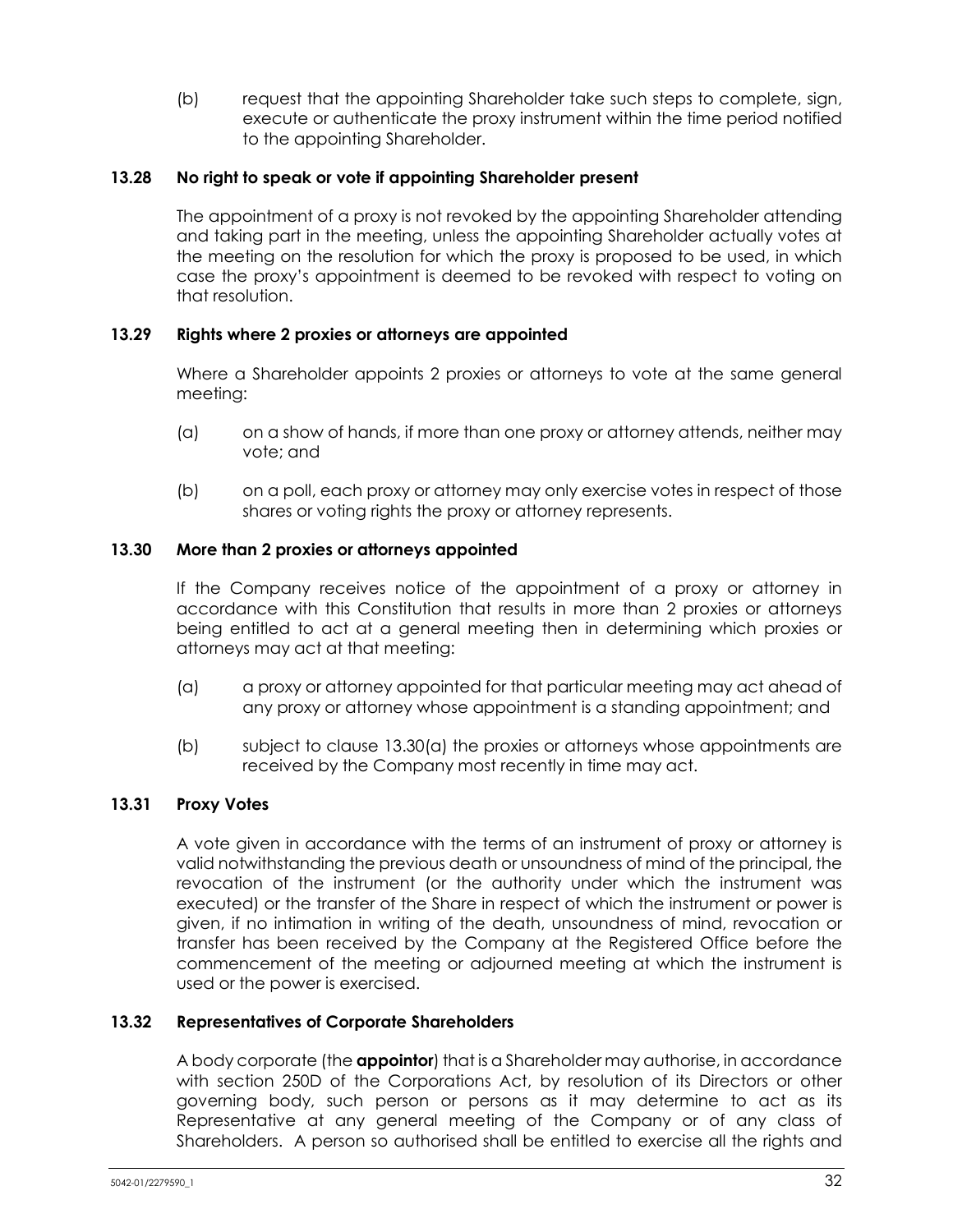privileges of the appointor as a Shareholder. When a Representative is present at a general meeting of the Company, the appointor shall be deemed to be personally present at the meeting unless the Representative is otherwise entitled to be present at the meeting. The original form of appointment of a Representative, a certified copy of the appointment, or a certificate of the body corporate evidencing the appointment of a Representative is evidence of a Representative having been appointed.

### <span id="page-39-1"></span>**13.33 More than one Representative present**

If more than one Representative appointed by a Shareholder (and in respect of whose appointment the Company has not received notice of revocation) is present at a general meeting then:

- <span id="page-39-0"></span>(a) a Representative appointed for that particular meeting may act to the exclusion of a Representative whose appointment is a standing appointment; and
- (b) subject to clause [13.33\(a\),](#page-39-0) the Representative appointed most recently in time may act to the exclusion of a Representative appointed earlier.

### <span id="page-39-2"></span>**13.34 Rights of Representatives, proxies and attorneys**

Subject to clauses [13.23](#page-36-0) to [13.33,](#page-39-1) unless the terms of appointment of a Representative, proxy or attorney provide otherwise, the Representative, proxy or attorney:

- (a) has the same rights to speak, demand a poll, join in the demanding of a poll or act generally at the meeting as the appointing Shareholder would have if the Shareholder had been present but may not cast a vote by Direct Vote;
- (b) is taken to have authority to vote on any amendment moved to the proposed resolutions, any motion that the proposed resolutions not be put or any similar motion and any procedural resolution, including any resolution for the election of a chairman or the adjournment of a general meeting; and
- (c) may attend and vote at any postponed or adjourned meeting unless the appointing Shareholder gives the Company notice in writing to the contrary not less than 48 hours before the time to which the holding of the meeting has been postponed or adjourned.

This clause [13.34](#page-39-2) applies even if the terms of appointment of a Representative, proxy or attorney refers to specific resolutions or to a specific meeting to be held at a specific time.

### <span id="page-39-3"></span>**13.35 Board may determine Direct Voting to apply**

(a) The Board may determine that Shareholders may cast votes to which they are entitled on any or all of the resolutions (including any special resolution) proposed to be considered at, and specified in the notice convening, a meeting of Shareholders, by Direct vote.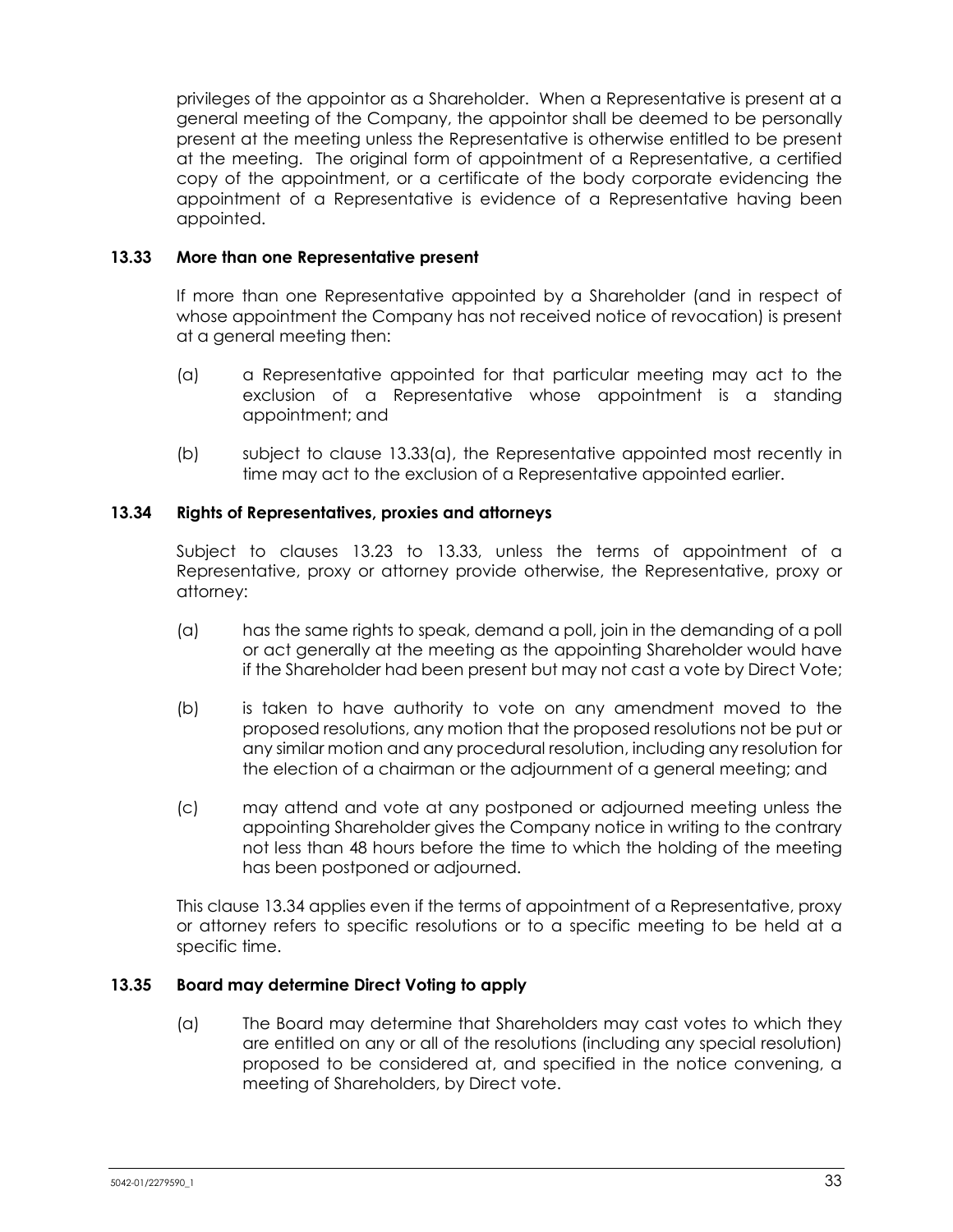- (b) If the Board determines that votes may be cast by Direct Vote, the Board may make such regulations as it considers appropriate for the casting of Direct Votes, including regulations for:
	- (i) the form, method and manner of voting by Direct Vote; and
	- (ii) the time by which the votes of Shareholders to be cast by Direct Vote must be received by the Company in order to be effective.
- (c) If the Board determines to allow voting by Direct Vote on a resolution at a meeting, the notice of meeting must inform shareholders of their right to vote by direct vote in respect of that resolution.

# **13.36 Direct Voting instrument – form, signature and deposit**

- (a) If sent by post or fax, a Direct Vote must be signed by the Shareholder or properly authorised attorney or, if the Shareholder is a company, either under seal or by a duly authorised officer, attorney or representative.
- (b) If sent by electronic transmission, a Direct Vote is taken to have been signed if it has been signed or authorised by the Shareholder in the manner approved by the Board or specified in the notice of meeting.
- (c) At least 48 hours before the time for holding the relevant meeting, an adjourned meeting or a poll at which a person proposes to vote, the Company must receive at its registered office or such other place as specified for that purpose in the notice of meeting, or be transmitted to a facsimile number or electronic address specified for that purpose in the notice of meeting:
	- (i) the Direct Vote; and
	- (ii) if relevant, any authority or power under which the Direct Vote was signed or a certified copy of that power or authority if not already lodged with the Company.
- (d) A notice of intention of voting is valid if it contains the following information:
	- (i) the Shareholder's name and address and any applicable identifying notations such as the holder identification number or similar approved by the Board or specified in the notice of meeting; and
	- (ii) the Shareholder's voting intention on any or all of the resolutions to be put before the meeting.

# **13.37 Voting Forms**

(a) If a single voting form contains instructions for both a Direct Vote and appointment of a proxy, the Shareholder will be understood not to have appointed a proxy by exercising their right to Direct Vote pursuant to that voting form. The authority of any proxy will be revoked and only the Direct Votes will be counted.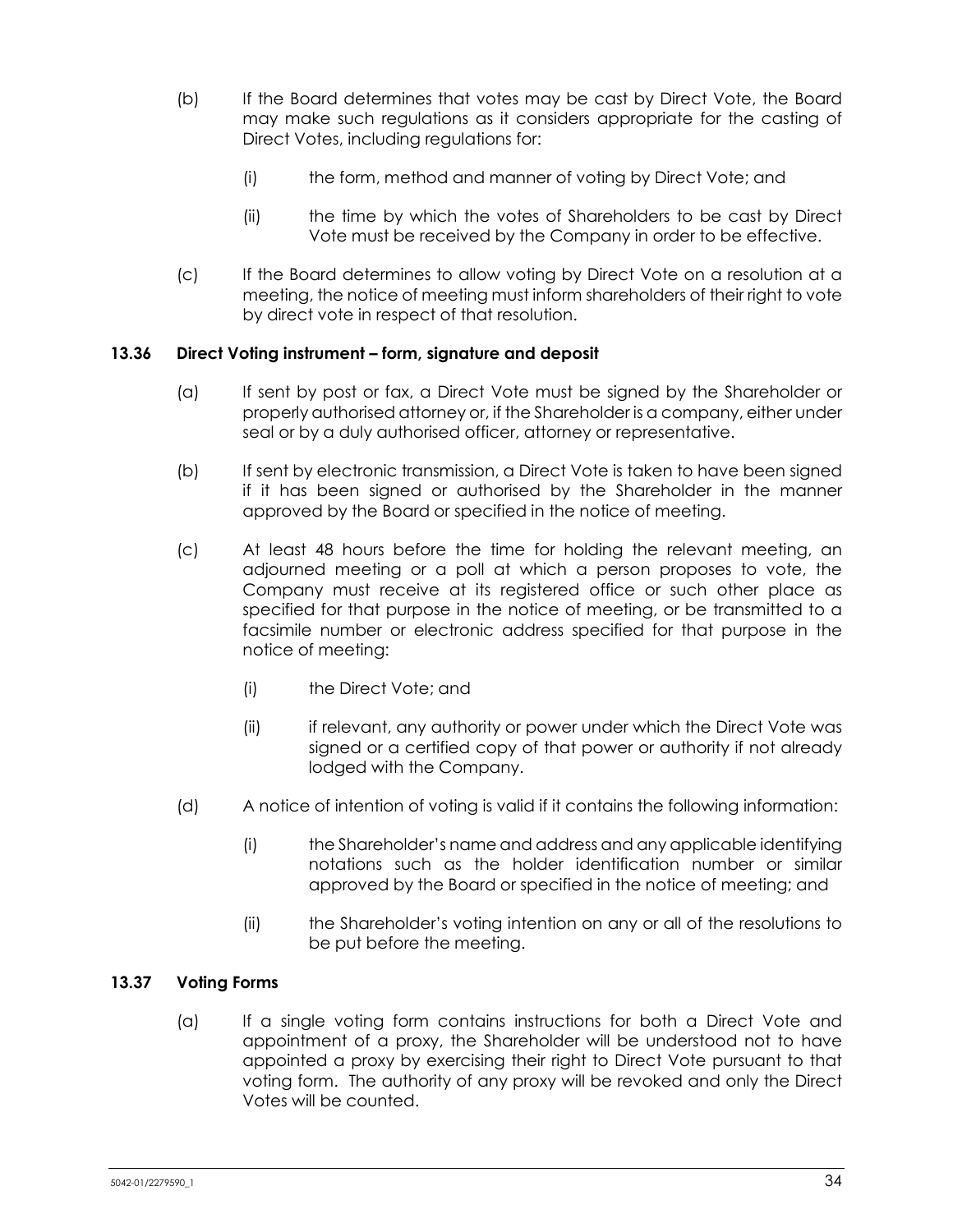- (b) If a single voting form is received and neither the direct voting box nor the appointment of proxy box is selected, the Shareholder will be taken to have appointed the person named in the form as proxy and if no person is named, the chair of the meeting as proxy.
- (c) The Shareholder may include in their voting form the number of shares to be voted on any resolution by inserting the percentage or number of shares. Otherwise the instructions apply to all Shares held by the Shareholder.
- (d) If more than one joint holder votes on a resolution, only the vote of the joint holder whose name appears first in the register of members is counted.

# **13.38 Direct Votes count on a poll**

- (a) Direct Votes are not counted if a resolution is decided on a show of hands.
- (b) Subject to clauses [13.39](#page-41-0) and [13.40,](#page-42-0) if a poll is held on a resolution a vote cast by Direct Vote by a Shareholder entitled to vote on the resolution is taken to have been cast on the poll as if the Shareholder had cast the vote in the poll at the meeting.
- (c) Direct Votes abstained will not be counted in computing the required majority on a poll.
- (d) If the Direct Votes lodged (together with the proxies received) could result in a different outcome from a vote on a show of hands, the Chair of the meeting should call for a poll.
- (e) A Direct Vote received by the Company on a resolution which is amended is taken to be a Direct Vote on that resolution as amended, unless the Chair of the meeting determines that this is not appropriate.
- (f) Receipt of a Direct Vote from a Shareholder has the effect of revoking (or, in the case of a standing appointment, suspending) the appointment of a proxy, attorney or representative made by the shareholder under an instrument received by the Company before the Direct Vote was received.

# <span id="page-41-0"></span>**13.39 Withdrawal of a Direct Vote**

A Direct Vote:

- (a) may be withdrawn by the Shareholder by notice in writing received by the Company before the commencement of the meeting (or in the case of an adjournment, the resumption of the meeting;
- (b) is automatically withdrawn if:
	- (i) the Shareholder attends the meeting in person and registers to vote at the meeting (including in the case of a body corporate, by representative);
	- (ii) the Company receives from the Shareholder a further Direct Vote or Direct Votes (in which case the most recent Direct Vote is, subject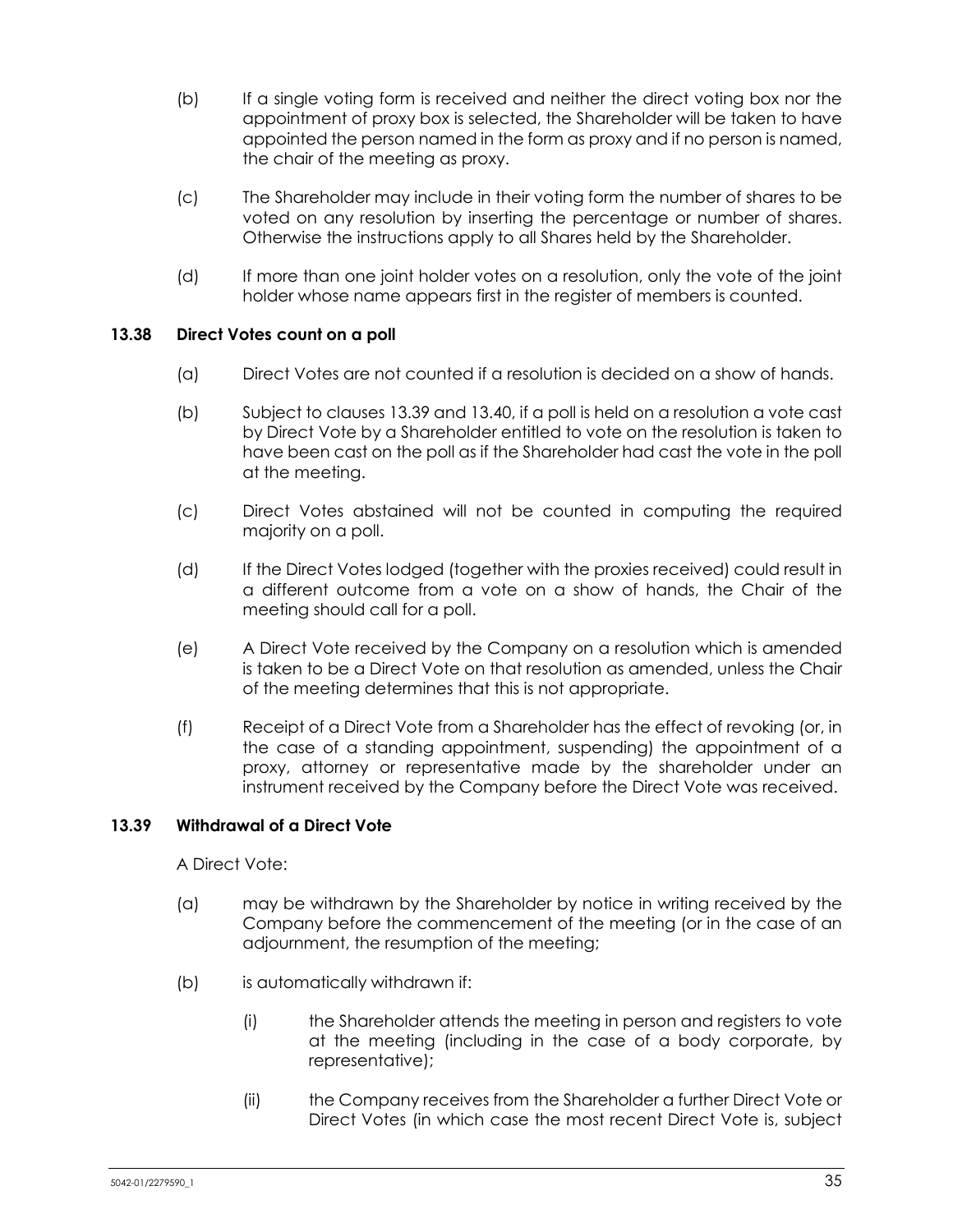to the rules in clause [13.35](#page-39-3) t[o 13.40,](#page-42-0) counted in lieu of the prior Direct Vote;

(iii) the Company receives, after the Direct Vote, an instrument under which a representative, proxy or attorney is appointed to act for the Shareholder at the meeting in accordance with clause [13.24](#page-36-1) and [13.32.](#page-38-1)

A Direct Vote withdrawn under this clause [13.39](#page-41-0) is not counted.

# <span id="page-42-0"></span>**13.40 Validity of Direct Vote**

- (a) A Direct Vote received by the Company is valid even if, before the meeting, the Shareholder:
	- (i) dies or becomes mentally incapacitated;
	- (ii) becomes bankrupt or an insolvent under administration or is wound up;
	- (iii) transfers the Shares in respect of which the Direct vote was given;
	- (iv) where the Direct Vote is given on behalf of the Shareholder by an attorney, revokes the appointment of the attorney or the authority under which the appointment was made by a third party,

unless the Company has received written notice of the matter before the commencement or resumption of the meeting.

(b) A decision by the Chair of the meeting as to whether a Direct Vote is valid is conclusive.

# **14. THE DIRECTORS**

# <span id="page-42-2"></span>**14.1 Number of Directors**

The Company shall at all times have at least 3 Directors. The number of Directors shall not exceed 9. Subject to the Corporations Act, the Company may, by ordinary resolution, increase or reduce the number of Directors and may also determine in what rotation the increased or reduced number is to go out of office. Subject to any resolution of the Company determining the maximum and minimum numbers of Directors, the Directors may from time to time determine the respective number of Executive and Non Executive Directors.

# <span id="page-42-3"></span><span id="page-42-1"></span>**14.2 Rotation of Directors**

- (a) A Director must not hold office without re-election:
	- (i) past the third annual general meeting following the Director's appointment or last election; or
	- (ii) for more than three years,

whichever is longer.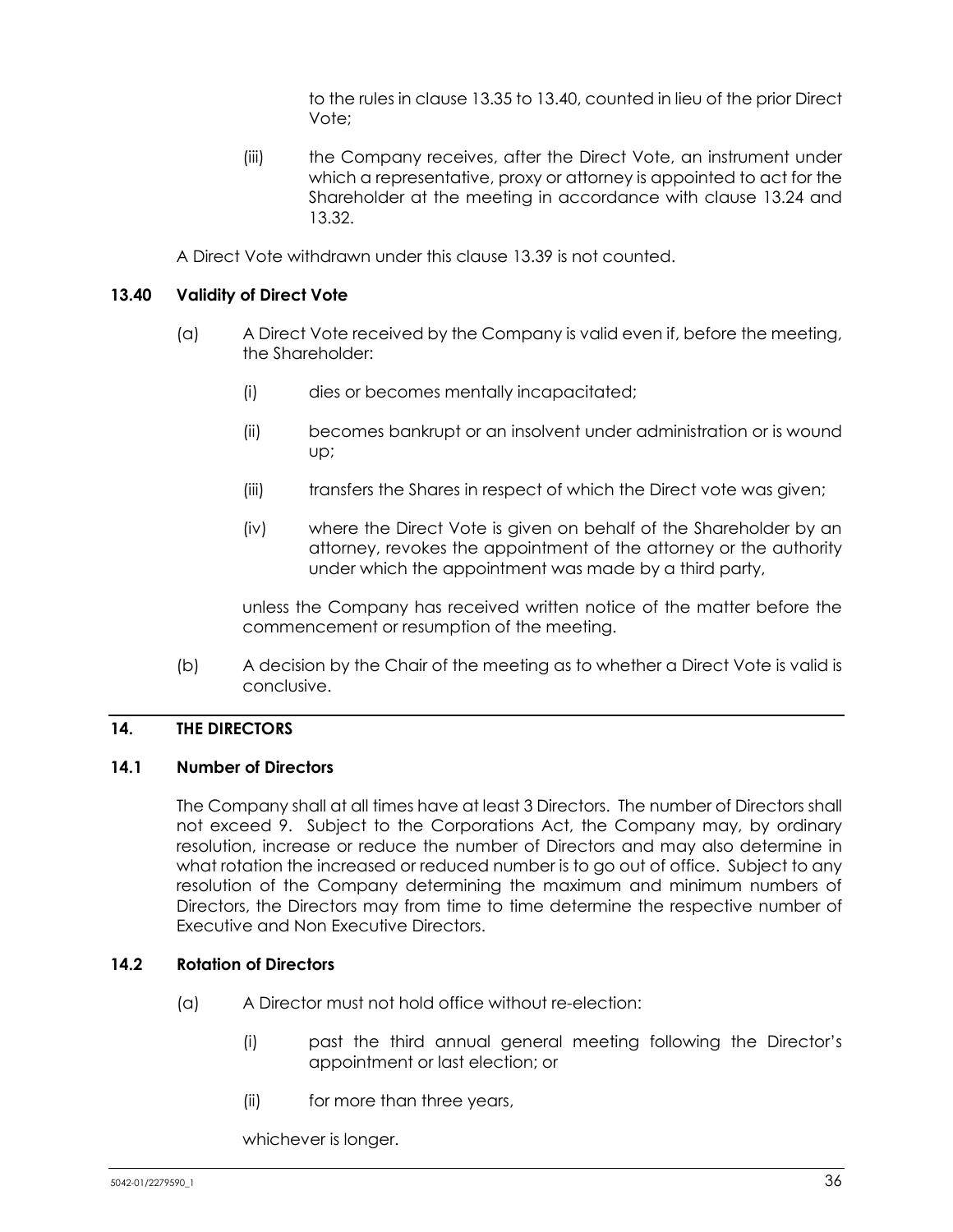- <span id="page-43-2"></span>(b) There must be an election of Directors at each annual general meeting of the Company. This can be satisfied by one or more of the following so long as the maximum number of Directors set by the Company in general meeting (if applicable) is not exceeded:
	- (i) a person standing for election as a new Director having nominated in accordance with clause [14.3;](#page-43-0)
	- (ii) any Director who was appointed under clause [14.4](#page-43-1) standing for election as a Director;
	- (iii) any Director who is retiring at the end of the annual general meeting due to clause [14.2\(a\),](#page-42-1) standing for re-election; or
	- (iv) if no person or Director is standing for election or re-election in accordance with clause[s \(i\)](#page-43-2) to [\(iii\)](#page-43-3) above, then the Director who has been a Director for the longest without re-election must retire and stand for re-election. If two or more Directors have been a Director the longest and an equal time without re-election, then in default of agreement, the Director to retire will be determined by ballot.
- <span id="page-43-3"></span>(c) This clause does not apply to one Managing Director who is exempt from retirement and re-election in accordance with clause [18.1.](#page-52-0)

This clause only applies while the Company is on the official list of ASX.

### <span id="page-43-0"></span>**14.3 Election of Directors**

Subject to the provisions of this Constitution, the Company may elect a person as a Director by resolution passed in general meeting. A Director elected at a general meeting is taken to have been elected with effect immediately after the end of that general meeting unless the resolution by which the Director was appointed or elected specifies a different time. No person other than a Director seeking re-election shall be eligible for election to the office of Director at any general meeting unless the person or some Shareholder intending to propose his or her nomination has, at least 30 Business Days before the meeting, left at the Registered Office a notice in writing duly signed by the nominee giving his or her consent to the nomination and signifying his or her candidature for the office or the intention of the Shareholder to propose the person. Notice of every candidature for election as a Director shall be given to each Shareholder with or as part of the notice of the meeting at which the election is to take place. The Company shall observe the requirements of the Corporations Act with respect to the election of Directors. If the number of nominations exceeds the vacancies available having regard to claus[e 14.1,](#page-42-2) the order in which the candidates shall be put up for election shall be determined by the drawing of lots supervised by the Directors and once sufficient candidates have been elected to fill up the vacancies available, the remaining candidates shall be deemed defeated without the need for votes to be taken on their election.

# <span id="page-43-1"></span>**14.4 Additional Directors**

The Directors may at any time appoint a person to be a Director, either to fill a casual vacancy or as an addition to the existing Directors, but so that the total number of Directors does not at any time exceed the maximum number specified by this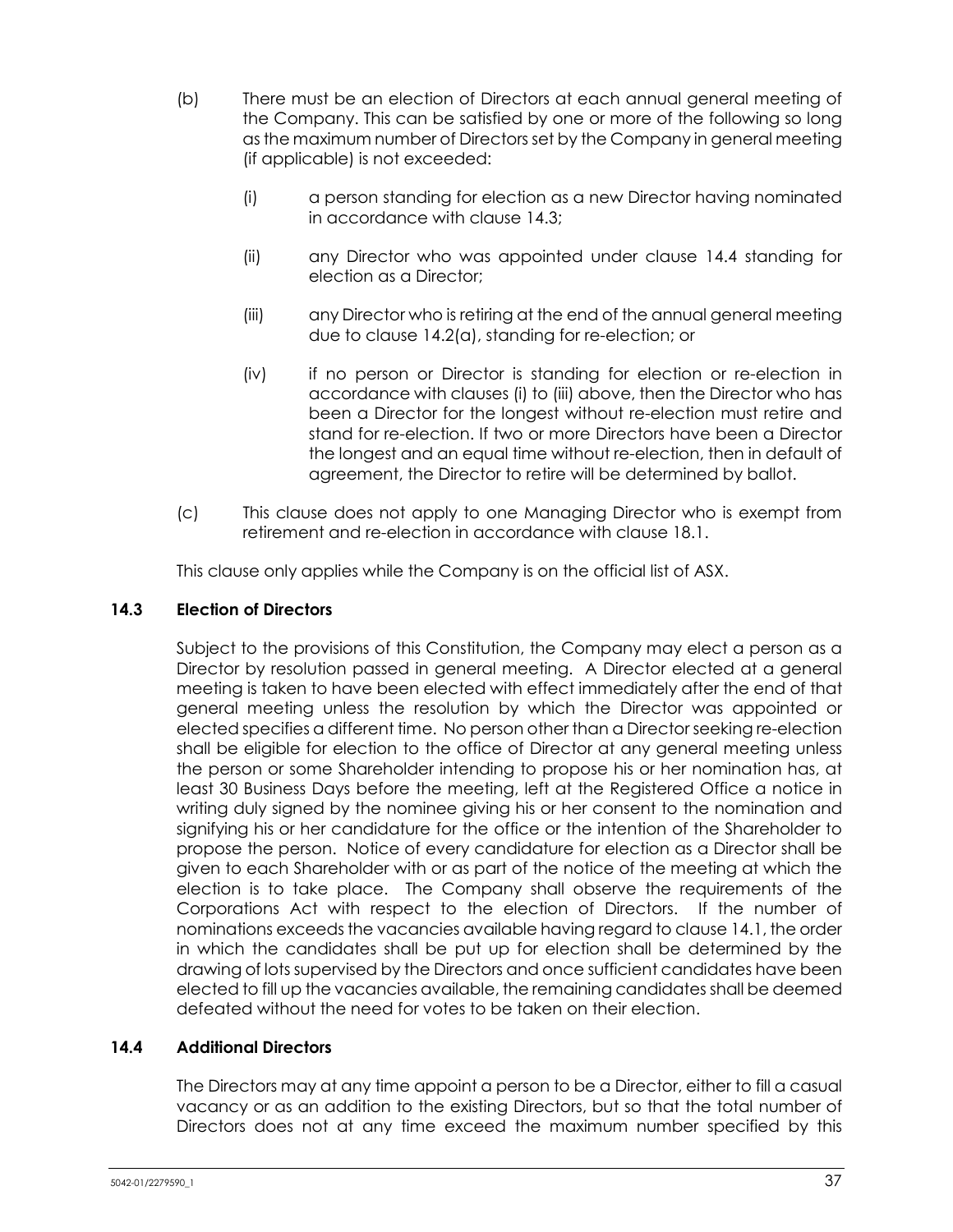Constitution. Any Director so appointed holds office only until the next following annual general meeting and is then eligible for re-election.

# <span id="page-44-0"></span>**14.5 Removal of Director**

The Company may by resolution remove any Director before the expiration of his period of office, and may by resolution appoint another person in his place. The person so appointed is subject to retirement at the same time as if he had become a Director on the day on which the Director in whose place he is appointed was last elected a Director.

# **14.6 Vacation of Office**

The office of Director shall automatically become vacant if the Director:

- (a) ceases to be a Director by virtue of section 203D or any other provision of the Corporations Act;
- (b) becomes bankrupt or insolvent or makes any arrangement or composition with his creditors generally;
- (c) becomes prohibited from being a Director by reason of any order made under the Corporations Act;
- (d) becomes of unsound mind or a person whose person or estate is liable to be dealt with in any way under the law relating to mental health;
- (e) resigns his or her office by notice in writing to the Company;
- (f) is removed from office under clause [14.5;](#page-44-0) or
- (g) is absent for more than 6 months, without permission of the Directors, from meetings of the Directors held during that period.

# <span id="page-44-1"></span>**14.7 Remuneration**

- (a) Each non-executive Director is entitled to such remuneration from the Company for their services as a Director as the Directors decide but, subject to clause [14.8](#page-45-0) below, the total amount provided to all non-executive Directors for their services as Directors must not exceed in aggregate in any financial year the amount fixed by the Company in general meeting. The expression "remuneration" in this clause:
	- (i) does include superannuation contributions for the benefit of a nonexecutive Director and any fees which a non-executive Director agrees to sacrifice for other benefits; and
	- (ii) does not include any amount which may be paid by the Company under clause [14.9,](#page-45-1) [15.5](#page-46-0) and [28.3](#page-62-0) or remuneration in the form of Shares, option or other equity plans approved separately by the Company in general meeting.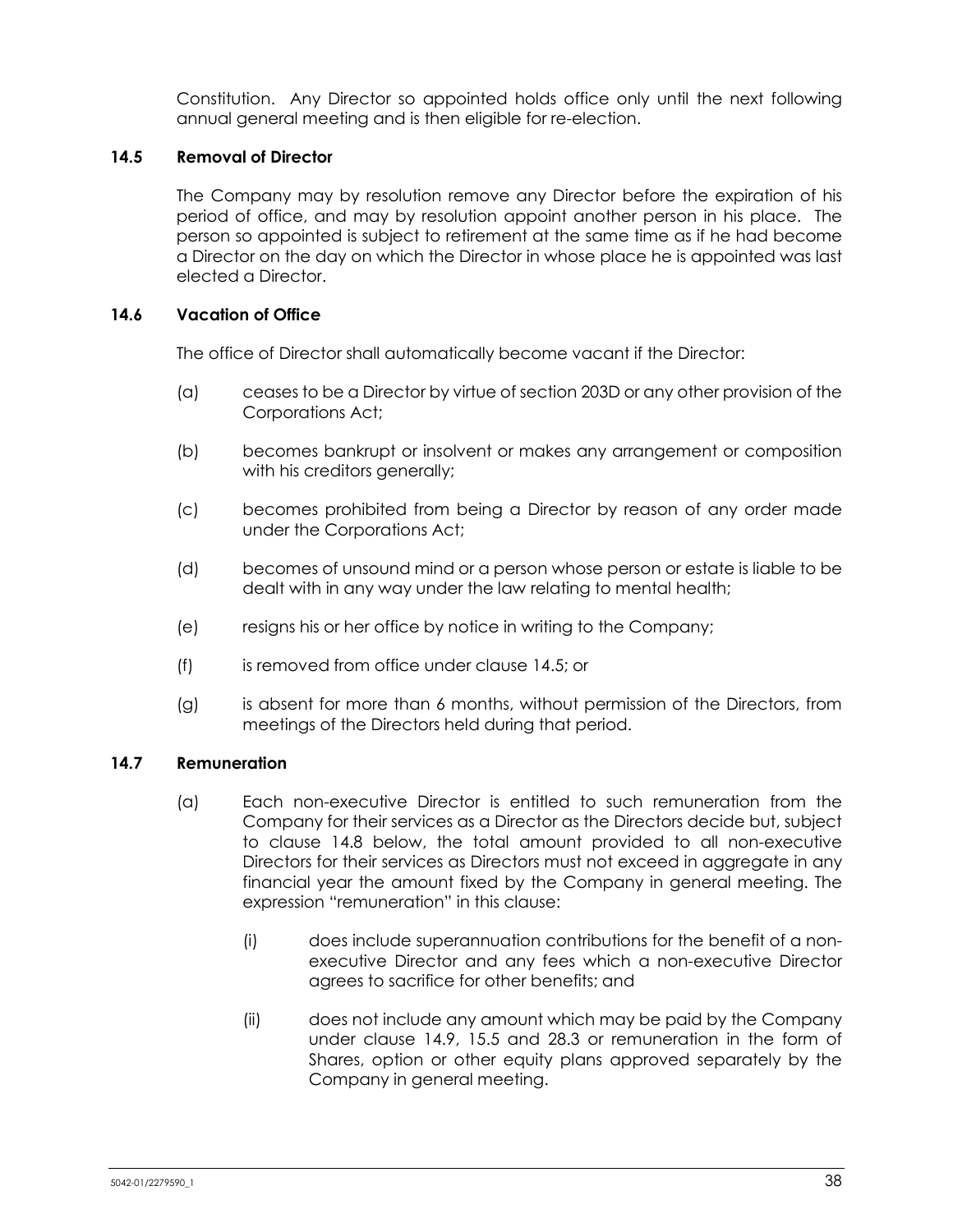- (b) The amount of remuneration of the Directors will be divided between the Directors as the Directors shall determine and, in default of agreement between them, then in equal shares.
- (c) No non-executive Director shall be paid as part or whole of his remuneration a commission on, or a percentage of, profits or a commission on, or a percentage of, operating revenue. No Managing Director or executive Director shall be paid as whole or part of his remuneration a commission on, or percentage of, operating revenue.
- (d) The remuneration of a Director shall be deemed to accrue from day to day.
- (e) If any part of the fees of any Director is to be provided other than in cash the Directors may determine the manner in which the non-cash component of the fees is to be valued.

### <span id="page-45-0"></span>**14.8 Initial Fees to Directors**

The total aggregate fixed sum per annum to be paid to non- executive Directors in accordance with clause [14.7](#page-44-1) shall initially be no more than \$300,000 and may be varied by ordinary resolution of the Company in general meeting.

### <span id="page-45-1"></span>**14.9 Expenses and Extra Services**

The Directors shall be entitled to be paid reasonable travelling, accommodation and other expenses incurred by them respectively in or about the performance of their duties as Directors. If any of the Directors being willing are called upon to perform extra services or make any special exertions on behalf of the Company or its business, the Directors may remunerate this Director in accordance with such services or exertions, and this remuneration may be either in addition to or in substitution for his or her share in the remuneration provided for by clause [14.7.](#page-44-1)

#### **14.10 No Share Qualification**

A Director is not required to hold any Shares.

# **15. POWERS AND DUTIES OF DIRECTORS**

#### <span id="page-45-2"></span>**15.1 Management of the Company**

Subject to the Corporations Act and the Listing Rules and to any other provision of this Constitution, the business of the Company shall be managed by the Directors, who may pay all expenses incurred in promoting and forming the Company, and may exercise all such powers of the Company as are not, by the Corporations Act or the Listing Rules or by this Constitution, required to be exercised by the Company in general meeting.

#### **15.2 Borrowings**

Without limiting the generality of clause [15.1,](#page-45-2) the Directors may at any time:

(a) exercise all powers of the Company to borrow money, to charge any property or business of the Company or all or any of its uncalled capital and to issue debentures or give any other security for a debt, liability or obligation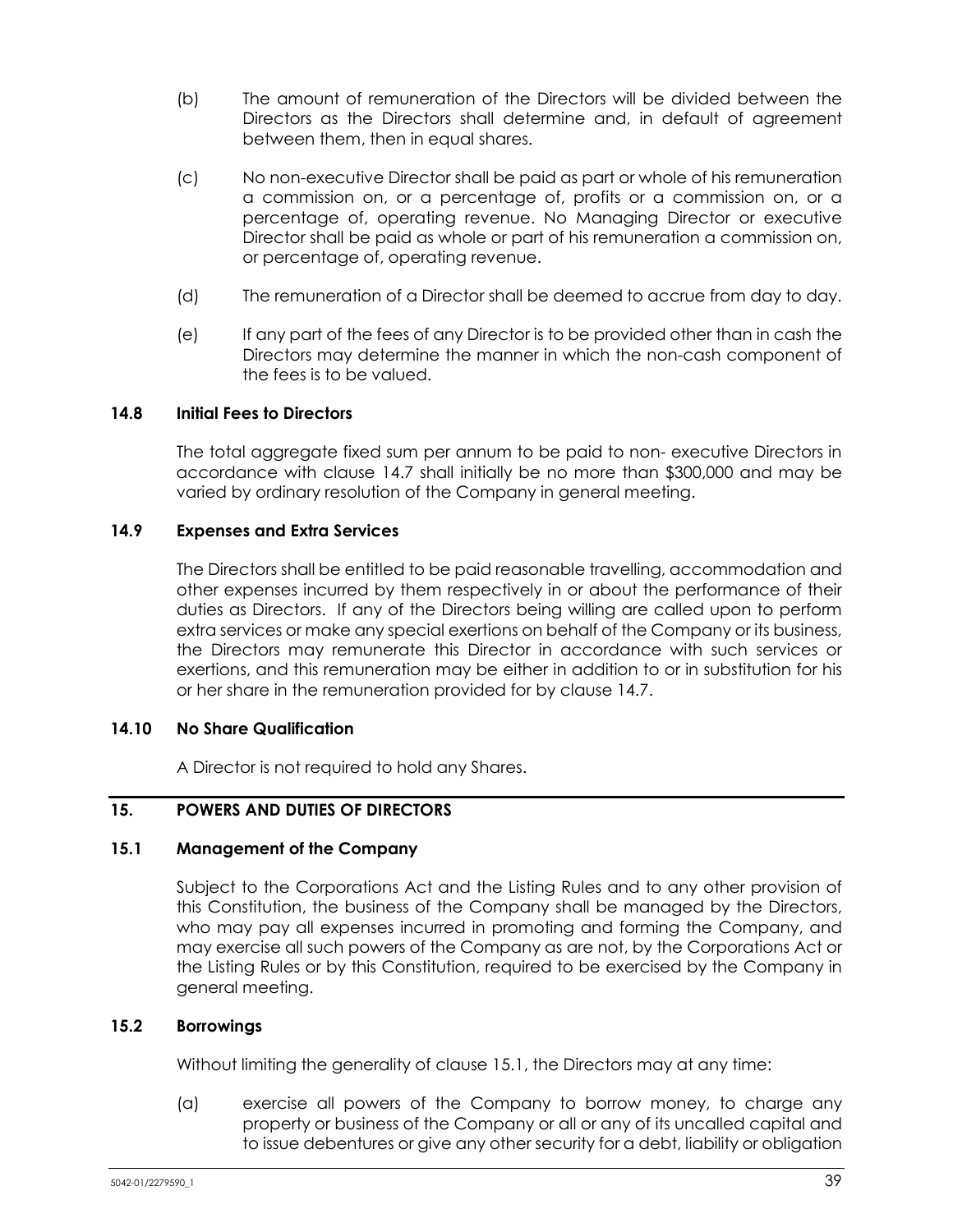of the Company or of any other person;

- (b) sell or otherwise dispose of the whole or any part of the assets, undertakings and other properties of the Company or any that may be acquired on such terms and conditions as they may deem advisable, but:
	- (i) if the Company is listed on ASX, the Company shall comply with the Listing Rules which relate to the sale or disposal of a company's assets, undertakings or other properties; and
	- (ii) on the sale or disposition of the Company's main undertaking or on the liquidation of the Company, no commission or fee shall be paid to any Director or Directors or to any liquidator of the Company unless it shall have been ratified by the Company in general meeting, with prior notification of the amount of such proposed payments having been given to all Shareholders at least 7 days prior to the meeting at which any such payment is to be considered; and
- (c) take any action necessary or desirable to enable the Company to comply with the Listing Rules.

# **15.3 Attorneys**

The Directors may, by power of attorney, appoint any person or persons to be the attorney or attorneys of the Company for the purposes, with the powers, authorities and discretions (being powers, authorities and discretions vested in or exercisable by the Directors), for the period and subject to the conditions as they think fit. This power of attorney may contain provisions for the protection and convenience of persons dealing with the attorney as the Directors may determine and may also authorise the attorney to delegate all or any of the powers, authorities and discretions vested in the person.

# **15.4 Cheques, etc.**

All cheques, promissory notes, bankers drafts, bills of exchange, electronic transfers and other negotiable instruments, and all receipts for money paid to the Company, shall be signed, drawn, accepted, endorsed or otherwise executed, as the case may be, by any two Directors or in any other manner as the Directors determine.

# <span id="page-46-0"></span>**15.5 Retirement Benefits for Directors**

The Directors may at any time, subject to the Listing Rules, adopt any scheme or plan which they consider to be in the interests of the Company and which is designed to provide retiring or superannuation benefits for both present and future non-executive Directors, and they may from time to time vary this scheme or plan. Any scheme or plan may be effected by agreements entered into by the Company with individual Directors, or by the establishment of a separate trust or fund, or in any other manner the Directors consider proper. The Directors may attach any terms and conditions to any entitlement under any such scheme or plan that they think fit, including, without limitation, a minimum period of service by a Director before the accrual of any entitlement and the acceptance by the Directors of a prescribed retiring age. No scheme or plan shall operate to confer upon any Director or on any of the dependants of any Director any benefits exceeding those contemplated in section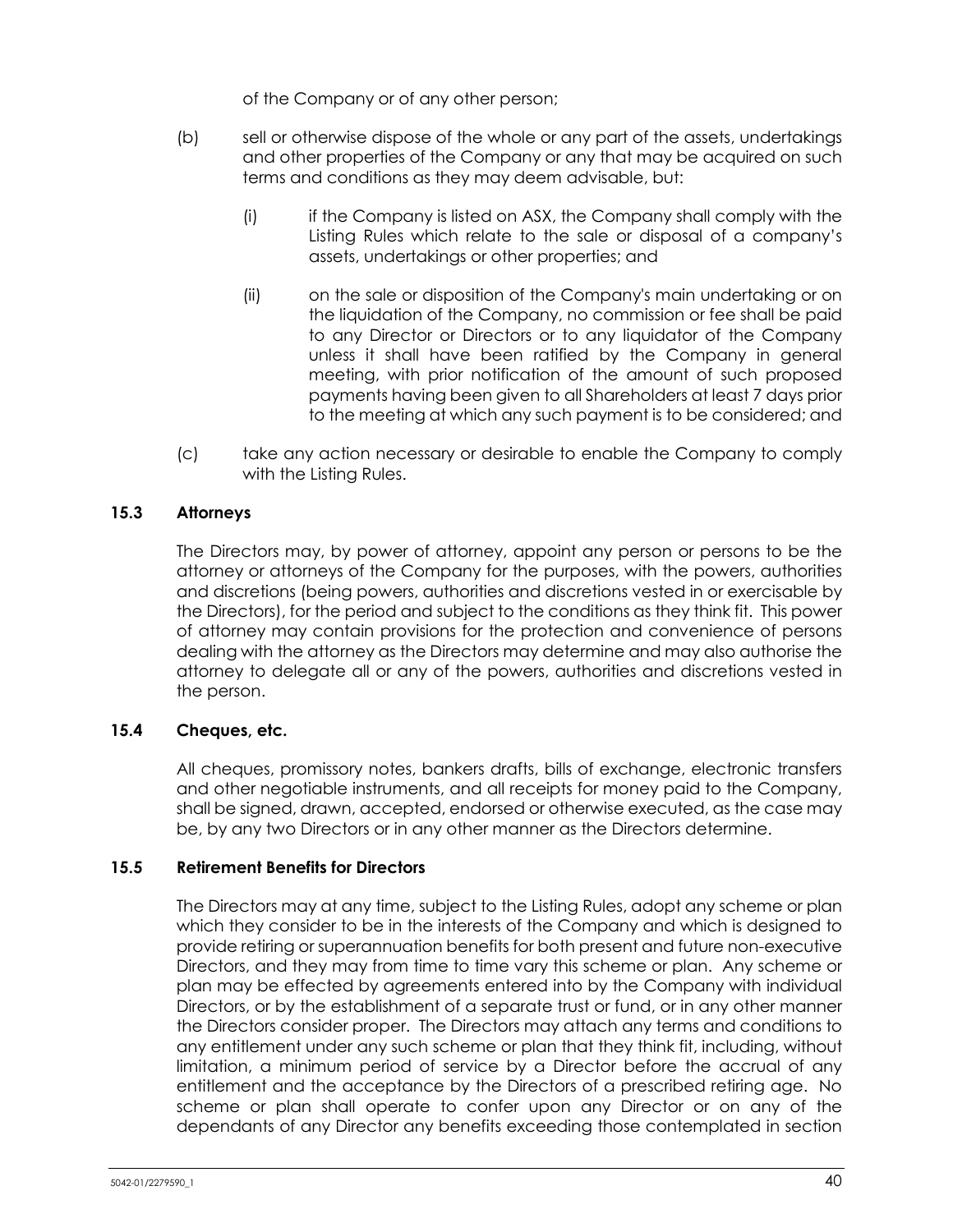200F of the Corporations Act or the Listing Rules, except with the approval of the Company in general meeting.

# **15.6 Securities to Directors or Shareholders**

If a Director acting solely in the capacity of Director of the Company shall become personally liable for the payment of any sum primarily due by the Company, the Directors may create any mortgage, charge or security over or affecting the whole or any part of the assets of the Company by way of indemnity to secure the persons or person so becoming liable from any loss in respect of such liability.

# <span id="page-47-0"></span>**16. PROCEEDINGS OF DIRECTORS**

# **16.1 Convening a Meeting**

A Director may at any time, and a Secretary shall, whenever requested to do so by one or more Directors, convene a meeting of the Directors, but not less than 24 hours' notice of every such meeting shall be given to each Director, and to each Alternate Director, either by personal telephone contact or in writing by the convenor of the meeting. The Directors may by unanimous resolution agree to shorter notice. An accidental omission to send a notice of a meeting of Directors to any Director or the non-receipt of such a notice by any Director does not invalidate the proceedings, or any resolution passed, at the meeting.

# **16.2 Procedure at Meetings**

The Directors may meet together for the despatch of business and adjourn and, subject to this clause [16,](#page-47-0) otherwise regulate the meetings as they think fit.

# **16.3 Quorum**

No business shall be transacted at any meeting of Directors unless a quorum is present, comprising two Directors present in person, or by instantaneous communication device, notwithstanding that less than two Directors may be permitted to vote on any particular resolution or resolutions at that meeting for any reason whatsoever. Where a quorum cannot be established for the consideration of a particular matter at a meeting of Directors, one or more of the Directors may call a general meeting of the Company to deal with the matter. In determining whether a quorum is present, each individual participating as a Director or as an Alternate Director for another Director is to be counted except that an individual participating in more than one capacity is to be counted only once.

# **16.4 Secretary May Attend and Be Heard**

The Secretary is entitled to attend any meeting of Directors and is entitled to be heard on any matter dealt with at any meeting of Directors.

# **16.5 Majority Decisions**

Questions arising at any meeting of Directors shall be decided by a majority of votes. A resolution passed by a majority of Directors shall for all purposes be deemed a determination of "the Directors". An Alternate Director has one vote for each Director for whom he or she is an alternate. If an Alternate Director is also a Director, he or she also has a vote as a Director.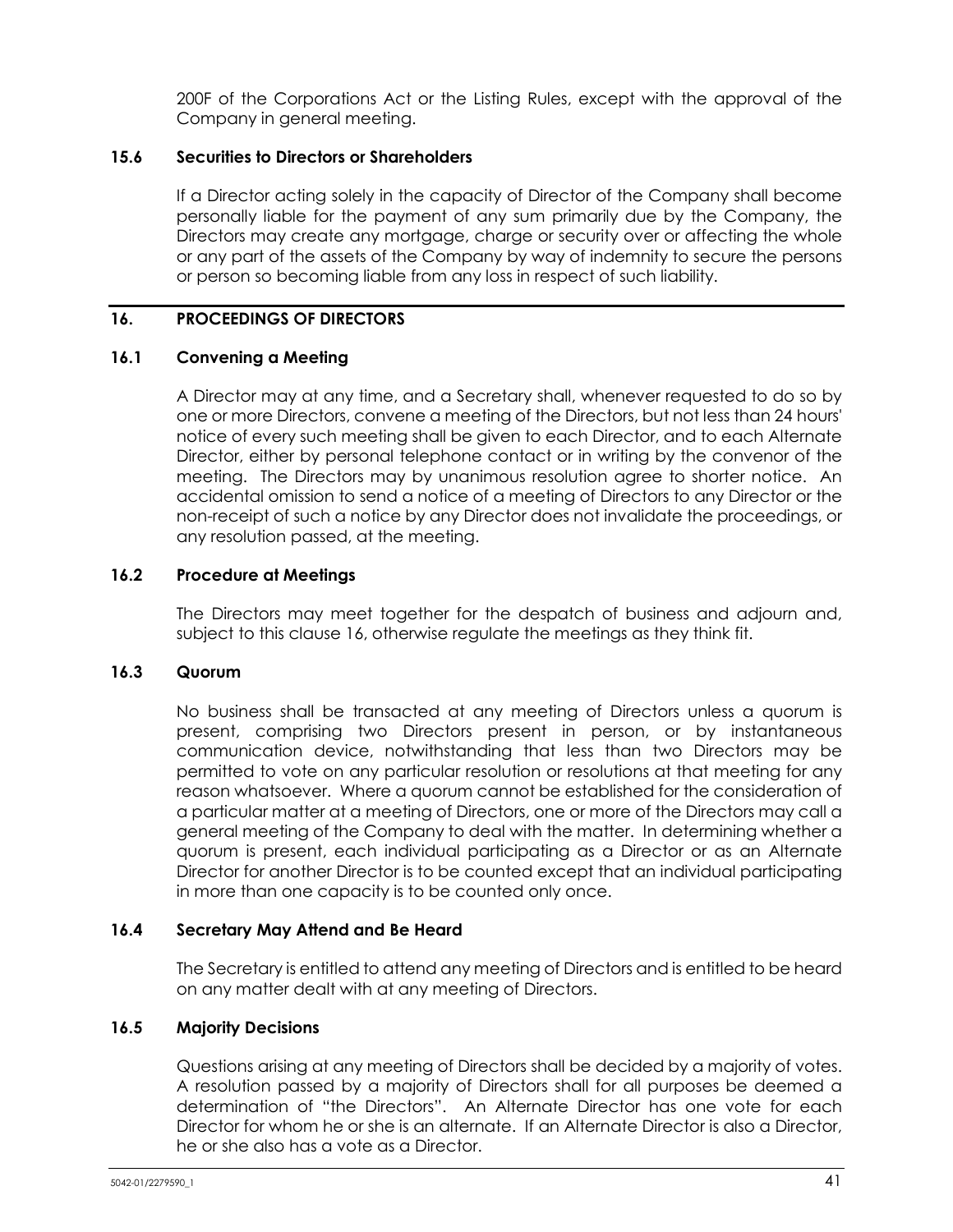# **16.6 Casting Votes**

In the case of an equality of votes, the chairman of the meeting shall have a second or casting vote, but the chairman shall have no casting vote where only 2 Directors are competent to vote on the question.

# **16.7 Alternate Directors**

A Director may, with the approval of a majority of the other Directors, appoint any person to be an alternate Director in his or her place during any period as he or she thinks fit, and the following provisions shall apply with respect to any Alternate Director:

- (a) he or she is entitled to notice of meetings of the Directors and, if his or her appointor Director is not present at such a meeting, he or she is entitled to attend and vote in the place of the absent Director;
- (b) he or she may exercise any powers that his or her appointor Director may exercise (except the power to appoint an Alternate Director), and the exercise of any such power by the alternate Director shall be deemed to be the exercise of the power by his or her appointor Director;
- (c) he or she is subject to the provisions of this Constitution which apply to Directors, except that Alternate Directors are not entitled in that capacity to any remuneration from the Company (but Alternate Directors are entitled to reasonable travelling, accommodation and other expenses as the Alternate Director may properly incur in travelling to, attending and returning from meetings of Directors or meetings of a committees by the Directors of which the appointor is not present);
- (d) he or she is not required to hold any Shares;
- (e) his or her appointment may be terminated at any time by his or her appointor Director notwithstanding that the period of the appointment of the alternate Director has not expired, and the appointment shall terminate in any event if his or her appointor Director vacates office as a Director;
- (f) the appointment, or the termination of an appointment, of an alternate Director shall be effected by a written notice signed by the Director who made the appointment given to the Company; and
- (g) is, whilst acting as an Alternate Director, an officer of the Company and not the agent of the appointor and is responsible to the exclusion of the appointor for the Alternate Director's own acts and defaults.

# **16.8 Continuing Directors May Act**

In the event of a vacancy or vacancies in the office of a Director, the remaining Directors may act but, if the number of remaining Directors is not sufficient to constitute a quorum at a meeting of Directors, they may act only for the purposes of appointing a Director or Directors, or in order to convene a general meeting of the Company.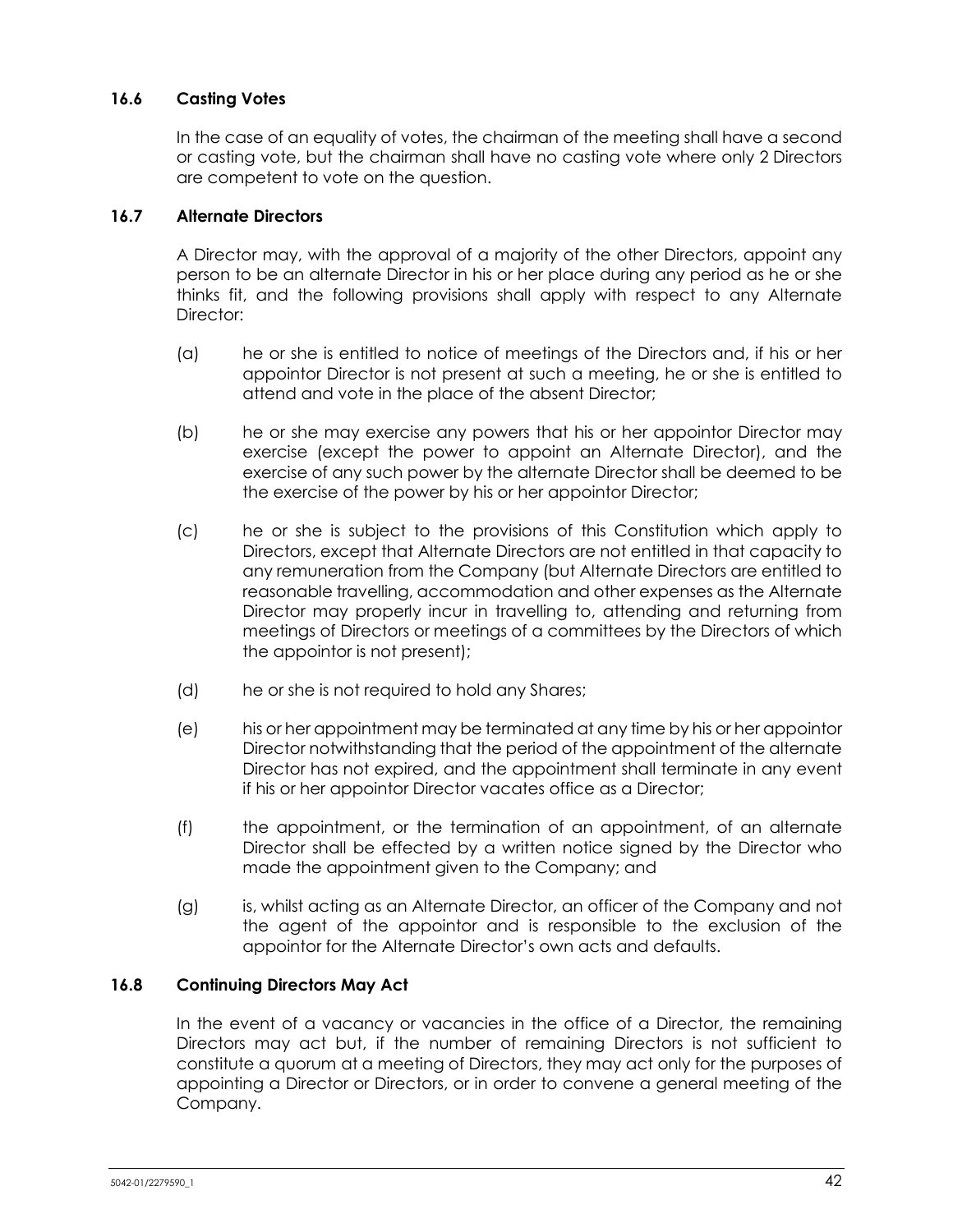# **16.9 Chairman**

The Directors shall elect from their number a chairman of their meetings and may determine the period for which he or she is to hold office. Where a Directors' meeting is held and a chairman has not been elected or is not present at the meeting within 10 minutes after the time appointed for the meeting to begin, the Directors present shall elect one of their number to be the acting chairman of the meeting. The Directors may elect a Director as deputy chairman to act as chairman in the chairman's absence.

### <span id="page-49-0"></span>**16.10 Committees**

The Directors may delegate any of their powers to a committee or committees consisting of such of their number as they think fit. The Directors may at any time revoke any such delegation of power. A committee to which any powers have been so delegated shall exercise the powers delegated in accordance with any directions of the Directors, and a power so exercised shall be deemed to have been exercised by the Directors. The members of such a committee may elect one of their number as chairman of their meetings. Questions arising at a meeting of a committee shall be determined by a majority of votes of the members present and voting. In the case of an equality of votes, the chairman shall have a casting vote. The provisions of this Constitution applying to meetings and resolutions of Directors apply, so far as they can and with any necessary changes, to meetings and resolutions of a committee of Directors, except to the extent they are contrary to any direction given under this clause [16.10.](#page-49-0)

### **16.11 Written Resolutions**

A resolution in writing signed by all the Directors for the time being (or their respective alternate Directors), except those Directors (or their alternates) who expressly indicate their abstention in writing to the Company and those who would not be permitted, by virtue of section 195 of the Corporations Act to vote, shall be as valid and effectual as if it had been passed at a meeting of the Directors duly convened and held. This resolution may consist of several documents in like form, each signed by one or more Directors. Copies of the documents to be signed under this clause must be sent to every Director who is entitled to vote on the resolution. The resolution is taken to have been passed when the last Director signs the relevant documents. A facsimile transmission, an email bearing the signature of the Director or an email of the Director addressed to another officer of the Company confirming agreement with the resolution and undertaking to sign the resolution as soon as practicable shall be deemed to be a document in writing signed by the Directors.

#### **16.12 Defective Appointment**

All acts done by any meeting of the Directors or of a committee of Directors or by any person acting as a Director are, notwithstanding that it is afterwards discovered that there was some defect in the appointment of a person to be, or to act as, a Director, or that a person so appointed was disqualified, as valid as if the person had been duly appointed and was qualified to be a Director or to be a member of the committee.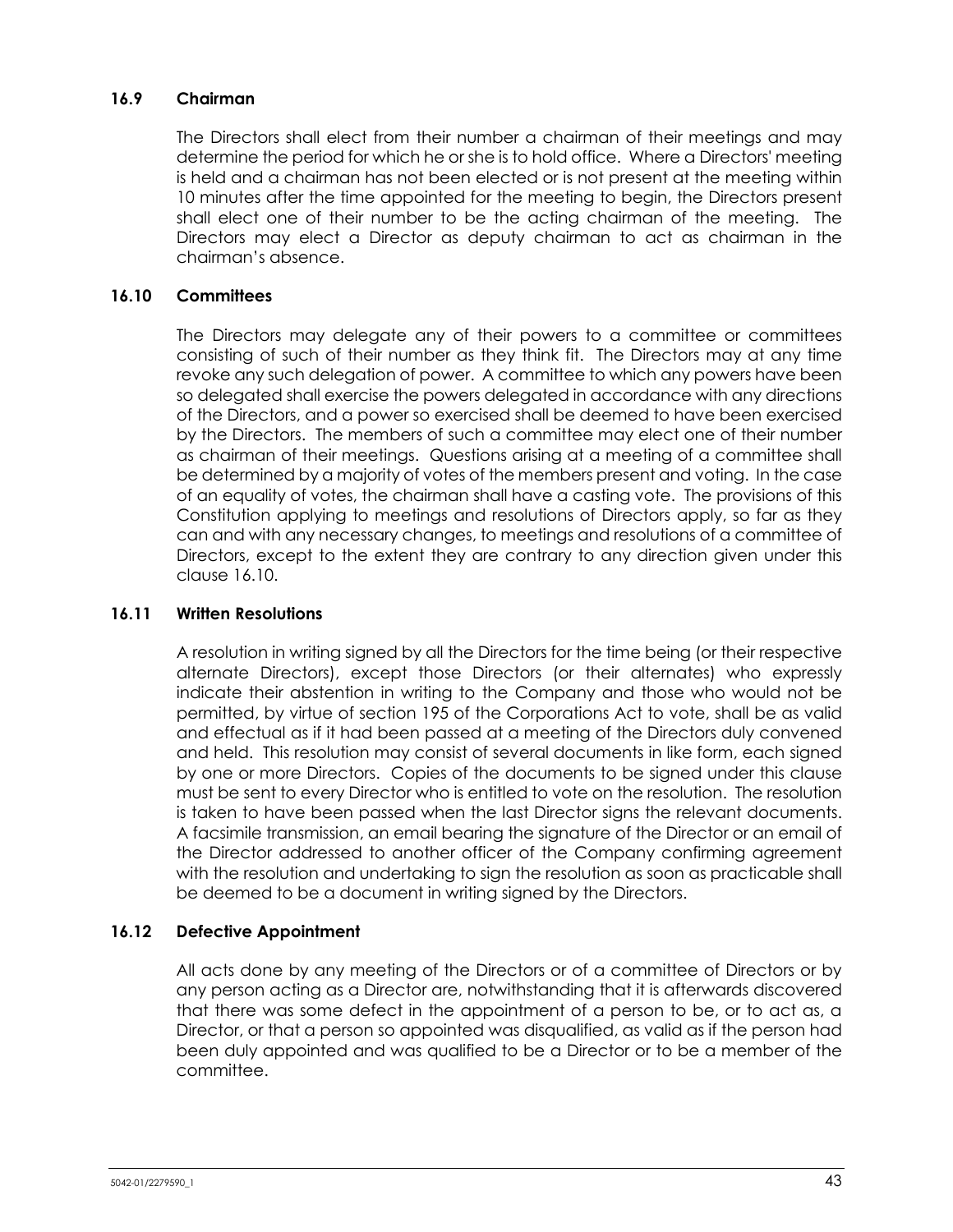# **16.13 Directors May Hold Other Offices**

A Director may hold any other office or place of profit in or in relation to the Company or a related body corporate of the Company (except that of auditor) in conjunction with his or her office of Director and on any terms as to remuneration or otherwise that the Directors shall approve.

### <span id="page-50-0"></span>**16.14 Directors May Hold Shares, etc.**

A Director may be or become a shareholder in or director of or hold any other office or place of profit in or in relation to any other company promoted by the Company or a related body corporate of the Company or in which the Company may be interested, whether as a vendor, shareholder or otherwise.

### **16.15 Directors Not Accountable for Benefits**

No Director shall be accountable for any benefits received as the holder of any other office or place of profit in or in relation to the Company or any other company referred to in clause [16.14](#page-50-0) or as a shareholder in or director of any such company.

### **16.16 Disclosure of Interests in Related Matters**

As required by the Corporations Act, a Director must give the Directors notice of any material personal interest in a matter that relates to the affairs of the Company. No Director shall be disqualified by his office from contracting with the Company whether as vendor, purchaser or otherwise, nor shall any such contract or any contract or arrangement entered into by or on behalf of the Company in which any Director shall be in any way interested be avoided or prejudiced on that account, nor shall any Director be liable to account to the Company for any profit arising from any such contract or agreement by reason only of such Director holding that office or of the fiduciary relationship thereby established. A Director who has a material personal interest in a matter that is being considered at a meeting of Directors must not be present while the matter is being considered at the meeting or vote on that matter except where permitted by the Corporations Act. Nothing in this Constitution shall be read or construed so as to place on a Director any restrictions other than those required by the Corporations Act or the Listing Rules.

# **16.17 Disclosure of Shareholding**

A Director must give to the Company such information about the Shares or other securities in the Company in which the Director has a relevant interest and at the times that the Secretary requires, to enable the Company to comply with any disclosure obligations it has under the Corporations Act or the Listing Rules.

# **16.18 Related Body Corporate Contracts**

A Director shall not be deemed to be interested or to have been at any time interested in any contract or arrangement by reason only that in a case where the contract or arrangement has been or will be made with, for the benefit of, or on behalf of a Related Body Corporate, he or she is a shareholder in that Related Body Corporate.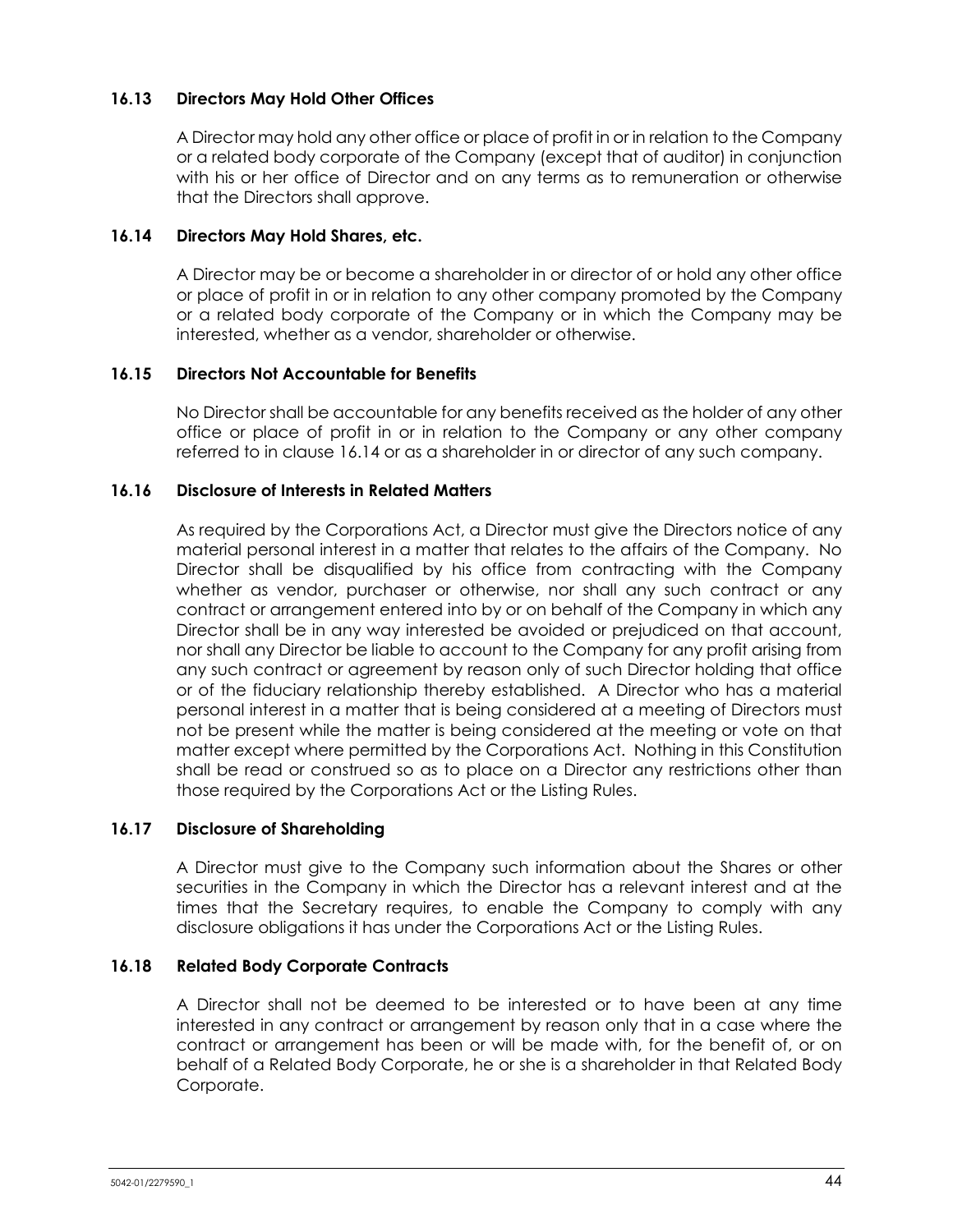# **16.19 Voting, Affixation of Seal**

A Director may in all respects act as a Director in relation to any contract or arrangement in which he or she is interested, including, without limiting the generality of the above, in relation to the use of the Company's common seal, but a Director may not vote in relation to any contract or proposed contract or arrangement in which the Director has directly or indirectly a material interest except as permitted by the Corporations Act.

# **16.20 Home Branch to be Advised**

The Directors shall advise the Home Branch without delay of any material contract involving Director's or Directors' interests. The advice shall include at least the following information:

- (a) the names of the parties to the contract;
- (b) the name or names of the Director or Directors who has or have any material interest in the contract;
- (c) particulars of the contract; and
- (d) particulars of the relevant Director's or Directors' interest or interests in that contract.

### **17. MEETING BY INSTANTANEOUS COMMUNICATION DEVICE**

#### <span id="page-51-0"></span>**17.1 Meetings to be Effectual**

A Director shall be entitled to attend a Directors' meeting by means of an instantaneous communication device rather than in person. In those circumstances, a Director shall still receive all materials and information to be made available for the purposes of the Directors' meeting.

For the purposes of this Constitution, the contemporaneous linking together by instantaneous communication device of a number of consenting Directors not less than the quorum, whether or not any one or more of the Directors is out of Australia, shall be deemed to constitute a Directors' meeting and all the provisions of this Constitution as to the Directors' meetings shall apply to such meetings held by instantaneous communication device so long as the following conditions are met:

- (a) all the directors for the time being entitled to receive notice of the Directors' meeting (including any alternate for any Director) shall be entitled to notice of a meeting by instantaneous communication device for the purposes of such meeting. Notice of any such Directors' meeting shall be given on the instantaneous communication device or in any other manner permitted by this Constitution;
- (b) each of the Directors taking part in the Directors' meeting by instantaneous communication device must be able to hear each of the other Directors taking part at the commencement of the Directors' meeting; and
- (c) at the commencement of the Directors' meeting each Director must acknowledge his or her presence for the purpose of a Directors' meeting of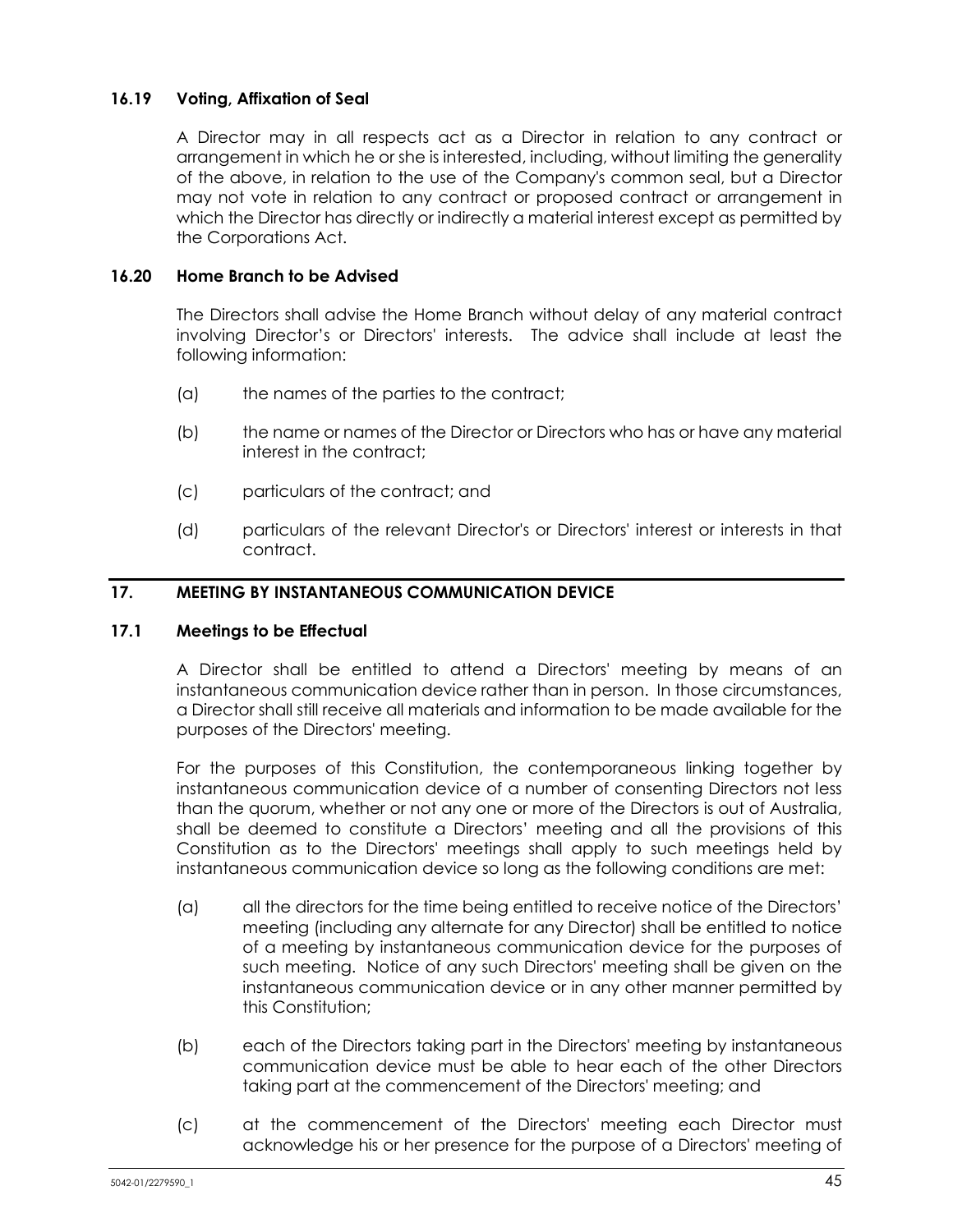the Company to all the other Directors taking part.

A Directors' meeting held by instantaneous communication device shall be deemed to have been held at the Registered Office.

# **17.2 Procedure at Meetings**

A Director may leave a Directors' meeting held under clause [17.1](#page-51-0) by informing the Chairman of the Directors' meeting and then disconnecting his instantaneous communication device. Unless this procedure has been followed a Director shall be conclusively presumed to have been present and to have formed part of the quorum at all times during the Directors' meeting by instantaneous communication device.

# **17.3 Minutes**

A minute of the proceedings at a meeting held under clause [17.1](#page-51-0) shall be sufficient evidence of such proceedings and of the observance of all necessary formalities if certified as a correct minute by the chairman or the person taking the chair at the meeting under clause [17.1.](#page-51-0)

# **17.4 Definition**

For the purposes of this Constitution, "**instantaneous communication device**" shall include telephone, television or any other audio or visual device which permits instantaneous communication.

# **18. MANAGING AND EXECUTIVE DIRECTORS AND SECRETARIES**

# <span id="page-52-0"></span>**18.1 Appointment**

The Directors may from time to time appoint one or more of their number to the office of managing director (**Managing Director**) of the Company or to any other office, (except that of auditor), or employment under the Company, either for a fixed term or at will, but not for life and, subject to the terms of any agreement entered into in a particular case, may revoke any such appointment. A Director other than a Managing Director so appointed is in this Constitution referred to as an executive director (**Executive Director**). The appointment of a Managing Director or Executive Director so appointed automatically terminates if he ceases for any reason to be a Director.

# **18.2 Remuneration**

Subject to clause [14.7,](#page-44-1) a Managing Director or Executive Director shall, subject to the terms of any agreement entered into in a particular case, receive remuneration (whether by way of salary, commission or participation in profits, or partly in one way and partly in another) as the Directors may determine.

# **18.3 Powers**

The Directors may, upon such terms and conditions and with such restrictions as they think fit, confer upon a Managing Director or Executive Director any of the powers exercisable by them. Any powers so conferred may be concurrent with, or be to the exclusion of, the powers of the Directors. The Directors may at any time withdraw or vary any of the powers so conferred on a Managing Director or Executive Director.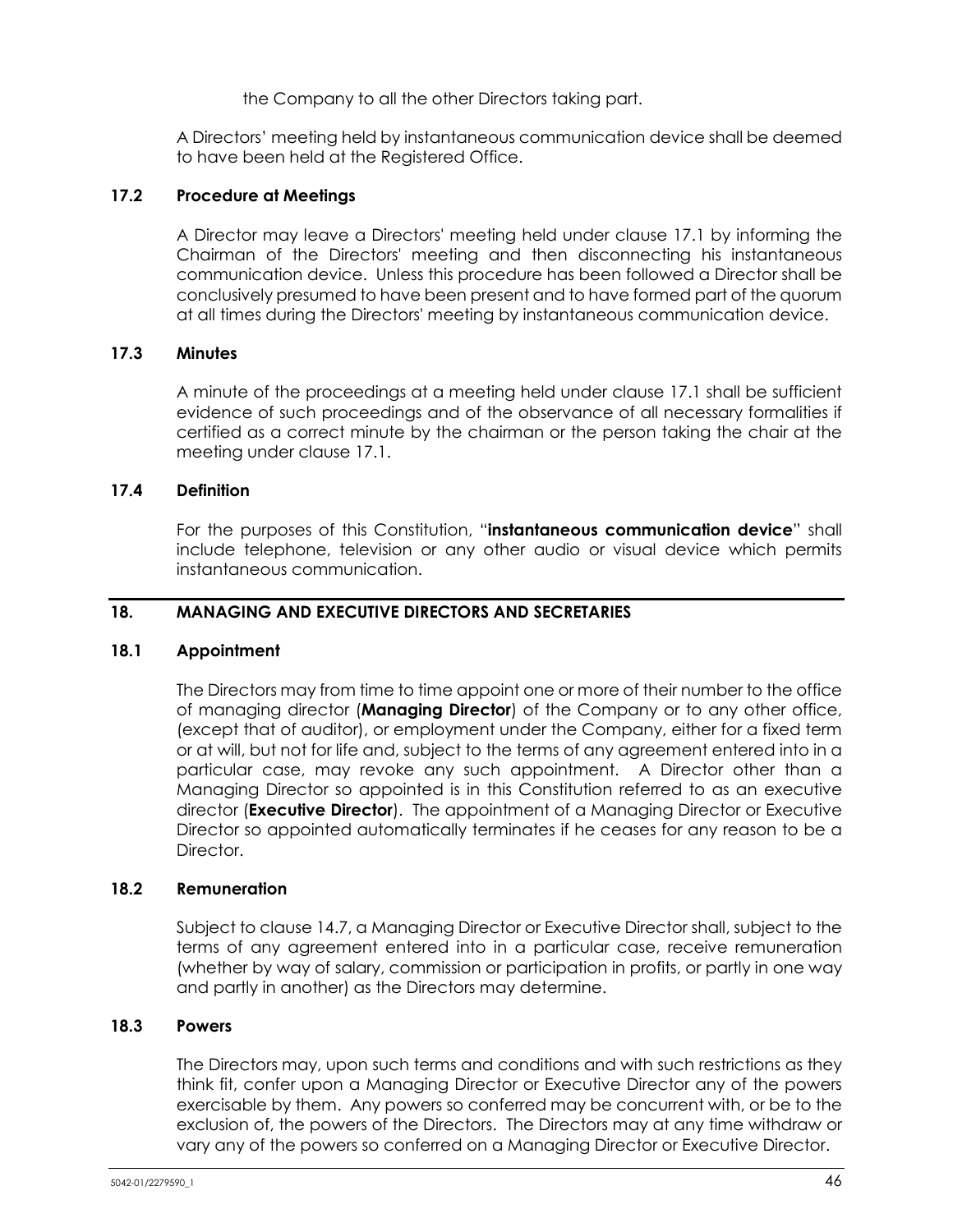# **18.4 Rotation**

Subject to clause [14.2](#page-42-3) and whilst the Company is a listed company, one Managing Director shall not retire by rotation, but Executive Directors shall.

### **18.5 Secretary**

A Secretary of the Company shall hold office on such terms and conditions, as to remuneration and otherwise, as the Directors determine. There must be at least one Secretary of the Company at all times.

### **19. SEALS**

### <span id="page-53-1"></span>**19.1 Common Seal**

Subject to the Corporations Act, the Company may have a Seal. The Directors shall provide for the safe custody of the Seal. The Seal shall only be used by the authority of the Directors, or of a committee of the Directors authorised by the Directors to authorise the use of the Seal. Every document to which the Seal is affixed shall be signed by a Director and countersigned by another Director, (who may be an alternate Director) a Secretary or another person appointed by the Directors to countersign that document or a class of documents in which that document is included.

# **19.2 Execution of Documents Without a Seal**

Without limiting the ways a document can be signed under the Corporations Act, the Company may execute a document without using the Seal if the document is signed by:

- (a) two Directors;
- (b) a Director and a Secretary; or
- (c) any person or persons authorised by the Directors for the purposes of executing that document or the class of document to which that document belongs.

### <span id="page-53-0"></span>**19.3 Share Seal**

Subject to the Corporations Act, the Company may have a duplicate Seal, known as the Share Seal, which shall be a facsimile of the Seal with the addition on its face of the words "**Share Seal**", and the following provisions shall apply to its use:

- (a) any certificate for Shares may be issued under the Share Seal and if so issued shall be deemed to be sealed with the Seal;
- (b) subject to the following provisions of this clause [19.3,](#page-53-0) the signatures required by clause [19.1](#page-53-1) on a document to which the Seal is affixed may be imposed by some mechanical means;
- (c) subject to the following provisions of this clause [19.3,](#page-53-0) the Directors may determine the manner in which the Share Seal shall be affixed to any document and by whom a document to which the Share Seal is affixed shall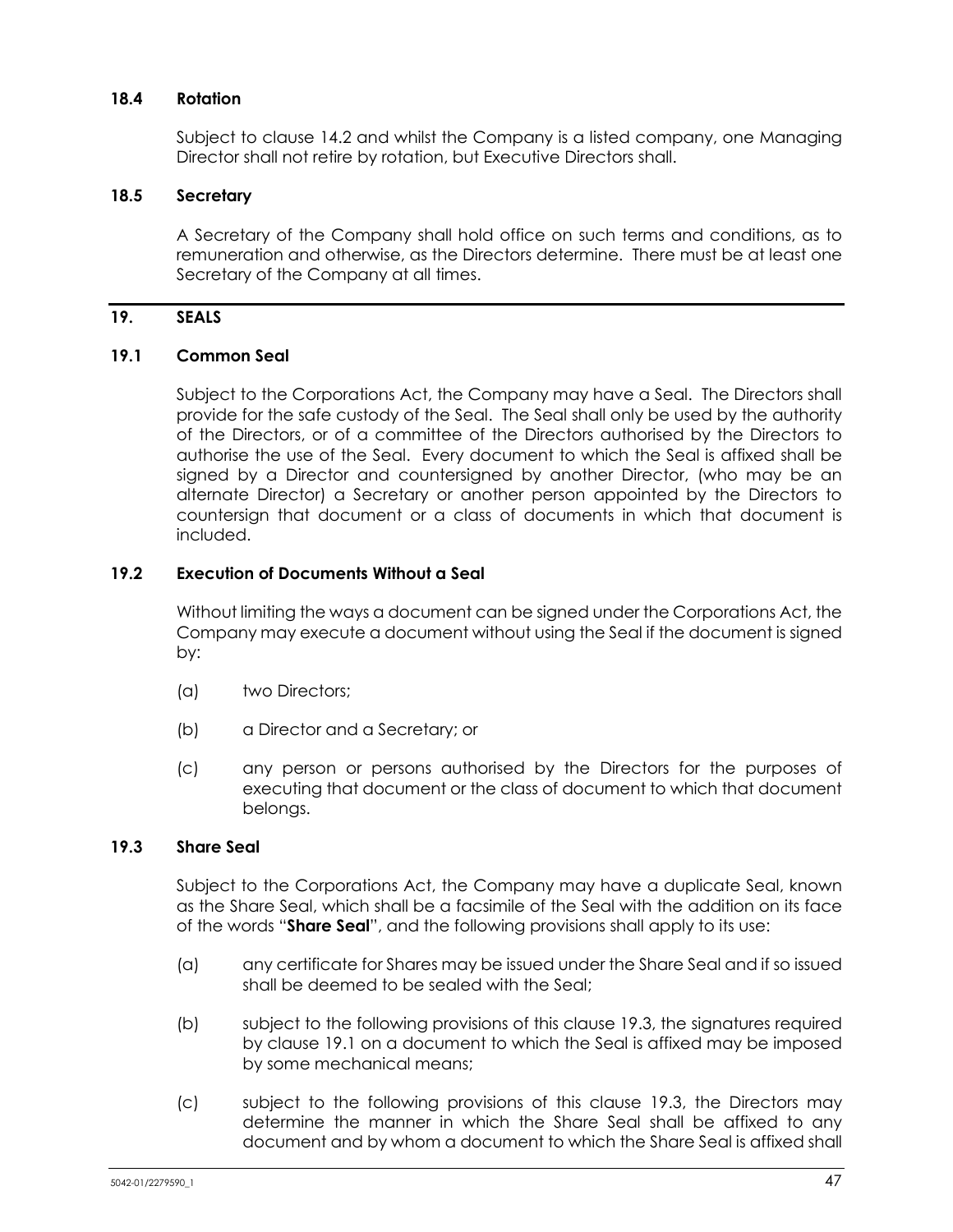be signed, and whether any signature so required on such a document must be actually written on the document or whether it may be imposed by some mechanical means;

- <span id="page-54-0"></span>(d) the only documents on which the Share Seal may be used shall be Share or stock unit certificates, debentures or certificates of debenture stock, secured or unsecured notes, option certificates and any certificates or other documents evidencing any Share Options or rights to take up any Shares in or debenture stock or debentures or notes of the Company; and
- (e) signatures shall not be imposed by mechanical means nor (except when the requirements of clause [19.1](#page-53-1) as to signatures are complied with) shall the Share Seal be used on any certificate or other document mentioned in clause [19.3\(d\)](#page-54-0) unless the certificate or other document has first been approved for sealing or signature (as the case may be) by the Board or other authorised person or persons.

# **20. ACCOUNTS, AUDIT AND RECORDS**

#### **20.1 Accounting records to be kept**

The Directors shall cause proper accounting and other records to be kept by the Company and shall distribute copies of the Company's accounts and reports as required by the Corporations Act and the Listing Rules.

### **20.2 Audit**

The Company shall comply with the requirements of the Corporations Act and the Listing Rules as to the audit of accounts, registers and records.

### **20.3 Inspection**

The Directors shall determine whether and to what extent, and at what time and places and under what conditions, the accounting records and other documents of the Company or any of them will be open to the inspection of Shareholders other than Directors. A Shareholder other than a Director shall not be entitled to inspect any document of the Company except as provided by law or authorised by the Directors or by the Company in general meeting.

### **21. MINUTES**

#### **21.1 Minutes to be Kept**

The Directors shall cause to be kept, in accordance with section 1306 of the Corporations Act, minutes of:

- (a) all proceedings of general meetings and Directors meetings; and
- (b) all appointments of Officers and persons ceasing to be Officers.

#### **21.2 Signature of Minutes**

All minutes shall be signed by the chairman of the meeting at which the proceedings took place or by the chairman of the next succeeding meeting.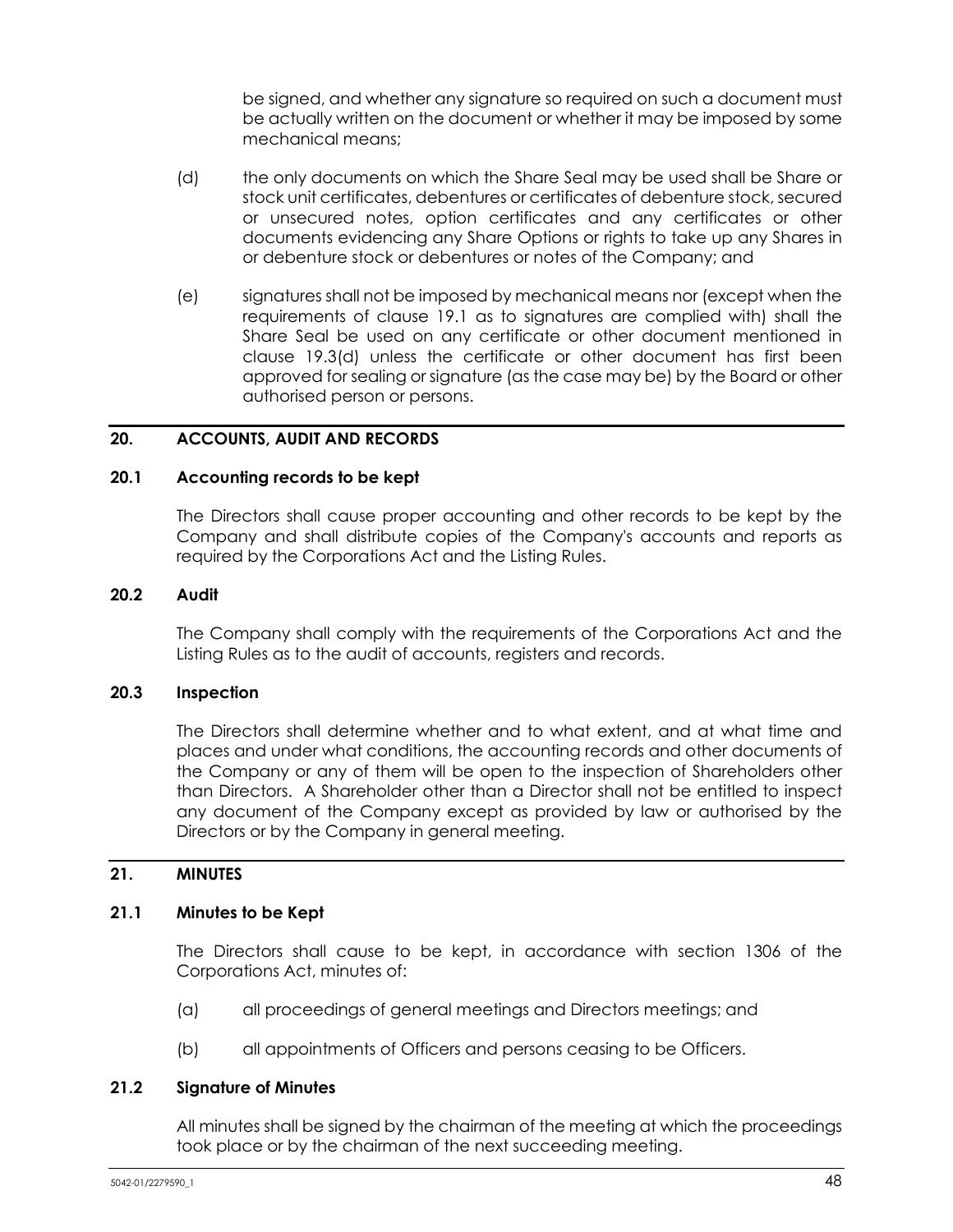# **21.3 Requirements of the Corporations Act**

The Company and the Officers shall comply with the requirements of Part 2G.3 of Chapter 2G of the Corporations Act.

# <span id="page-55-0"></span>**22. DIVIDENDS AND RESERVES**

### **22.1 Dividends**

Subject to and in accordance with the Corporations Act, the Listing Rules, the rights of any preference Shareholders and to the rights of the holders of any shares created or raised under any special arrangement as to dividend, the Directors may from time to time decide to pay a dividend to the Shareholders entitled to the dividend which shall be payable on all Shares according to the proportion that the amount paid (not credited) is of the total amounts paid and payable (excluding amounts credited) in respect of such Shares. The Directors may rescind a decision to pay a dividend if they decide, before the payment date, that the Company's financial position no longer justifies the payment.

# **22.2 Interim Dividend**

The Directors may from time to time pay to the Shareholders any interim dividends that they may determine.

# **22.3 No Interest**

No dividend shall carry interest as against the Company.

# **22.4 Reserves**

The Directors may set aside out of the profits of the Company any amounts that they may determine as reserves, to be applied at the discretion of the Directors, for any purpose for which the profits of the Company may be properly applied. Pending any application of the reserves, the Directors may invest or use the reserves in the business of the Company or in other investments as they think fit. Any amount set aside as a reserve is not required to be held separately from the Company's other assets and may be used by the Company or invested as the Directors think fit.

# **22.5 Carrying forward profits**

The Directors may carry forward any part of the profits of the Company that it decides not to distribute as dividends without transferring those profits to a reserve.

# **22.6 Alternative Method of Payment of Dividend**

When declaring any dividend and subject at all times to the Corporations Act and the Listing Rules, the Directors may:

(a) direct payment of the dividend to be made wholly or in part by the distribution of specific assets or documents of title (including, without limitation, paid-up Shares, debentures or debenture stock of this or any other company, gold, gold or mint certificates or receipts and like documents) or in any one or more of these ways, and where any difficulty arises with regard to the distribution the Directors may settle it as they think expedient and in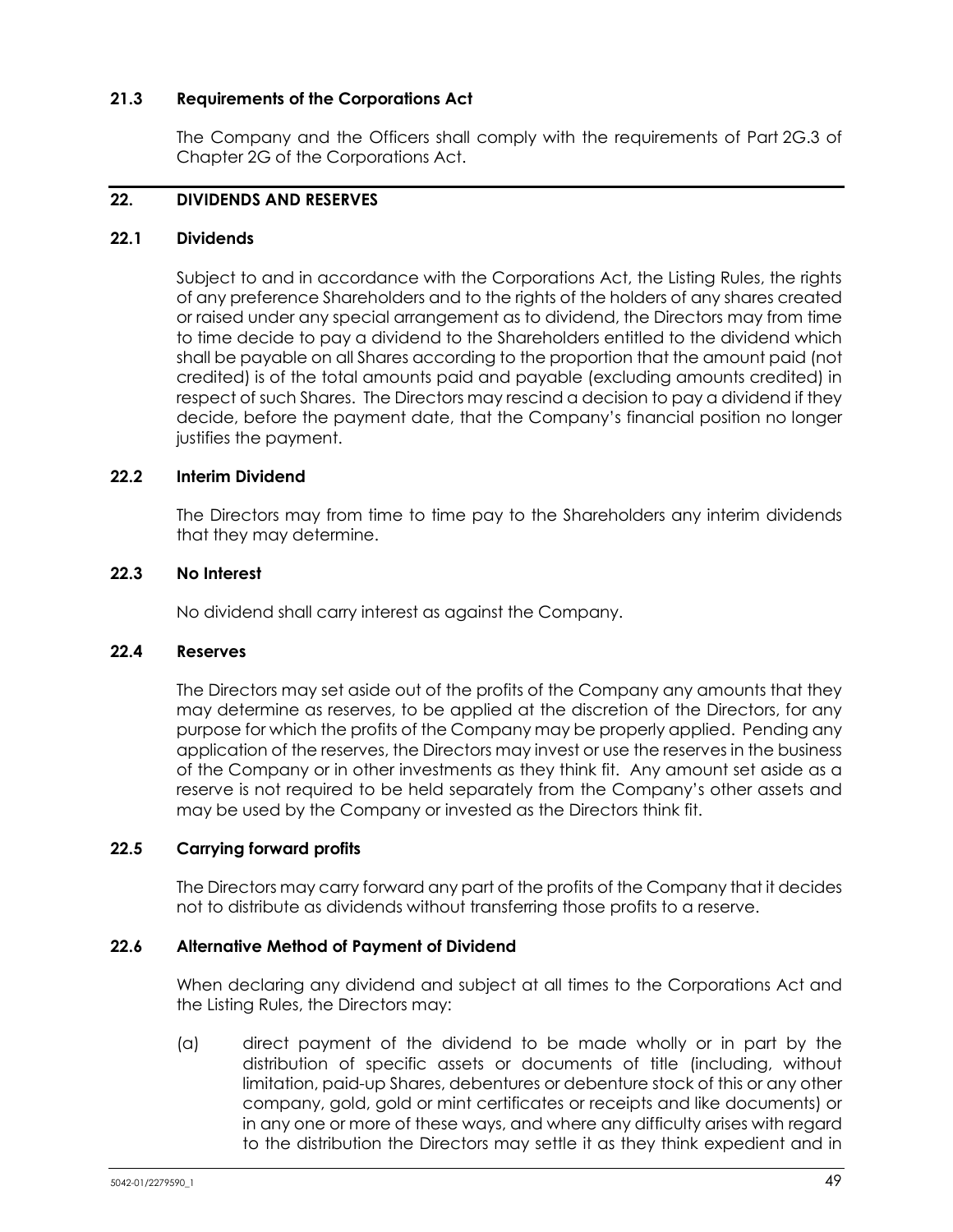particular may issue fractional certificates and may fix the value for distribution of specific assets or any part of them and may determine that cash payments shall be made to any Shareholders upon the basis of the value so fixed in order to adjust the rights of all parties and may vest any of these specific assets in trustees upon trusts for the persons entitled to the dividend as may seem expedient to the Directors; or

(b) direct that a dividend be payable to particular Shareholders wholly or partly out of any particular fund or reserve or out of profits derived from any particular source and to the remaining Shareholders wholly or partly or of any other particular fund or reserve or out of profits derived from any other particular source and may so direct notwithstanding that by so doing the dividend will form part of the assessable income for taxation purposes of some Shareholders and will not form part of the assessable income of others.

For the purposes of this clause, the Company is authorised to distribute securities of another body corporate by way of dividend and, on behalf of the Shareholders, provide the consent of each Shareholder to becoming a member of that body corporate and the agreement of each Shareholder to being bound by the constitution of that body corporate.

### **22.7 Shareholders entitled to dividend**

Subject to this Constitution, a dividend in respect of a Share is payable to the person registered as the holder of that share:

- (a) if the Directors have fixed a time for determining entitlements to the dividend, at that time; and
- (b) in any other case, on the date on which the dividend is paid.

# **22.8 Payment of Dividends**

Any dividend payable may be paid by:

- (a) cheque sent through the mail directed to:
	- (i) the address of the Shareholder shown in the Register or to the address of the joint holders of Shares shown first in the Register; or
	- (ii) an address which the Shareholder has, or joint holders have, in writing notified the Company as the address to which dividends should be sent;
- (b) electronic funds transfer to an account with a bank or other financial institution nominated by the Shareholder and acceptable to the Company; or
- (c) any other means determined by the Directors.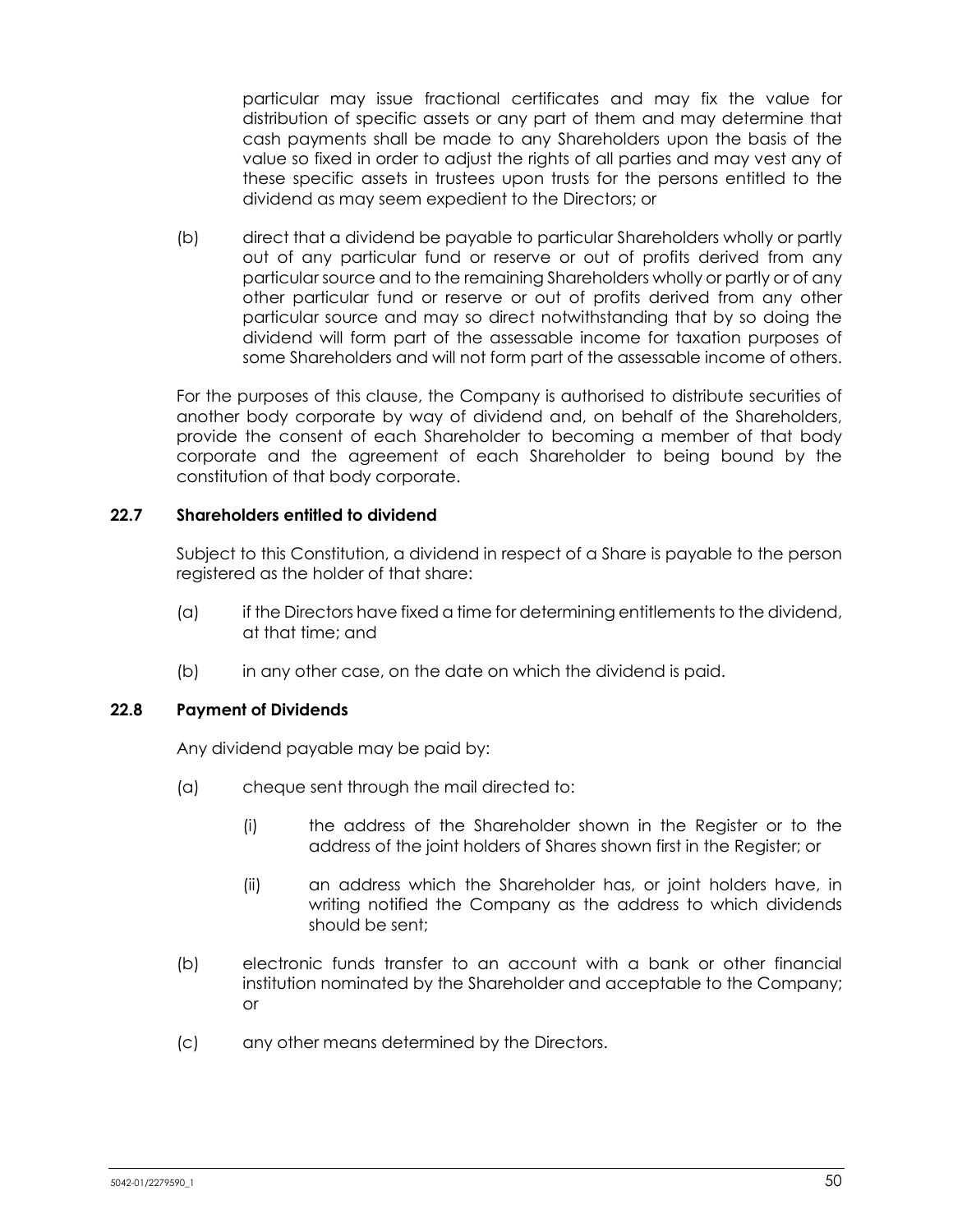# **22.9 Unclaimed Dividends**

Except as otherwise provided by statute, all dividends unclaimed for one year after having been declared may be invested or otherwise made use of by the Directors for the benefit of the Company until claimed.

# **22.10 Breach of Restriction Agreement**

In the event of a breach of the Listing Rules relating to Restricted Securities or of any escrow arrangement entered into by the Company under the Listing Rules in relation to any Shares which are classified under the Listing Rules or by ASX as Restricted Securities, the Shareholder holding the Shares in question shall cease to be entitled to be paid any dividends in respect of those Shares for so long as the breach subsists.

# **23. CAPITALISATION OF PROFITS**

# <span id="page-57-1"></span>**23.1 Capitalisation**

The Directors, subject to the Listing Rules and any rights or restrictions for the time being attached to any class or class of shares, may from time to time resolve to capitalise any amount, being the whole or a part of the amount for the time being standing to the credit of any reserve account or the profit and loss account or otherwise available for distribution to Shareholders, and that that amount be applied, in any of the ways mentioned in clause [23.2](#page-57-0) for the benefit of Shareholders in the proportions to which those Shareholders would have been entitled in a distribution of that amount by way of dividend.

# <span id="page-57-0"></span>**23.2 Application of Capitalised Amounts**

The ways in which an amount may be applied for the benefit of Shareholders under claus[e 23.1](#page-57-1) are:

- <span id="page-57-2"></span>(a) in paying up any amounts unpaid on Shares held by Shareholders;
- <span id="page-57-3"></span>(b) in paying up in full, at an issue price decided by Director's resolution, unissued Shares or debentures to be issued to Shareholders as fully paid; or
- (c) partly as mentioned in paragraph [\(a\)](#page-57-2) and partly as mentioned in paragraph [\(b\).](#page-57-3)

# **23.3 Procedures**

The Directors shall do all things necessary to give effect to the resolution referred to in clause [23.1](#page-57-1) and, in particular, to the extent necessary to adjust the rights of the Shareholders among themselves, may:

- (a) issue fractional certificates or make cash payments in cases where Shares or debentures could only be issued in fractions; and
- <span id="page-57-4"></span>(b) authorise any person to make, on behalf of all the Shareholders entitled to any further Shares or debentures upon the capitalisation, an agreement with the Company providing for the issue to them, credited as fully paid up, of any further Shares or debentures or for the payment up by the Company on their behalf of the amounts or any part of the amounts remaining unpaid on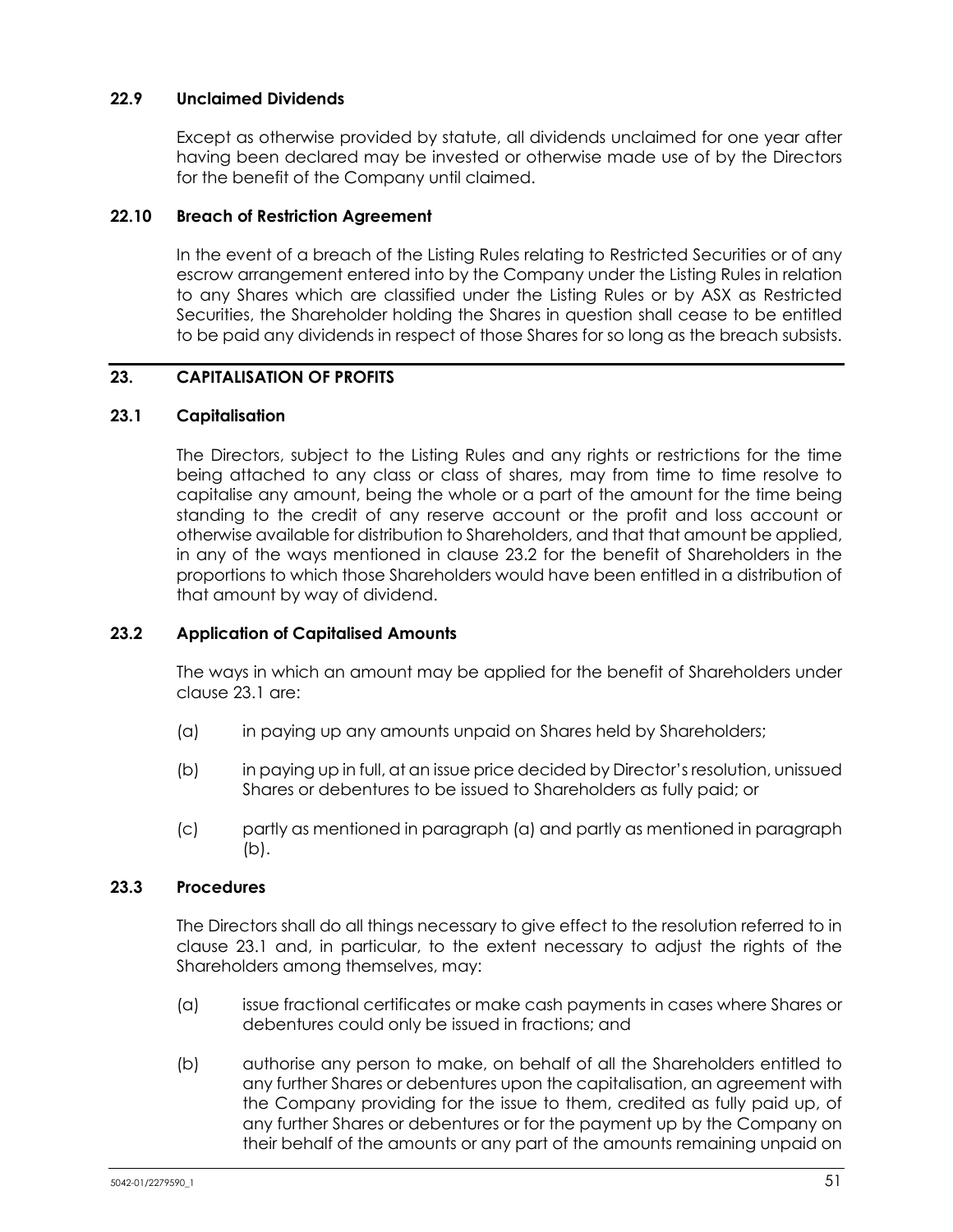their existing Shares by the application of their respective proportions of the sum resolved to be capitalised,

and any agreement made under an authority referred to in paragraph [\(b\)](#page-57-4) is effective and binding on all the Shareholders concerned.

### **24. BONUS SHARE PLAN**

### <span id="page-58-0"></span>**24.1 Authorisation of Bonus Share Plan**

Subject to the Listing Rules and the Corporations Act, the Company may, by ordinary resolution in general meeting, authorise the Directors to implement a Bonus Share Plan on such terms and conditions as are referred to in the resolution and which plan provides for any dividend which the Directors may declare from time to time under clause [22,](#page-55-0) less any amount which the Company shall either pursuant to this Constitution or any law be entitled or obliged to retain, not to be payable on Shares which are participating Shares in the Bonus Share Plan but for those Shares to carry instead an entitlement to receive an allotment of additional fully paid ordinary Shares to be issued as bonus Shares.

### **24.2 Amendment and Revocation**

Any resolution passed by the Company in general meeting pursuant to clause [24.1](#page-58-0) may, at any time, be amended or revoked by the Company by ordinary resolution in general meeting.

### **25. DIVIDEND REINVESTMENT PLAN**

# <span id="page-58-1"></span>**25.1 Authorisation of Dividend Reinvestment Plan**

Subject to the Listing Rules and the Corporations Act, the Company may, by resolution of the Directors, implement a Dividend Reinvestment Plan on such terms and conditions as are referred to in the resolution and which plan provides for any dividend which the Directors may declare from time to time under clause [22](#page-55-0) and payable on Shares which are participating Shares in the Dividend Reinvestment Plan, less any amount which the Company shall either pursuant to this Constitution or any law be entitled or obliged to retain, to be applied by the Company to the payment of the subscription price of ordinary fully paid Shares.

### **25.2 Amendment and Revocation**

Any resolution passed by the Directors pursuant to clause [25.1](#page-58-1) may, at any time, be amended or revoked by the Company by ordinary resolution in general meeting.

# **26. NOTICES**

# **26.1 Service by the Company to Shareholders**

A notice may be given by the Company to any Shareholder either by:

- (a) serving it on him or her personally; or
- (b) sending it by post to the Shareholder at his or her address as shown in the Register of Shareholders or the address supplied by the Shareholder to the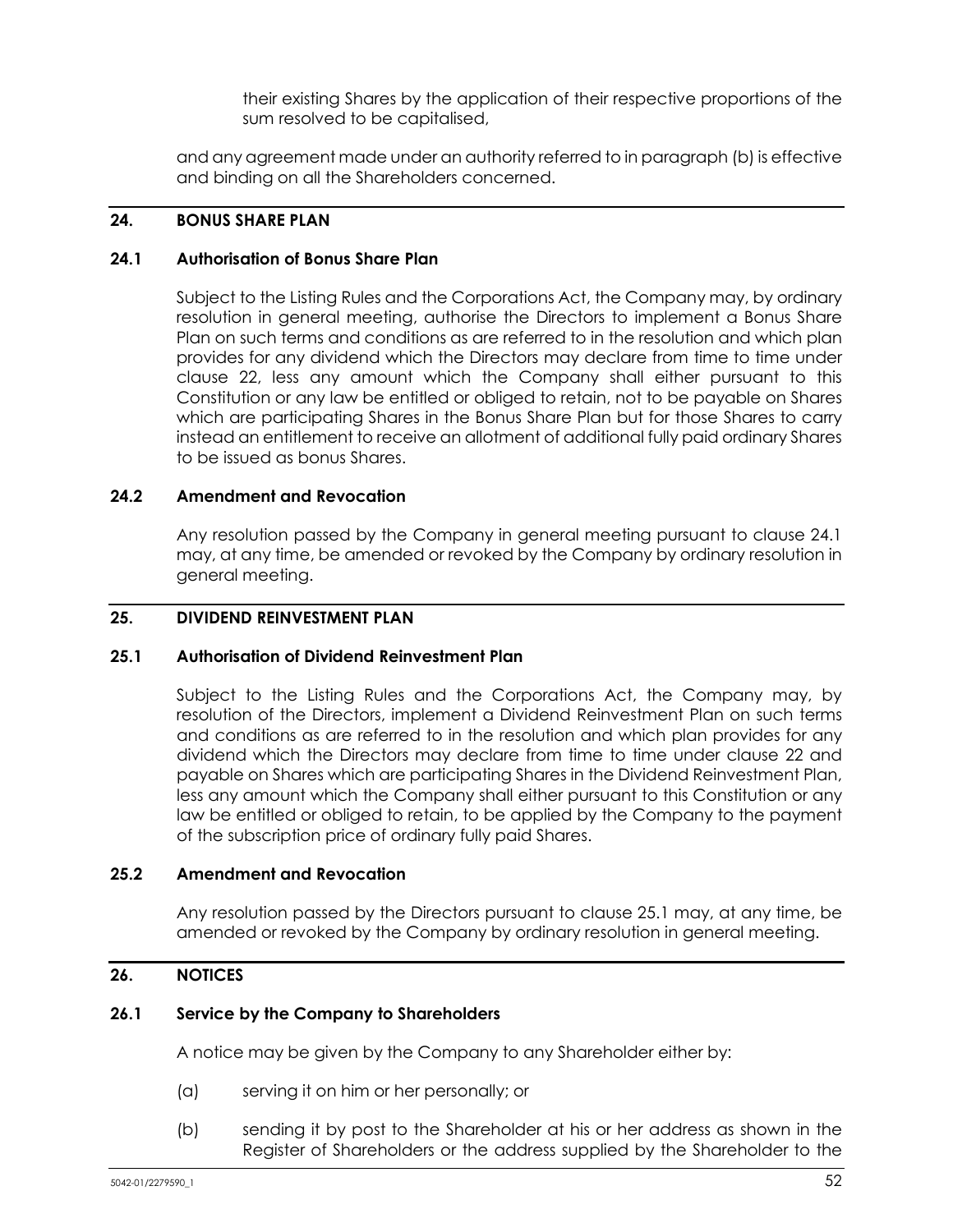Company for the giving of notices to this person. Notices to Shareholders whose registered address is outside Australia shall be sent by airmail or, where applicable, by the means provided for by clause [26.9;](#page-60-0) or

(c) sending it by fax or other electronic means (including providing a URL link to any document or attachment) to the fax number or electronic address nominated by the Shareholder for giving notices.

# **26.2 Service of notices by the Company to Directors**

A notice may be given by the Company to a Director or Alternate Director by:

- (a) serving it on him or her personally;
- (b) sending it by ordinary post to his or her usual residential or business address, or any other address he or she has supplied to the Company for giving notices;
- (c) sending it by fax or other electronic means (including providing a URL link to any document or attachment) to the fax number or electronic address he or she has supplied to the Company for giving notices.

# **26.3 Service of notices by Directors, Alternate Directors and Shareholders to the Company**

Without limiting any other way that a communication may be given under the Corporations Act, a notice may be given by a Director or Alternate Director or a Shareholder to the Company by:

- (a) delivering it to the Company's registered office;
- (b) sending it by ordinary post to the Company's registered office;
- (c) sending it by fax or other electronic means to the principal fax number or electronic address at the Company's registered office.

#### **26.4 Deemed receipt of Notice**

A notice will be deemed to be received by a Shareholder when:

- (a) where a notice is served personally, service of the notice shall be deemed to be effected when hand delivered to the member in person;
- (b) where a notice is sent by post, service of the notice shall be deemed to be effected by properly addressing, pre-paying and posting a letter containing the notice, and to have been effected, in the case of a notice of a meeting, on the date after the date of its posting and, in any other case, at the time at which the letter would be delivered in the ordinary course of post;
- (c) where a notice is sent by facsimile, service of the notice shall be deemed to be effected upon confirmation being received by the Company that all pages of the notice have been successfully transmitted to the Shareholder's facsimile machine at the facsimile number nominated by the Shareholder; and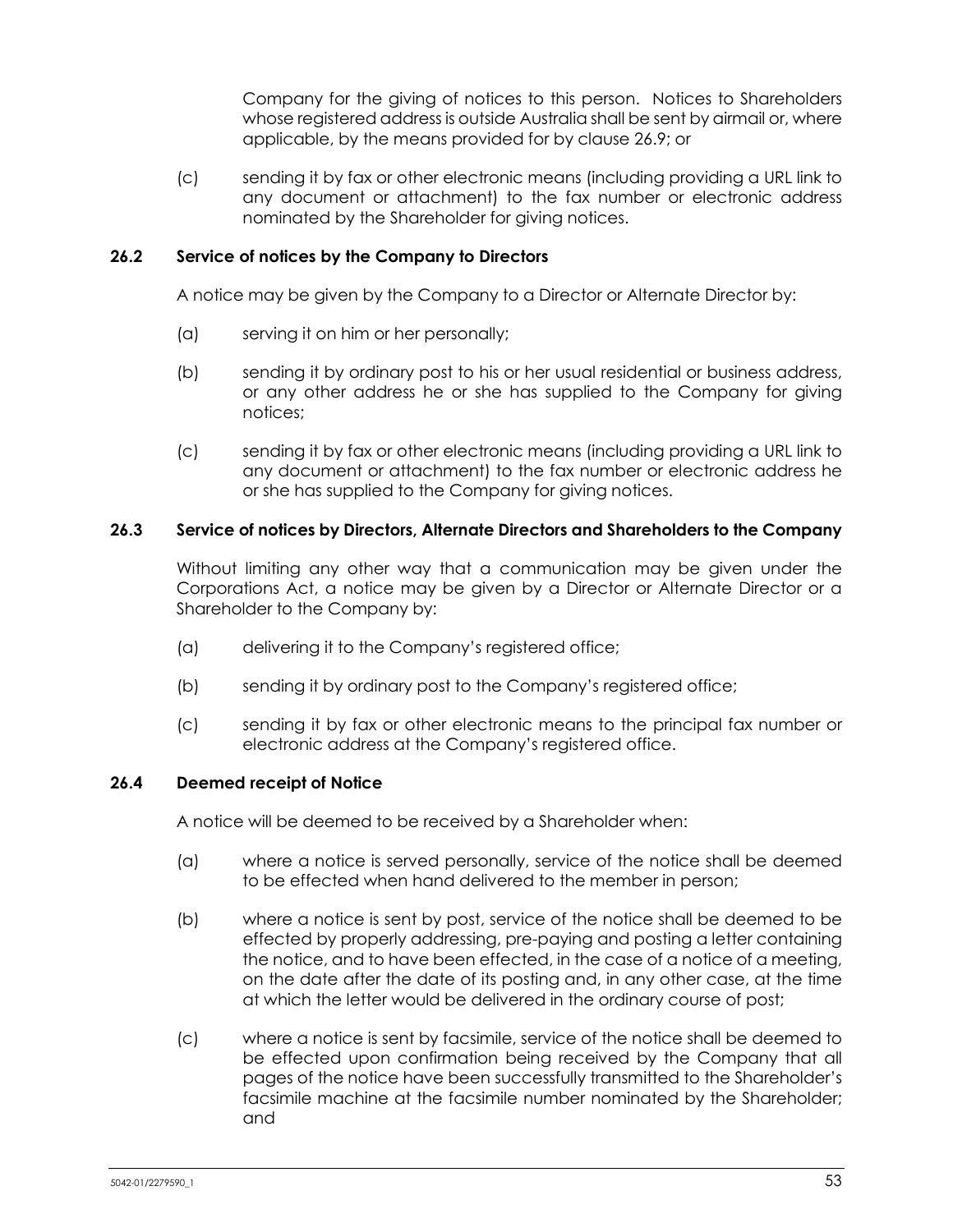(d) where a notice is sent to an electronic address by electronic means, service of the notice shall be deemed to be effected once sent by the Company to the electronic address nominated by the Shareholder (regardless of whether or not the notice is actually received by the Shareholder).

### **26.5 Notice to Joint Holders**

A notice may be given by the Company to the joint holders of a Share by giving the notice to the joint holder first named in the Register of Shareholders in respect of the Share.

### **26.6 Notices to Personal Representatives and Others**

A notice may be given by the Company to a person entitled to a Share in consequence of the death or bankruptcy of a Shareholder by serving it on him or her or by sending it to him or her by post addressed to the person by name or by the title or representative of the deceased or assignee of the bankrupt, or by any like description, at the address (if any) supplied for the purpose by the person or, if such an address has not been supplied, at the address to which the notice might have been sent if the death or bankruptcy had not occurred.

### **26.7 Persons Entitled to Notice**

Notice of every general meeting shall be given to each person who at the time of giving the notice is:

- (a) a Shareholder;
- (b) a person entitled to a Share in consequence of the death or bankruptcy of a Shareholder who, but for his death or bankruptcy, would be entitled to receive notice of the meeting;
- (c) a Director or Alternate Director;
- (d) the auditor for the time being of the Company; and
- (e) if the Company has issued and there are currently any Listed Securities, the Home Branch,

unless that person waives the right to receive notice by written notice to the Company. No other person is entitled to receive notices of general meetings.

### **26.8 Change of Address**

The Company shall acknowledge receipt of all notifications of change of address by Shareholders.

#### <span id="page-60-0"></span>**26.9 Incorrect Address**

Where the Company has bona fide reason to believe that a Shareholder is not known at his or her registered address, and the Company has subsequently made an enquiry in writing at that address as to the whereabouts of the Shareholder and this enquiry either elicits no response or a response indicating that the Shareholder or his present whereabouts are unknown, all future notices will be deemed to be given to the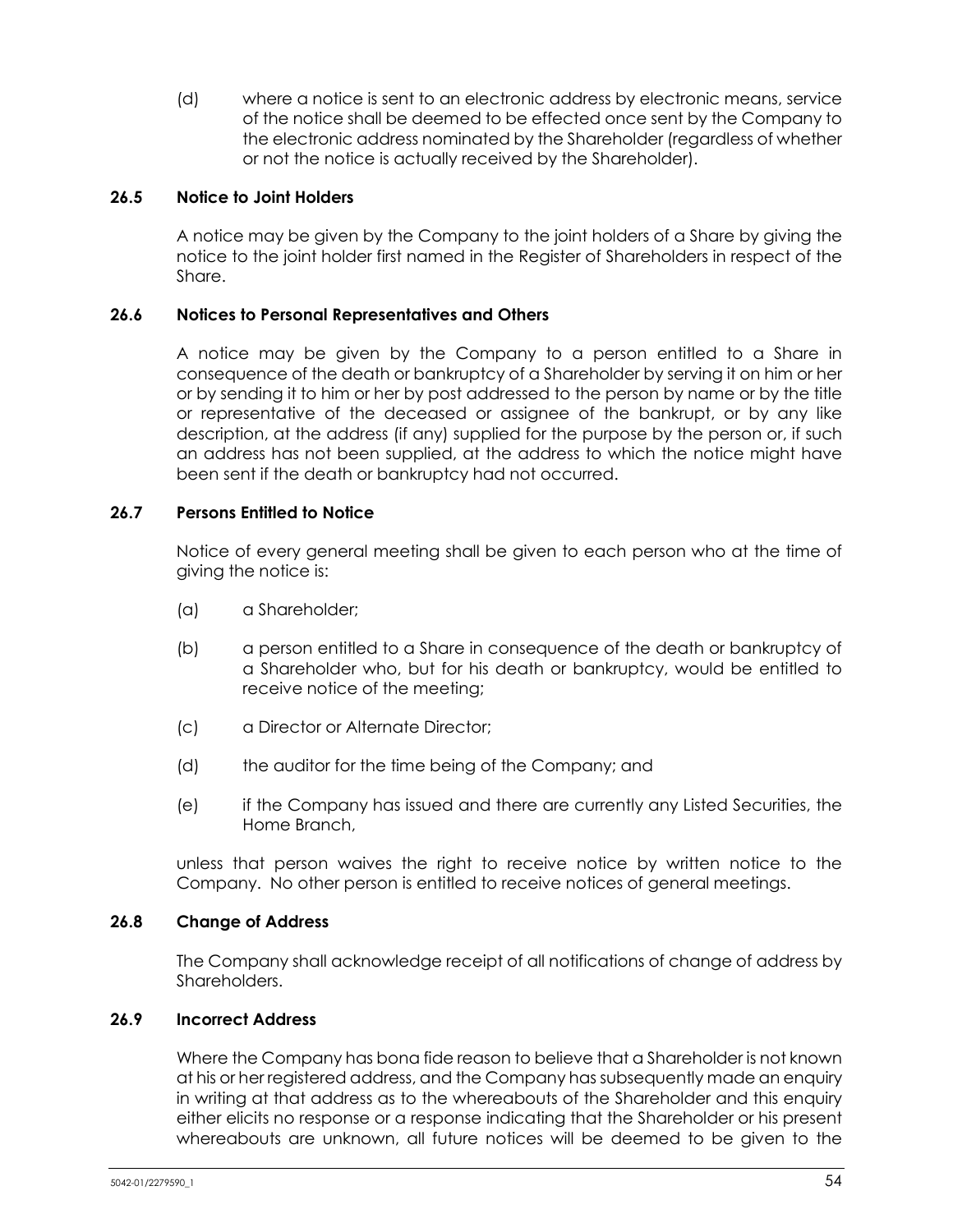Shareholder if the notice is exhibited in the Registered Office (or, in the case of a Shareholder registered on a Branch Register, in a conspicuous place in the place where the Branch Register is kept) for a period of 48 hours (and shall be deemed to be duly served at the commencement of that period) unless and until the Shareholder informs the Company of a new address to which the Company may send him notices (which new address shall be deemed his registered address).

# **27. WINDING UP**

#### **27.1 Distribution in Kind**

If the Company is wound up, the liquidator may, with the authority of a special resolution, divide among the Shareholders in kind the whole or any part of the property of the Company, and may for that purpose set a value as the liquidator considers fair upon any property to be so decided, and may determine how the division is to be carried out as between the Shareholders or different classes of Shareholders. No member is obliged to accept any Shares, securities or other assets in respect of which there is any liability.

### **27.2 Trust for Shareholders**

The liquidator may, with the authority of a special resolution, vest the whole or any part of any property in trustees upon such trusts for the benefit of the contributories as the liquidator thinks fit, but so that no Shareholder is compelled to accept any Shares or other securities in respect of which there is any liability.

### **27.3 Distribution in Proportion to Shares Held**

Subject to the rights of Shareholders (if any) entitled to Shares with special rights in a winding-up and the Corporations Act all monies and property that are to be distributed among Shareholders on a winding-up, shall be distributed in proportion to the Shares held by them respectively, irrespective of the amount paid-up or credited as paid-up on the Shares.

# <span id="page-61-0"></span>**28. INDEMNITIES AND INSURANCE**

#### **28.1 Liability to Third Parties**

To the extent permitted by law, the Company:

- (a) indemnifies and agrees to keep indemnified every Director, executive officer or Secretary of the Company; and
- (b) may, by deed, indemnify or agree to indemnify an officer (other than a Director, executive officer or Secretary) of the Company,

against a liability to another person, other than the Company or a related body corporate of the Company, PROVIDED THAT:

- (c) the provisions of the Corporations Act (including, but not limited to, Chapter 2E) are complied with in relation to the giving of the indemnity; and
- (d) the liability does not arise in respect of conduct involving a lack of good faith on the part of the officer.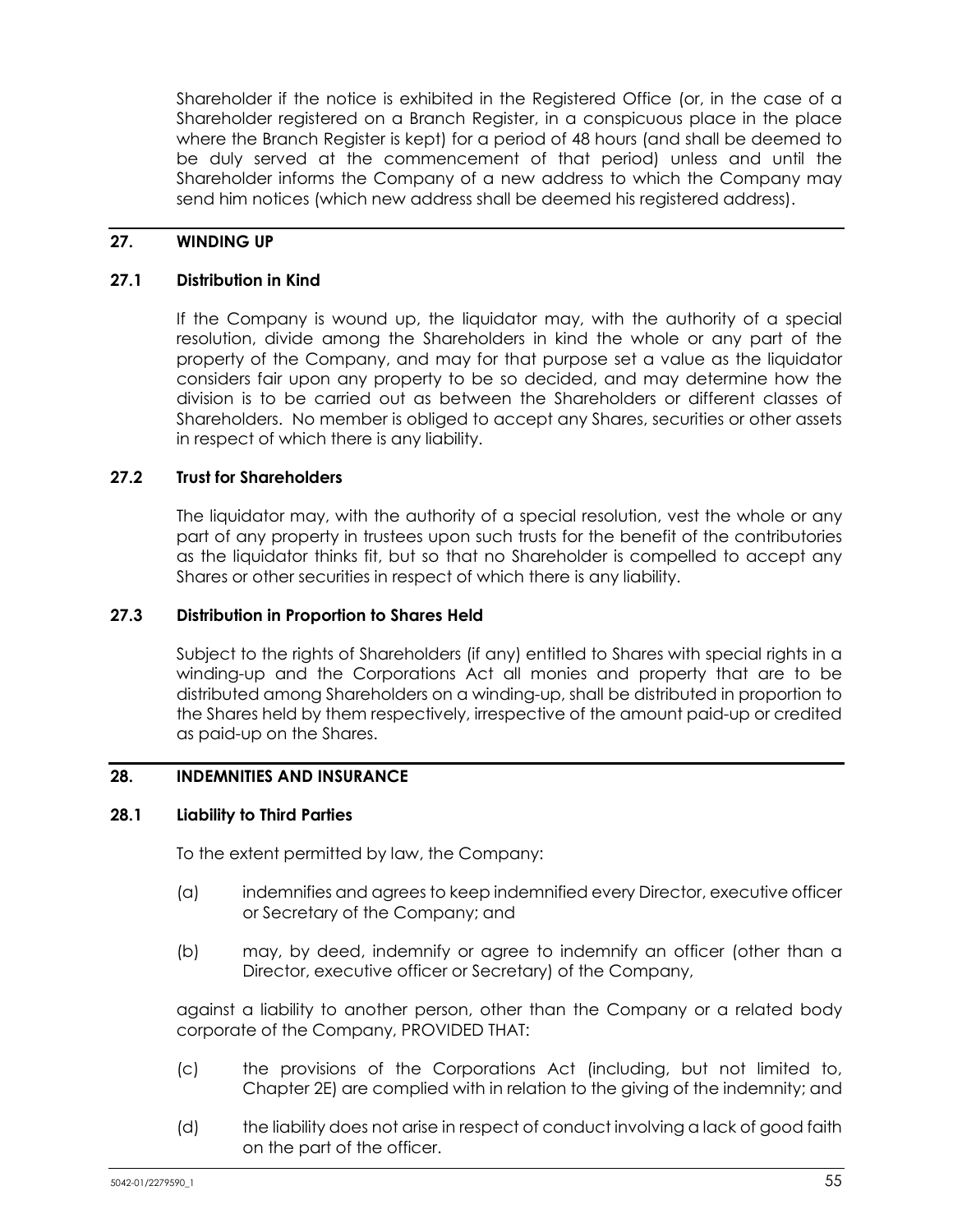# **28.2 Defending Proceedings**

To the extent permitted by law, the Company:

- (a) hereby indemnifies and agrees to keep indemnified every Director, executive officer and Secretary of the Company; and
- (b) may, by deed, indemnify or agree to indemnify an officer of the Company (other than a director, executive officer or secretary);

out of the property of the Company in relation to the period during which that officer held his or her office against a liability for costs and expenses incurred by that officer in that capacity:

- <span id="page-62-1"></span>(c) in defending proceedings, whether civil or criminal, in which:
	- (i) judgment is given in favour of that officer; or
	- (ii) that officer is acquitted; or
- (d) in connection with an application in relation to any proceedings referred to in clause [28.2\(c\)](#page-62-1) in which relief is granted to that officer by the Court under the Corporations Act.

### <span id="page-62-0"></span>**28.3 Insurance**

To the extent permitted by law, the Company or a related body corporate of the Company may pay, or agree to pay, a premium under a contract insuring an officer in relation to the period during which that officer held that office, including in respect of a liability for costs and expenses incurred by a person in defending civil or criminal proceedings whether or not the officer has successfully defended himself or herself in these proceedings, provided that:

- (a) the provisions of the Corporations Act (including, but not limited to, Chapter 2E) are complied with in relation to the payment of the premium; and
- (b) the liability does not arise out of conduct involving a wilful breach of duty to the Company or a contravention of sections 182 or 183 of the Corporations Act.

# **28.4 Disclosure**

Subject to any exception provided for in the Corporations Act, full particulars of the Company's indemnities and insurance premiums in relation to the officers must be included each year in the Directors' Report.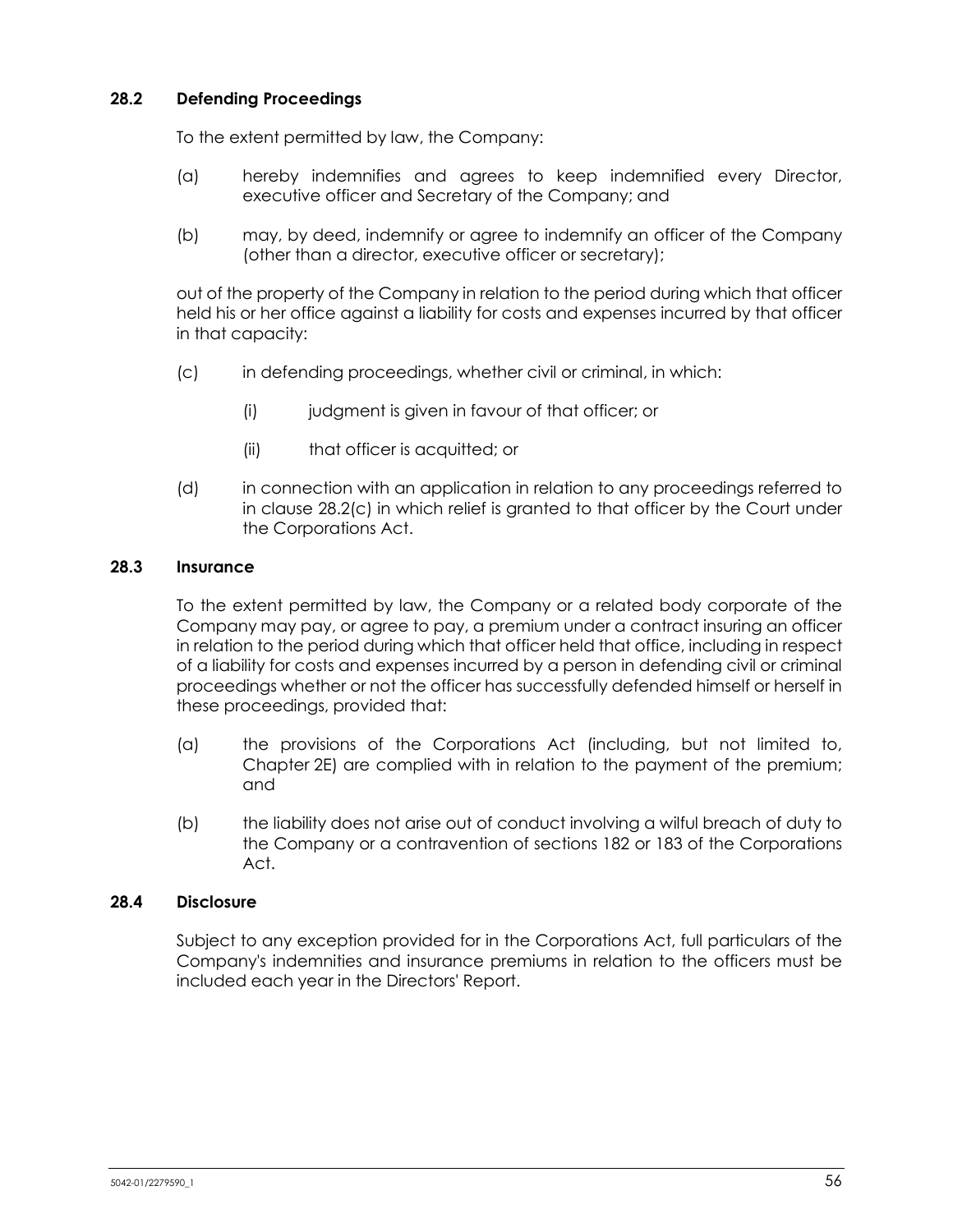### **28.5 Definition**

For the purposes of this clause [28,](#page-61-0) "**officer**" means:

- (a) a Director, Secretary or executive officer of the Company, whether past, present or future by whatever name called and whether or not validly appointed to occupy or duly authorised to act in such a position; and
- (b) any person who by virtue of any applicable legislation or law is deemed to be a Director or officer of the Company, including without limitation, the persons defined as an officer of a company by section 9 of the Corporations Act.

Nothing in this clause [28](#page-61-0) precludes the Company from indemnifying employees (other than officers) and consultants or sub-contractors where the Directors consider it is necessary or appropriate in the exercise of their powers to manage the Company.

# **29. DIRECTORS' ACCESS TO INFORMATION**

Where the Directors consider it appropriate, the Company may:

- (a) give a former Director access to certain papers, including documents provided or available to the Directors and other papers referred to in those documents; and
- (b) bind itself in any contract with a Director or former Director to give the access.

#### **30. OVERSEAS SHAREHOLDERS**

Each Shareholder with a registered address outside Australia acknowledges that, with the approval of the Home Branch, the Company may, as contemplated by the Listing Rules, arrange for a nominee to dispose of any of its entitlement to participate in any issue of Shares or Share Options by the Company to Shareholders.

# **31. LOCAL MANAGEMENT**

#### <span id="page-63-1"></span>**31.1 Local Management**

The Directors may from time to time provide for the management and transaction of the affairs of the Company in any specified locality whether in or outside the State in such manner as it thinks fit and the provisions contained in clauses [31.2,](#page-63-0) [31.3](#page-64-0) an[d 31.4](#page-64-1) shall be without prejudice to the general powers conferred by this clause [31.1.](#page-63-1)

#### <span id="page-63-0"></span>**31.2 Local Boards or Agencies**

The Directors may at any time and from time to time establish any local boards or agencies for managing any of the affairs of the Company in any specified locality and appoint any persons to be Shareholders of a local board or any managers or agents and may fix their remuneration. The Directors may from time to time and at any time delegate to any person so appointed any of the powers, authorities and discretions for the time being vested in the Directors other than the power of making calls and may authorise the Shareholders for the time being of any local board or any of them to fill up any vacancies on a local board and to act notwithstanding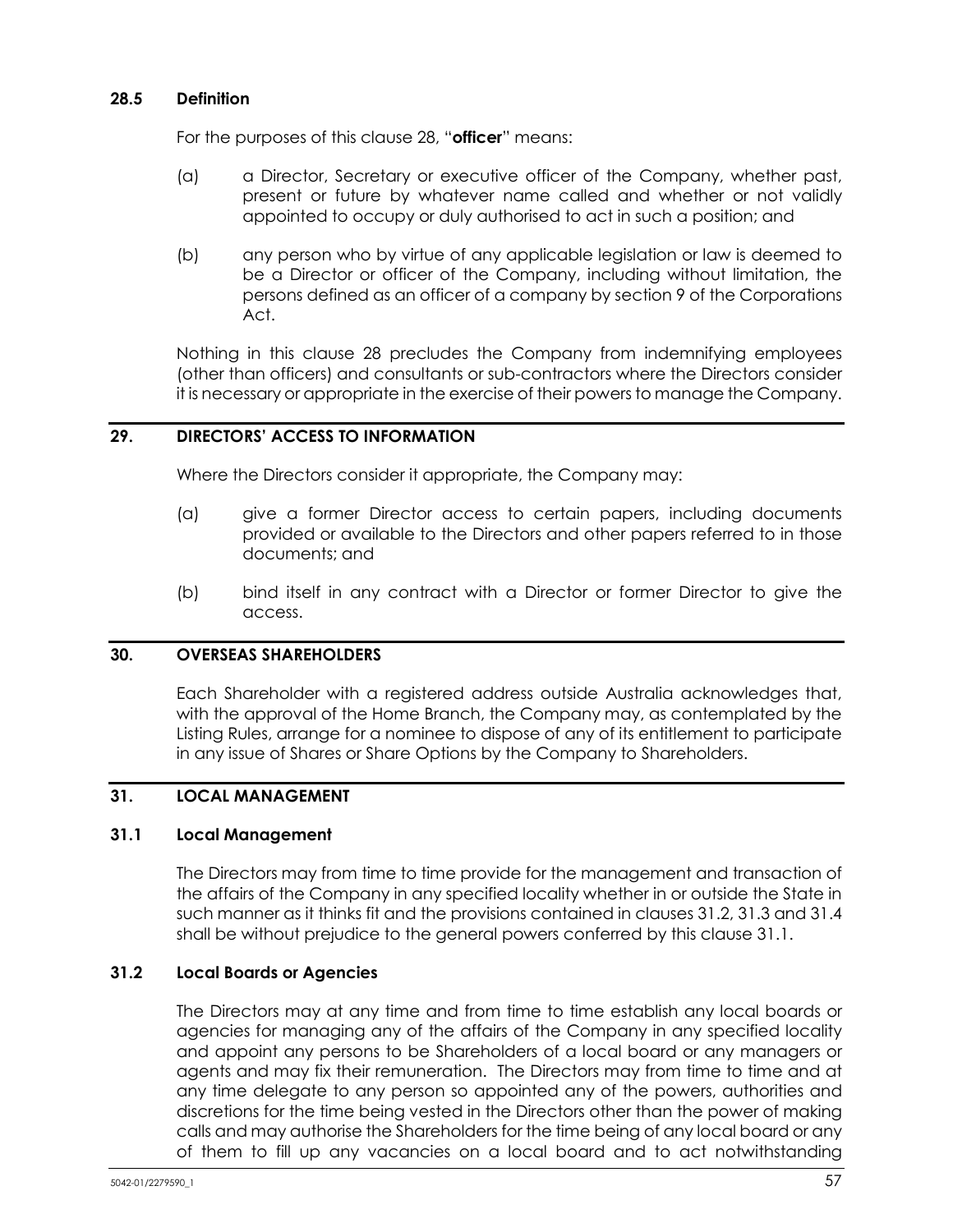vacancies. This appointment or delegation may be made on the terms and subject to the conditions that the Directors think fit and the Directors may at any time remove any person so appointed and may annul or vary any or all of this delegation.

### <span id="page-64-0"></span>**31.3 Appointment of Attorneys**

The Company may at any time and from time to time by power of attorney appoint any person or persons to be the attorney or attorneys of the Company for purposes and with powers, authorities and discretions (not exceeding those vested in or exercisable by the Company) and for the period and subject to the conditions that the Company may from time to time think fit. This appointment may (if the Company thinks fit) be made in favour of the Shareholders or any of the Shareholders of any local board established under clause [31.2](#page-63-0) or in favour of any company or of the Shareholders, directors, nominees or managers of any company or firm or in favour of any fluctuating body of persons whether or not nominated directly by the Company. The power of attorney may contain any provisions for the protection or convenience of persons dealing with such attorney or attorneys that the Company thinks fit.

# <span id="page-64-1"></span>**31.4 Authority of Attorneys**

Any such delegates or attorneys as appointed under this Constitution may be authorised by the Company to sub-delegate all or any of the powers, authorities and discretions for the time being vested in them.

### **32. DISCOVERY**

Save as provided by the Corporations Act or the Listing Rules no Shareholder shall be entitled to require discovery of any information in respect of any details of the Company's trading or any matter which is or may be in the nature of a trade secret, mystery of trade or technical process which may relate to the business of the Company and which in the opinion of the Directors it would be expedient in the interests of the Shareholders of the Company to communicate.

#### **33. COMPLIANCE (OR INCONSISTENCY) WITH THE LISTING RULES**

- (a) In this Constitution, a reference to the Listing Rules is to have effect if, and only if, at the relevant time, the Company has been admitted to and remains on the Official List and is otherwise to be disregarded.
- (b) If the Company is admitted to the Official List, the following clauses apply:
	- (i) notwithstanding anything contained in this Constitution, if the Listing Rules prohibit an act being done, the act shall not be done;
	- (ii) nothing contained in this Constitution prevents an act being done that the Listing Rules require to be done;
	- (iii) if the Listing Rules require an act to be done or not to be done, authority is given for that act to be done or not to be done (as the case may be);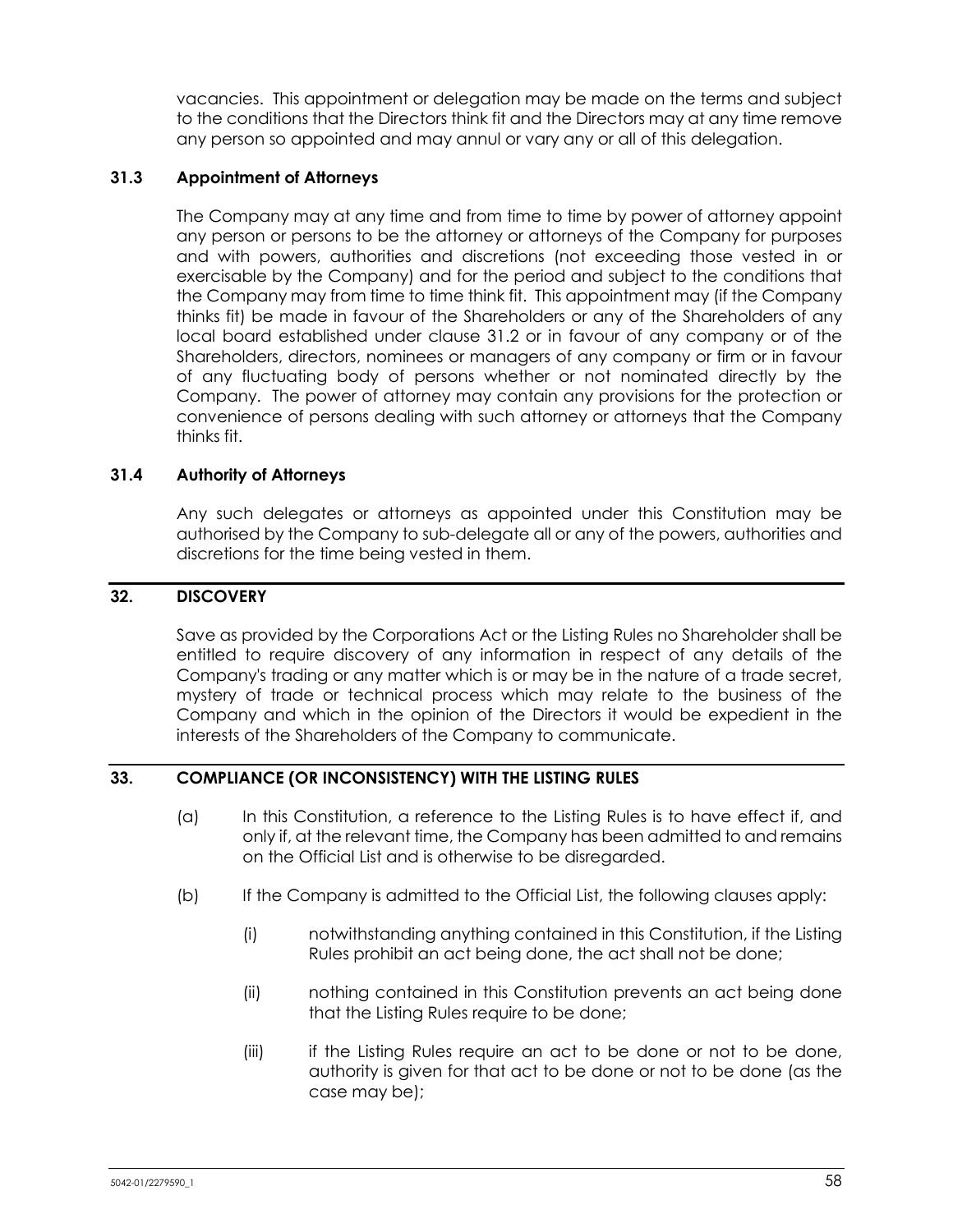- (iv) if the Listing Rules require this Constitution to contain a provision and it does not contain such a provision, this Constitution is deemed to contain that provision;
- (v) if the Listing Rules require this Constitution not to contain a provision and it contains such a provision, this Constitution is deemed not to contain that provision; and
- (vi) if any provision of this Constitution is or becomes inconsistent with the Listing Rules, this Constitution is deemed not to contain that provision to the extent of inconsistency.

# <span id="page-65-0"></span>**34. CONSISTENCY WITH CHAPTER 2E OF THE CORPORATIONS ACT**

### **34.1 Requirements of Chapter 2E**

Notwithstanding any other provision to the contrary contained in this Constitution:

- (a) the Company shall not give a financial benefit to a related party except as permitted by Chapter 2E of the Corporations Act;
- (b) all notices convening general meetings for the purposes of section 208 of the Corporations Act shall comply with the requirements of sections 217 to 227 of the Corporations Act;
- (c) all meetings convened pursuant to section 221 shall be held in accordance with the requirements of section 225 of the Corporations Act; and
- (d) no holder of Shares or person on their behalf shall be entitled to vote or vote on a proposed resolution under Part 2E.1 of the Corporations Act if that holder of Shares is a related party of the public company to whom the resolution would permit a financial benefit to be given or an associate of such a related party.

# **34.2 Definitions**

For the purposes of this clause [34](#page-65-0) the terms:

- (a) "**financial benefit**" and "related party" shall have the meanings given or indicated by Part 2E.1 and Part 2E.2 of the Corporations Act; and
- (b) "**associate**" shall have the meaning given to it in Division 2 of Part 1.2 of the Corporations Act.

# **35. INADVERTENT OMISSIONS**

If some formality required by this Constitution is inadvertently omitted or is not carried out the omission does not invalidate any resolution, act, matter or thing which but for the omission would have been valid unless it is proved to the satisfaction of the Directors that the omission has directly prejudiced any Shareholder financially. The decision of the Directors is final and binding on all Shareholders.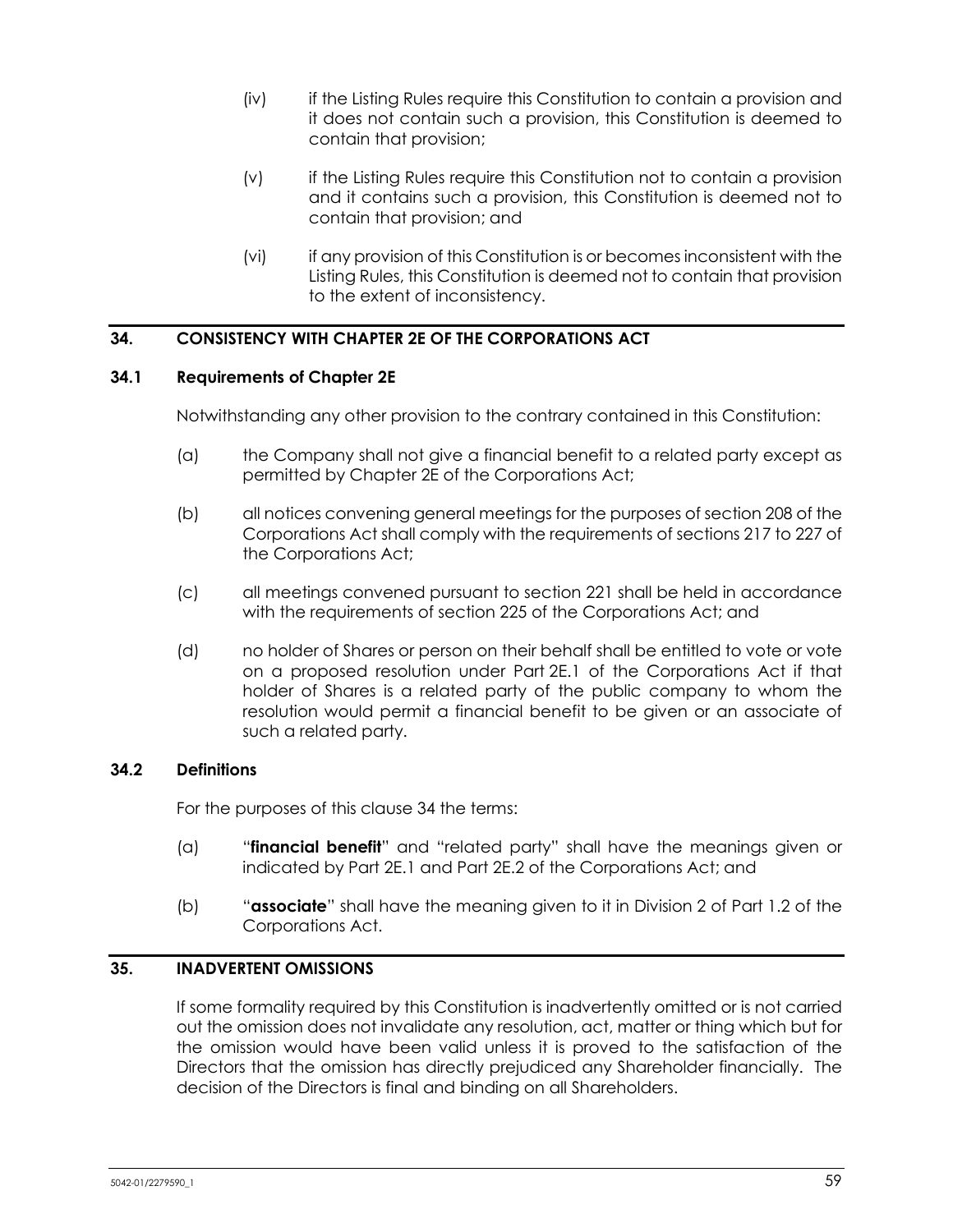# <span id="page-66-0"></span>**36. PARTIAL TAKEOVER PLEBISCITES**

### **36.1 Resolution to Approve Proportional Off-Market Bid**

- (a) Where offers have been made under a proportional off-market bid in respect of a class of securities of the Company ("**bid class securities**"), the registration of a transfer giving effect to a contract resulting from the acceptance of an offer made under the proportional off-market bid is prohibited unless and until a resolution (in this clause [36](#page-66-0) referred to as a "**prescribed resolution**") to approve the proportional off-market bid is passed in accordance with the provisions of this Constitution.
- (b) A person (other than the bidder or a person associated with the bidder) who, as at the end of the day on which the first offer under the proportional offmarket bid was made, held bid class securities is entitled to vote on a prescribed resolution and, for the purposes of so voting, is entitled to one vote for each of the bid class securities.
- (c) A prescribed resolution is to be voted on at a meeting, convened and conducted by the Company, of the persons entitled to vote on the prescribed resolution.
- (d) A prescribed resolution that has been voted on is to taken to have been passed if the proportion that the number of votes in favour of the prescribed resolution bears to the total number of votes on the prescribed resolution is greater than one half, and otherwise is taken to have been rejected.

# <span id="page-66-1"></span>**36.2 Meetings**

- (a) The provisions of this Constitution that apply in relation to a general meeting of the Company apply, with modifications as the circumstances require, in relation to a meeting that is convened pursuant to this clause [36.2](#page-66-1) as if the last mentioned meeting was a general meeting of the Company.
- (b) Where takeover offers have been made under a proportional off-market bid, the Directors are to ensure that a prescribed resolution to approve the proportional off-market bid is voted on in accordance with this clause [36](#page-66-0) before the 14<sup>th</sup> day before the last day of the bid period for the proportional off-market bid (the "**resolution deadline**").

# **36.3 Notice of Prescribed Resolution**

Where a prescribed resolution to approve a proportional off-market bid is voted on in accordance with this clause [36](#page-66-0) before the resolution deadline, the Company is, on or before the resolution deadline:

- (a) to give the bidder; and
- (b) if the Company is listed each relevant financial market (as defined in the Corporations Act) in relation to the Company;

a notice in writing stating that a prescribed resolution to approve the proportional off-market bid has been voted on and that the prescribed resolution has been passed, or has been rejected, as the case requires.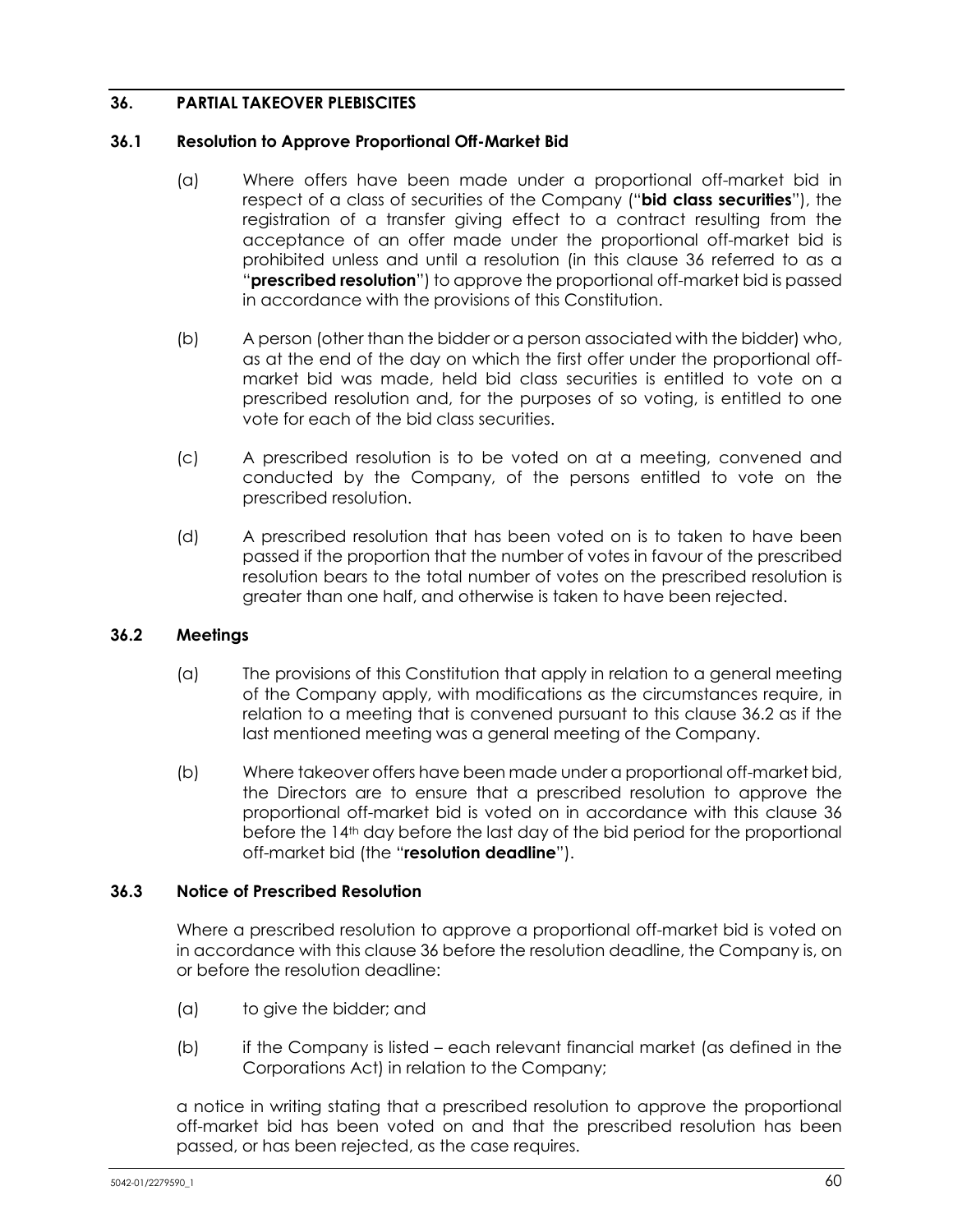# **36.4 Takeover Resolution Deemed Passed**

Where, at the end of the day before the resolution deadline, no prescribed resolution to approve the proportional off-market bid has been voted on in accordance with this clause [36,](#page-66-0) a resolution to approve the proportional off-market bid is to be, for the purposes of this clause [36,](#page-66-0) deemed to have been passed in accordance with this clause [36.](#page-66-0)

### **36.5 Takeover Resolution Rejected**

Where a prescribed resolution to approve a proportional off-market bid under which offers have been made is voted on in accordance with this clause [36](#page-66-0) before the resolution deadline, and is rejected, then:

- <span id="page-67-0"></span>(a) despite section 652A of the Corporations Act:
	- (i) all offers under the proportional off-market bid that have not been accepted as at the end of the resolution deadline; and
	- (ii) all offers under the proportional off-market bid that have been accepted and from whose acceptance binding contracts have not resulted as at the end of the resolution deadline,

are deemed to be withdrawn at the end of the resolution deadline;

- (b) as soon as practicable after the resolution deadline, the bidder must return to each person who has accepted any of the offers referred to in clause [36.5\(a\)\(ii\)](#page-67-0) any documents that were sent by the person to the bidder with the acceptance of the offer;
- (c) the bidder:
	- (i) is entitled to rescind; and
	- (ii) must rescind as soon as practicable after the resolution deadline,

each binding takeover contract resulting from the acceptance of an offer made under the proportional off-market bid; and

(d) a person who has accepted an offer made under the proportional offmarket bid is entitled to rescind the takeover contract (if any) resulting from the acceptance.

### **36.6 Renewal**

This clause [36](#page-66-0) ceases to have effect on the third anniversary of the date of the adoption of the last renewal of this claus[e 36.](#page-66-0)

#### **37. TRANSITIONAL**

#### <span id="page-67-1"></span>**37.1 Provisions Relating to Official Quotation of Securities**

Subject to clause [37.2](#page-68-0) the provisions of this Constitution which relate to the official quotation of the Company's securities on ASX (**Official Quotation**), including but not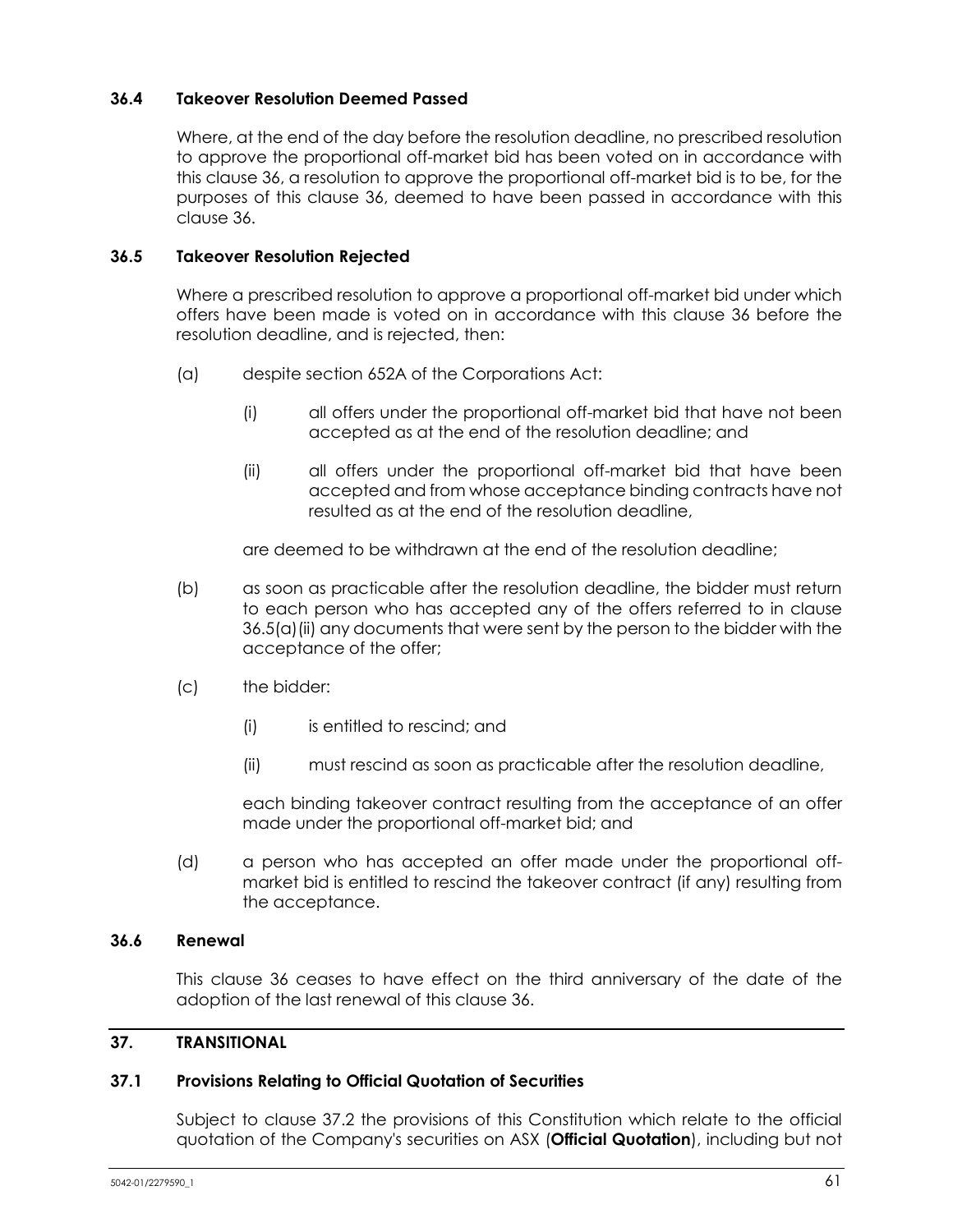limited to clauses which refer to ASX, the Listing Rules, the ASX Settlement Operating Rules, the Home Exchange, CHESS, Restricted Securities or Listed Securities shall not have effect except while the Company is admitted to the official list of entities that ASX has admitted and not removed.

# <span id="page-68-0"></span>**37.2 Severance**

To the extent that any of the provisions of this Constitution referred to in clause [37.1](#page-67-1) above can continue to have effect following severance of the matters relating to Official Quotation, then such provisions shall be valid and effectual, notwithstanding clause [37.1,](#page-67-1) as from the date of adoption of this Constitution by special resolution of the Shareholders of the Company.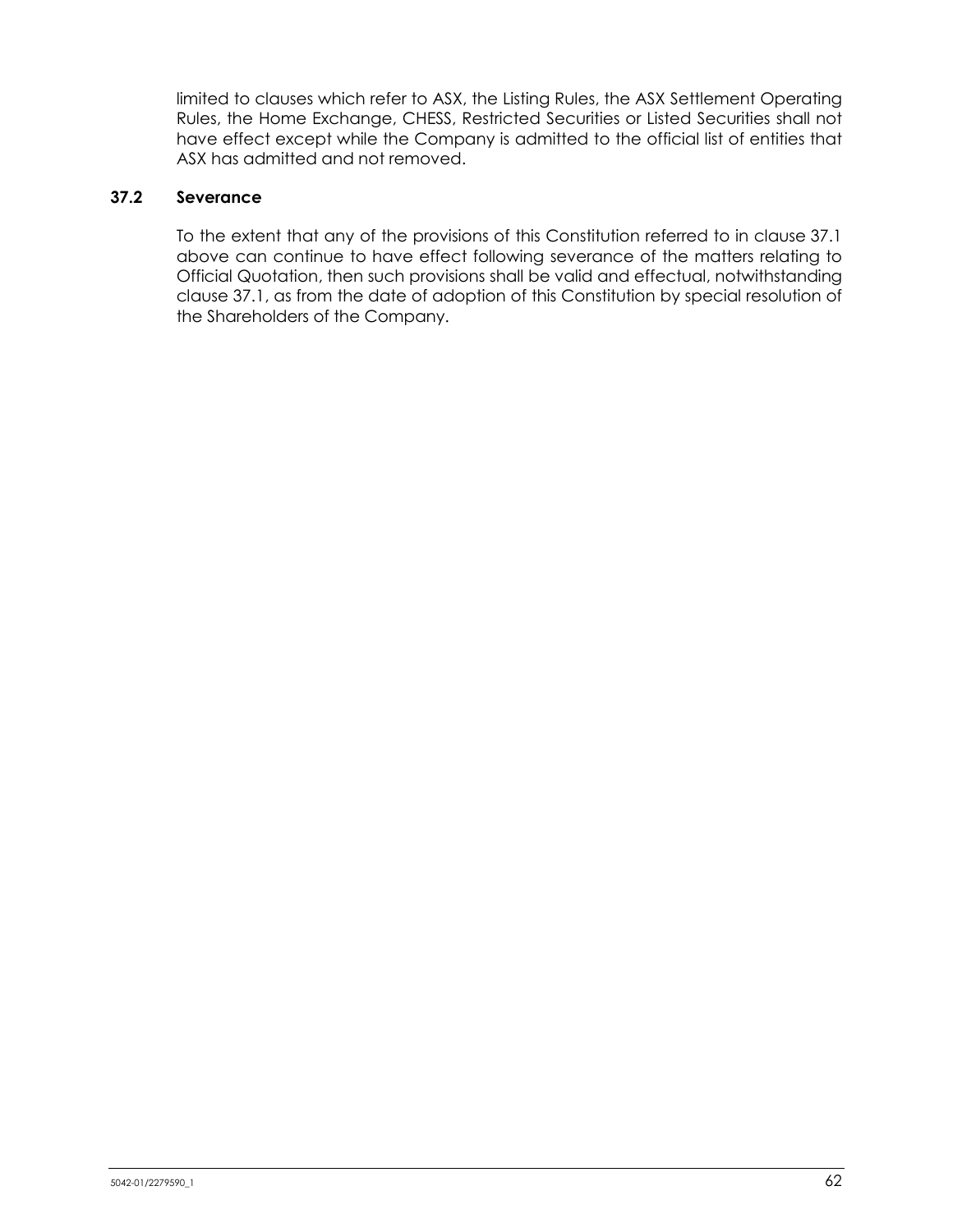# **SCHEDULE 1 – PREFERENCE SHARES (CLAUSE [2.6\)](#page-12-0)**

1. In this schedule, unless the context otherwise requires:

**Dividend Date** means, in relation to a Preference Share, a date specified in the Issue Resolution on which a dividend in respect of that Preference Share is payable.

**Dividend Rate** means, in relation to a Preference Share, the term specified in the Issue Resolution for the calculation of the amount of dividend to be paid in respect of that Preference Share on any Dividend Date, which calculation may be wholly or partly established by reference to an algebraic formula.

**Franked Dividend** has the same meaning ascribed to Franked Distribution in Part 3-6 of the Tax Act.

**Issue Resolution** means the resolution specified in clause [4](#page-70-0) of this schedule.

**Preference Share** means a preference share issued under clause [2.6.](#page-12-0)

**Redeemable Preference Share** means a Preference Share which the Issue Resolution specified as being, or being at the option of the Company to be, liable to be redeemed.

**Redemption Amount** means, in relation to a Redeemable Preference Share, the amount specified to be paid on redemption of the Redeemable Preference Share.

**Redemption Date** means, in relation to a Redeemable Preference Share, the date specified in the Issue Resolution for the redemption of that Preference Share.

**Tax Act** means the *Income Tax Assessment Act 1997*.

- <span id="page-69-0"></span>2. Each Preference Share confers upon its holder:
	- (a) the right in a winding up to payment in cash of the capital (including any premium) then paid up on it, and any arrears of dividend in respect of that Preference Share, in priority to any other class of Shares;
	- (b) the right in priority to any payment of dividend to any other class of Shares to a cumulative preferential dividend payable on each Dividend Date in relation to that Preference Share calculated in accordance with the Dividend Rate in relation to that Preference Share; and
	- (c) no right to participate beyond the extent elsewhere specified in clause [2](#page-69-0) of this schedule in surplus assets or profits of the Company, whether in a winding up or otherwise.
- <span id="page-69-1"></span>3. Each Preference Share also confers upon its holder the same rights as the holders of ordinary Shares to receive notices, reports, audited accounts and balance sheets of the Company and to attend general meetings and confers upon its holder the right to vote at any general meeting of the Company in each of the following circumstances and in no others:
	- (a) during a period during which a dividend (or part of a dividend) in respect of the Preference Share is in arrears;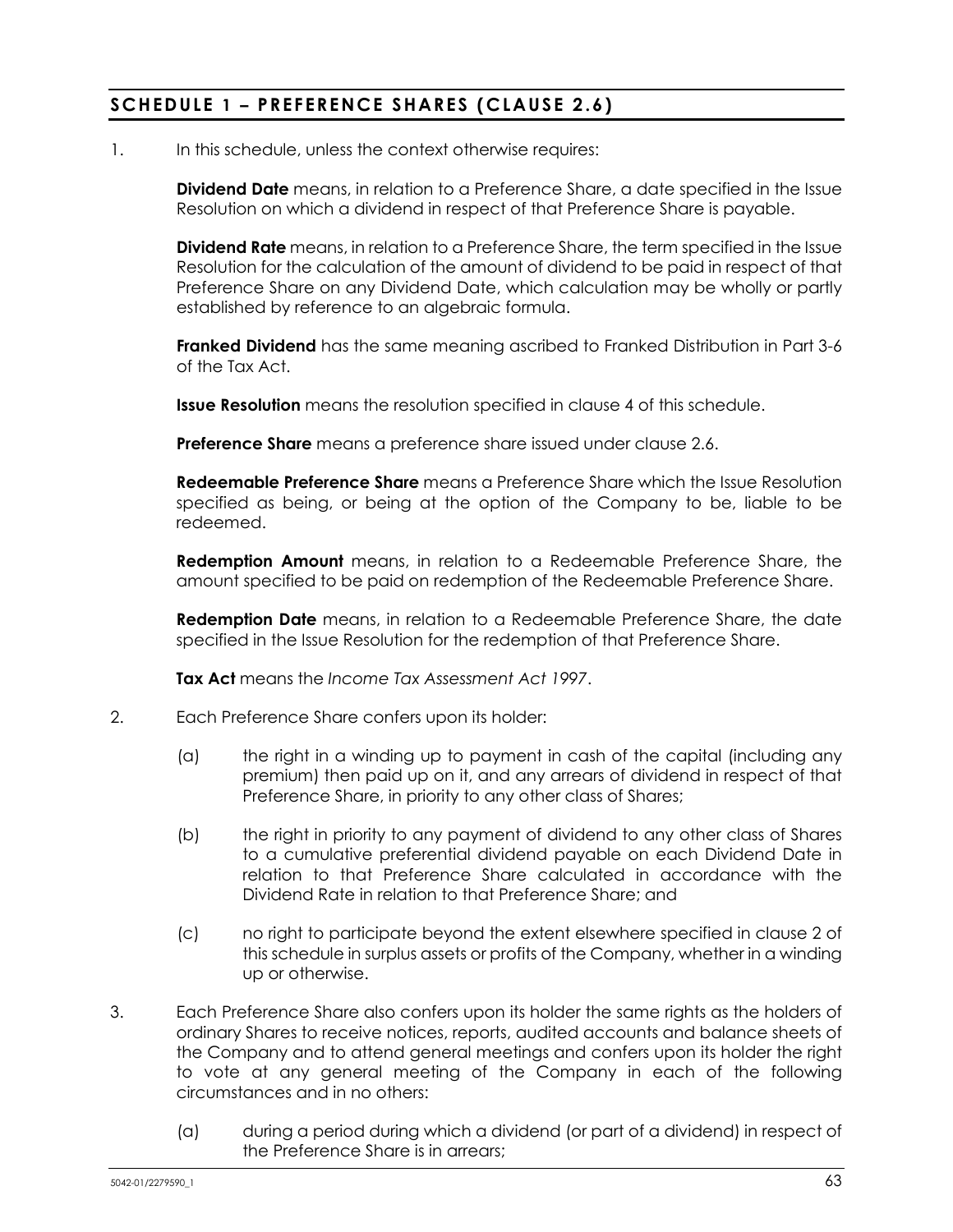- (b) on a proposal to reduce the Company's share capital;
- (c) on a resolution to approve the terms of a buy-back agreement;
- (d) on a proposal that affects rights attached to the Preference Share;
- (e) on a proposal to wind up the Company;
- (f) on a proposal for the disposal of the whole of the Company's property, business and undertaking;
- (g) during the winding up of the Company; and
- (h) in any other circumstances in which the Listing Rules require holders of preference shares to vote.
- <span id="page-70-0"></span>4. The Board may only allot a Preference Share where by resolution it specifies the Dividend Date, the Dividend Rate, and whether the Preference Share is or is not, or at the option of the Company is to be, liable to be redeemed, and, if the Preference Share is a Redeemable Preference Share, the Redemption Amount and Redemption Date for that Redeemable Preference Share and any other terms and conditions to apply to that Preference Share.
- 5. The Issue Resolution in establishing the Dividend Rate for a Preference Share may specify that the dividend is to be one of:
	- (a) fixed;
	- (b) variable depending upon any variation of the respective values of any factors in an algebraic formula specified in the Issue Resolution; or
	- (c) variable depending upon such other factors as the Board may specify in the Issue Resolution,

and may also specify that the dividend is to be a Franked Dividend or not a Franked Dividend.

- 6. Where the Issue Resolution specifies that the dividend to be paid in respect of the Preference Share is to be a Franked Dividend the Issue Resolution may also specify:
	- (a) the extent to which such dividend is to be franked (within the meaning of the Tax Act); and
	- (b) the consequences of any dividend paid not being so franked, which may include a provision for an increase in the amount of the dividend to such an extent or by reference to such factors as may be specified in the Issue Resolution.
- 7. Subject to the Corporations Act, the Company must redeem a Redeemable Preference Share on issue:
	- (a) on the specified date where the Company, at least 15 Business Days before that date, has given a notice to the holder of that Redeemable Preference